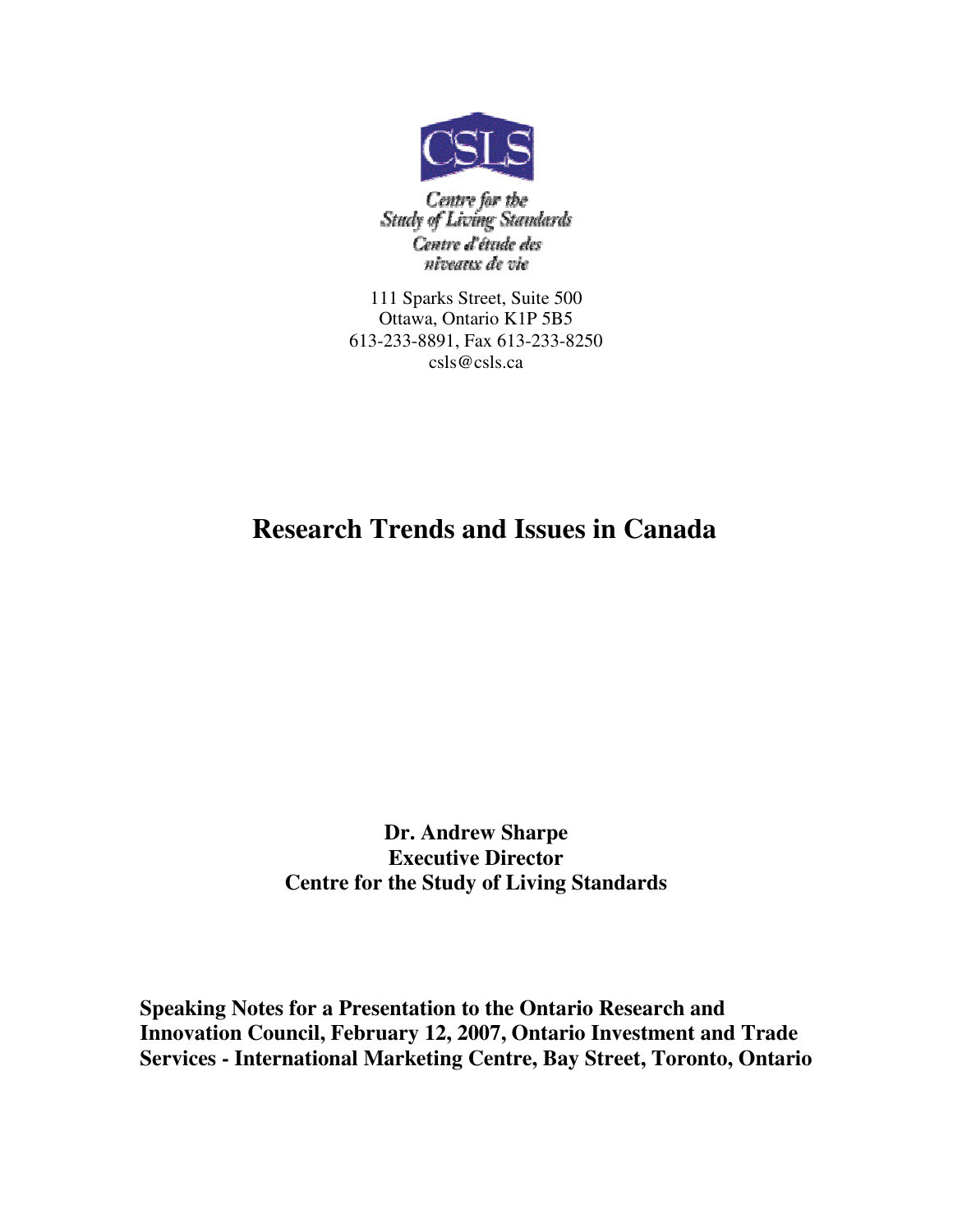#### **Canada's Productivity Performance**

- Since 2000, Canada's labour productivity performance has deteriorated relative to both our performance during the second half of the 1990s and relative to the performance of labour productivity in the United States in the 2000s. Business sector output per hour advanced at a 1.1 per cent average annual rate in Canada between 2000 and 2006, only about one third the annual rate of advance of 2.9 per cent recorded in Canada between 1996 and 2000 and only one third the annual rate of increase of 3.0 per cent recorded in the United States since 2000 (Chart 1).
- According to Industry Canada estimates, Canada's lagging labour productivity growth has resulted in the widening of the business sector labour productivity gap from 17 percentage points in 2000 (83 per cent the US level) to 26 points in 2006 (74 per cent the US level) (Chart 2).
- The causes of the fall-off in labour productivity growth in Canada after 2000 are still poorly understood. Possible explanations include measurement problems; weak productivity growth in resources industries exploiting poorer quality resources such as the oil sands; weak ICT investment; a failure to exploit advanced technologies; and weak wage growth leading to a slower rate of substitution of capital for labour.
- From an international perspective, Canada's relative productivity performance has been weak. Over the 1973-2004 period, Canada had the third lowest rate of growth of output per hour among 23 OECD countries at 1.2 per cent per year (Charts 3 and 4). This resulted in Canada's level of output per worker falling from  $4<sup>th</sup>$  highest in the OECD in 1950 to 17<sup>th</sup> in 2004 (Chart 5).
- The level of output per hour in Ontario in 2005 was 104 per cent of the national average (Chart 6). Over the 1987-2005 it fluctuated between 102 and 106 per cent of the national average.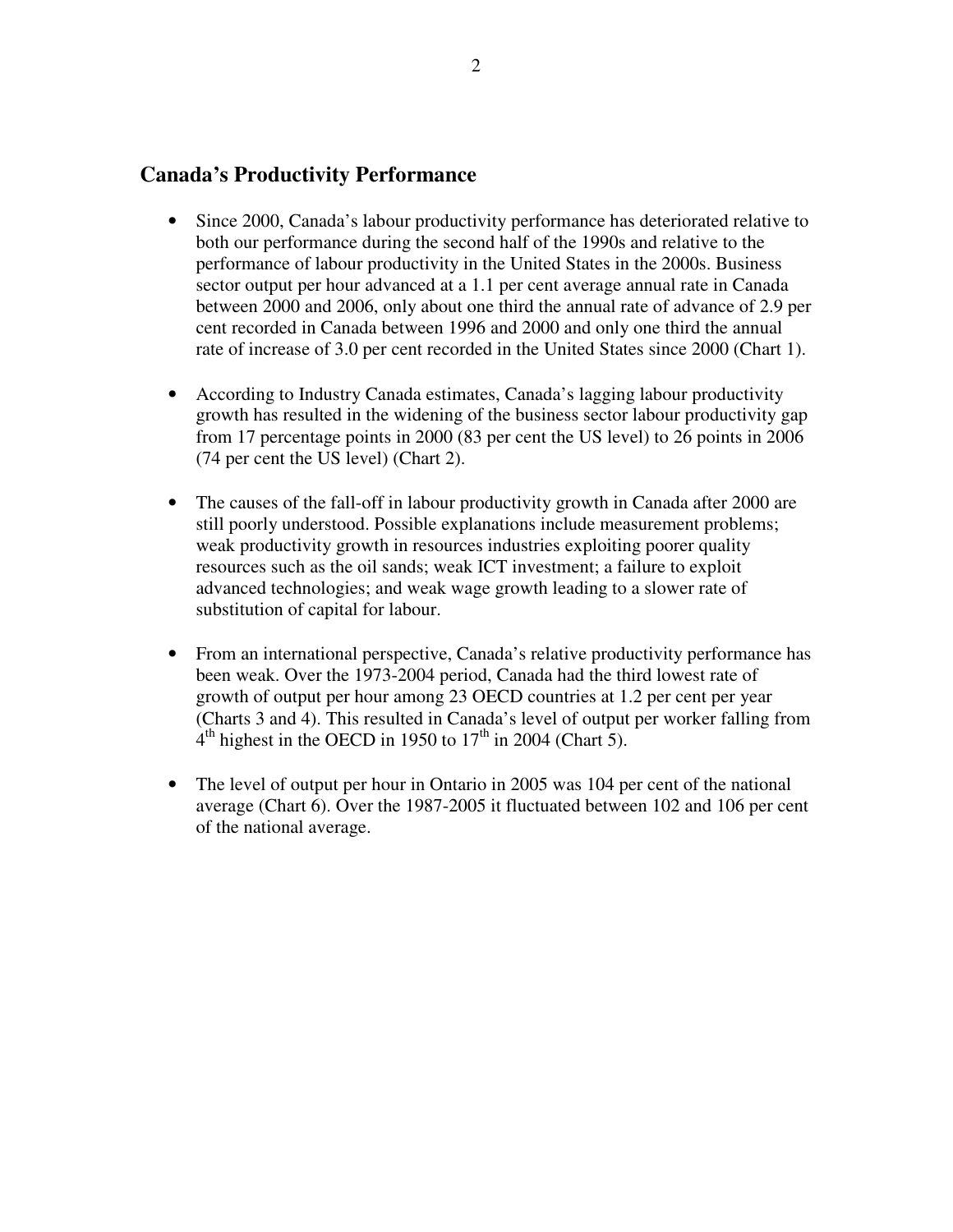### **Trends in Research and Development in Canada**

#### **R&D by performing sector**

- In 2006, gross expenditure on research and development (GERD) in Canada was \$28.4 billion, with \$14.9 billion performed by business enterprises (52 per cent), \$10.9 billion by higher education (38 per cent), and \$2.5 billion by the government sector (9 per cent) (Tables 1 and 1b).
- Within the government sector in 2006, the federal government was responsible for 86 per cent of R&D performed, provincial governments 13 per cent, and provincial research organizations 1 per cent.
- In 2006, the GERD/GDP ratio or R&D intensity in Canada was 1.97 per cent, up from 1.31 per cent in 1971, but down from the peak of 2.09 per cent in 2001 (Chart 7 and Table 1a).
- The increase in R&D intensity in Canada over the 1971-2006 period was due to increased business enterprise R&D intensity, up 0.61 percentage points from 0.42 per cent of GDP in 1971 to 1.03 per cent in 2006, and increased higher education R&D, up 0.32 percentage points from 0.44 per cent to 0.76 per cent. Government R&D actually fell 0.26 percentage points from 0.43 per cent to 0.17 per cent (Table 1a).
- All the increase in the R&D intensity of the higher education sector has taken place since 1997. Current dollar R&D performed in the higher education sector nearly tripled from \$3.9 billion in 1997 to \$10.9 billion in 2006 (Table 1).

#### **R&D by funding sector**

- In contrast to the government sector's limited R&D performance (9 cent of total R&D), this sector in 2006 was responsible for 24 per cent of R&D funding. The federal government accounted for 18 per cent of total R&D funding and provincial governments 6 per cent (Table 2b).
- The federal government's relative importance as a R&D funder in 2006 was well less than one half of what it had been in 1971 (18 per cent versus 46 per cent of total R&D). In contrast, the relative importance of business enterprises in R&D nearly doubled (from 26 per cent to 47 per cent) and the relative importance of provincial government was stable at around 6 per cent. Foreign sector funding more than quadrupled from 2 per cent to 9 per cent. (Table 2b)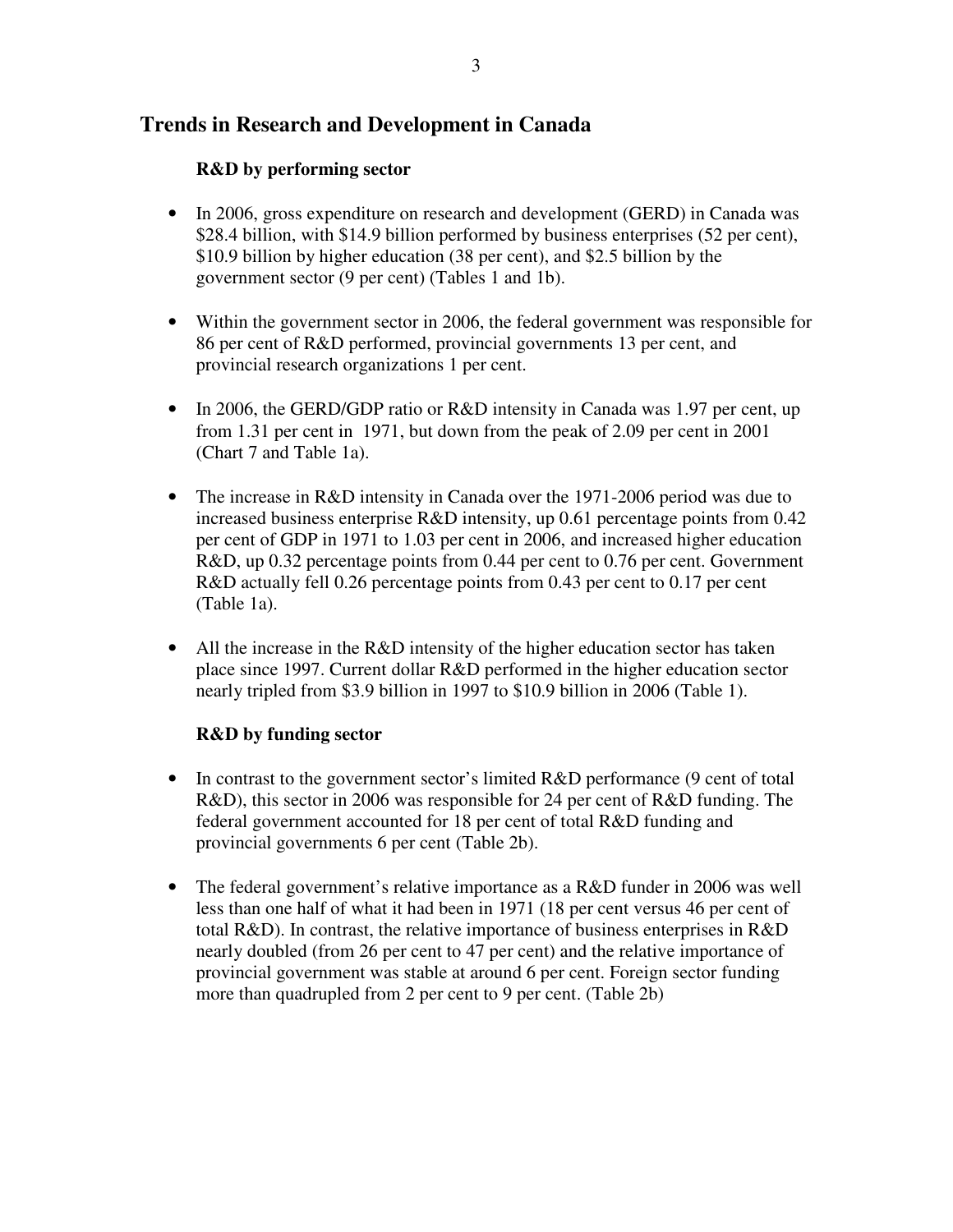### **Provincial Trends in R&D**

#### **Overall trends**

- In 2004, the most recent year for which provincial data are available, gross expenditures on research and development was \$11.7 billion in Ontario (45 per cent of the national total), \$7.6 billion in Quebec (28 per cent), \$5.3 billion in the West (21 per cent), and \$0.9 billion in Atlantic Canada (3 per cent) (Table 3 and 3b).
- In 2004, Quebec had the highest R&D intensity of any province region at 2.72 per cent, followed by Ontario (2.26 per cent), the West (1.24 per cent) and Atlantic Canada (1.14 per cent). Central Canada thus has more than double the R&D intensity of the rest of the country. Statistics for the regions can hide provincial performances. For example, in 2004 Nova Scotia had a higher R&D intensity than any of the Western provinces, and was third behind Quebec and Ontario (Chart 9 and Table 3a).
- British Columbia had the fastest growth in R&D over the 1979-2004 period at 11.1 per cent per year, followed by Quebec (10.6 per cent) and Ontario (10.0 per cent). All other provinces had R&D growth below the national average of 9.0 per cent (Table 3).
- The greater R&D intensity of Quebec and Ontario is explained by the much greater strength of business enterprise R&D in these two provinces. These two provinces alone accounted for 83 per cent of total business enterprise R&D in Canada in 2004 (Table 4b), with business enterprise R&D intensity well above that of other provinces (Chart 10). Nearly two thirds of total R&D in these provinces was performed by business enterprises (Table 5).
- Government sector R&D accounted for more than half of total R&D performed in each of the four Atlantic provinces and in Saskastchewan in 2004, reflecting the weakness of business sector R&D.

#### **Ontario**

- R&D intensity in Ontario rise from 1.27 per cent of GDP in 1979 to 2.26 per cent in 2004 (Chart 11 and Table 7a). Business enterprise R&D grew 0.57 percentage points from 0.87 per cent of GDP to 1.44 per cent while higher education R&D increased 0.51 points from 0.23 per cent to 0.74 per cent.
- Ontario's population in 2004 was 12.4 million, 65 per cent greater than Ouebec's population of 7.5 million. Federal government R&D performed in Ontario was \$329 million, 2 per cent above the \$321 million performed in Quebec (Table 5).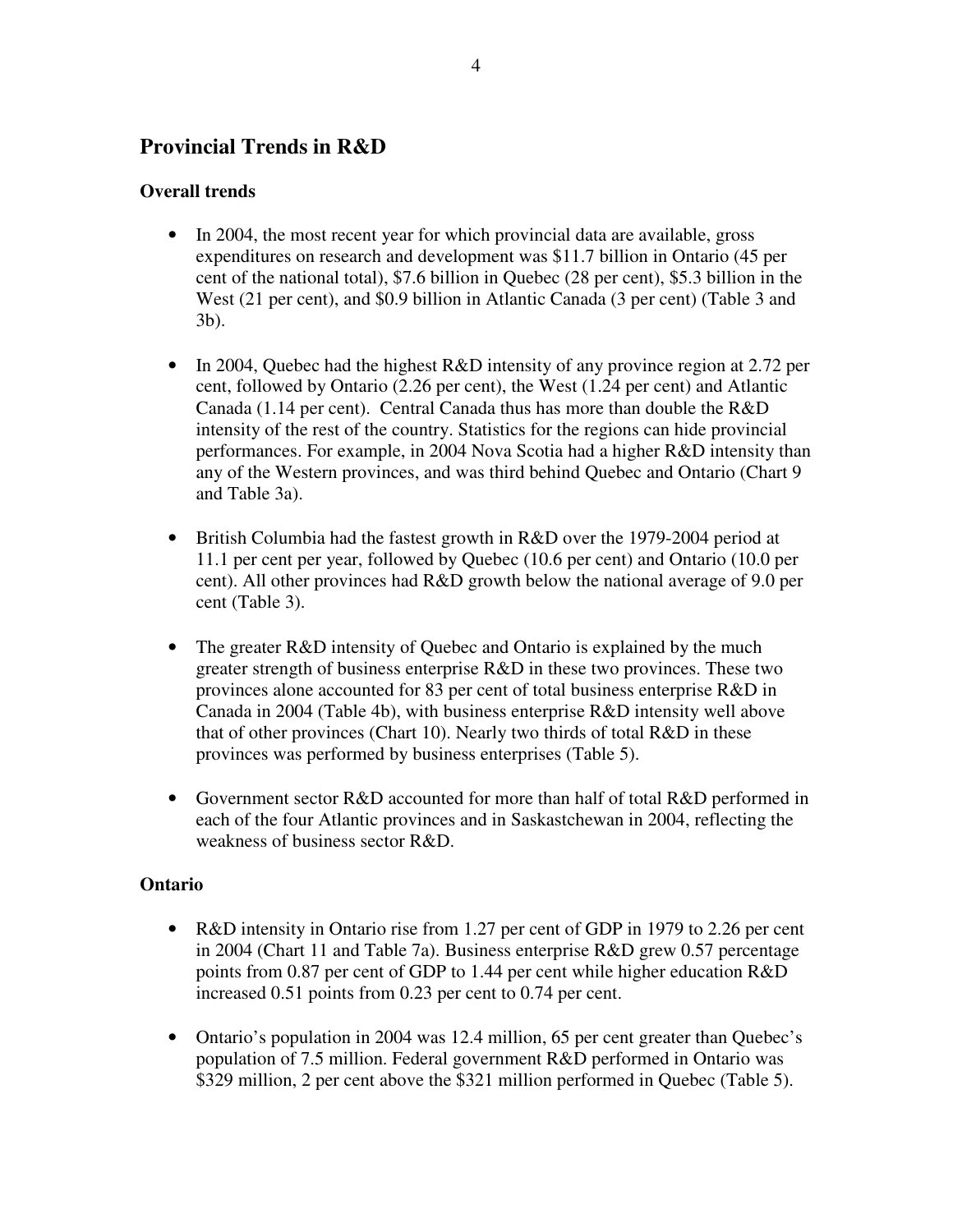Federal government funding of R&D in Ontario was \$1,327 million (Table 6), 28 per cent above the \$1,057 million funded in Quebec.

- The Ontario government performed R&D valued at \$86 million in 2004 (Table 5), behind that performed by the Alberta government (\$113 million). The Ontario government funded R&D valued at \$429 million (Table 6), only slightly ahead of that funded by the Quebec government (\$321 million).
- The nominal value of R&D performed by the Ontario government grew at a 4.4 per cent average annual rate over the 1979-2004 period, well below the 10.0 per cent rate of growth for total R&D in Ontario (Table 7). But R&D funded by the Ontario government grew 9.0 per cent per year, only slightly below that of total R&D (Table 8).
- Ontario accounts for around 70 per cent of the R&D performed in Canada in the communications equipment and the semiconductors sectors and over half the R&D for information systems and the cultural and information industry (Chart 13).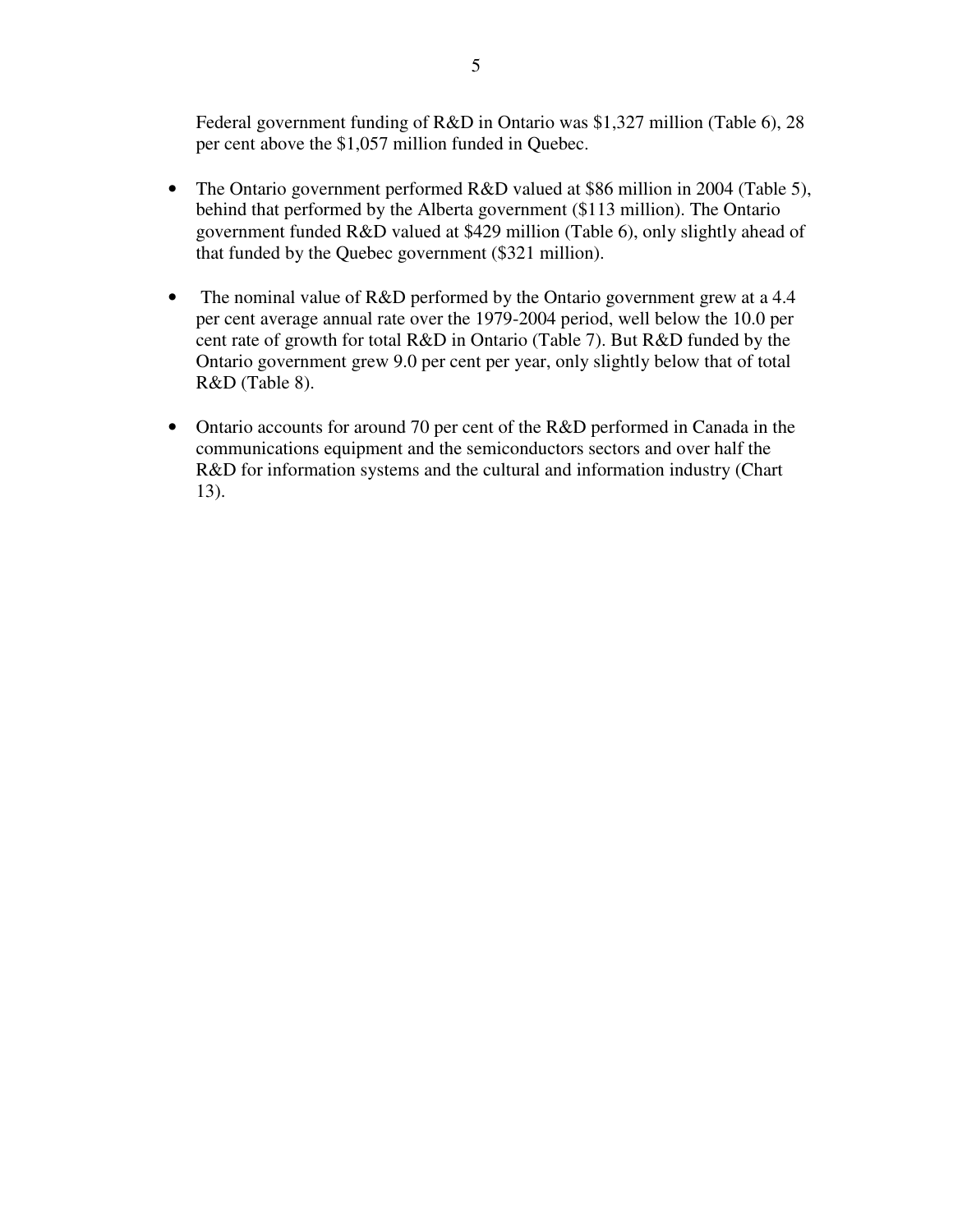### **Science and Technology in Canada in International Perspective**

According to OECD data, Canada is not a world leader on most science and technology indicators.

- In terms of R&D intensity, Canada in 2004 ranked  $12<sup>th</sup>$  out of 35 OECD countries for which the OECD compiles R&D statistics (Chart 15). Quebec would rank fifth after Sweden, Finland, Japan, and Iceland, but ahead of the United States and Korea. Ontario would rank tenth.
- The OECD defines "investment in knowledge" as the sum of expenditures on R&D, higher education, and software. Canada ranked  $7<sup>th</sup>$  out of 20 OECD countries for this indicator in 2002 (Chart 16).
- In terms of researchers per 1,000 full-time equivalent employed persons, Canada in 2004 ranked 12 out of 35 countries (Chart 17).
- In terms of triadic patent families, Canada in 2002 ranked  $15<sup>th</sup>$  out of 32 countries (Chart 18).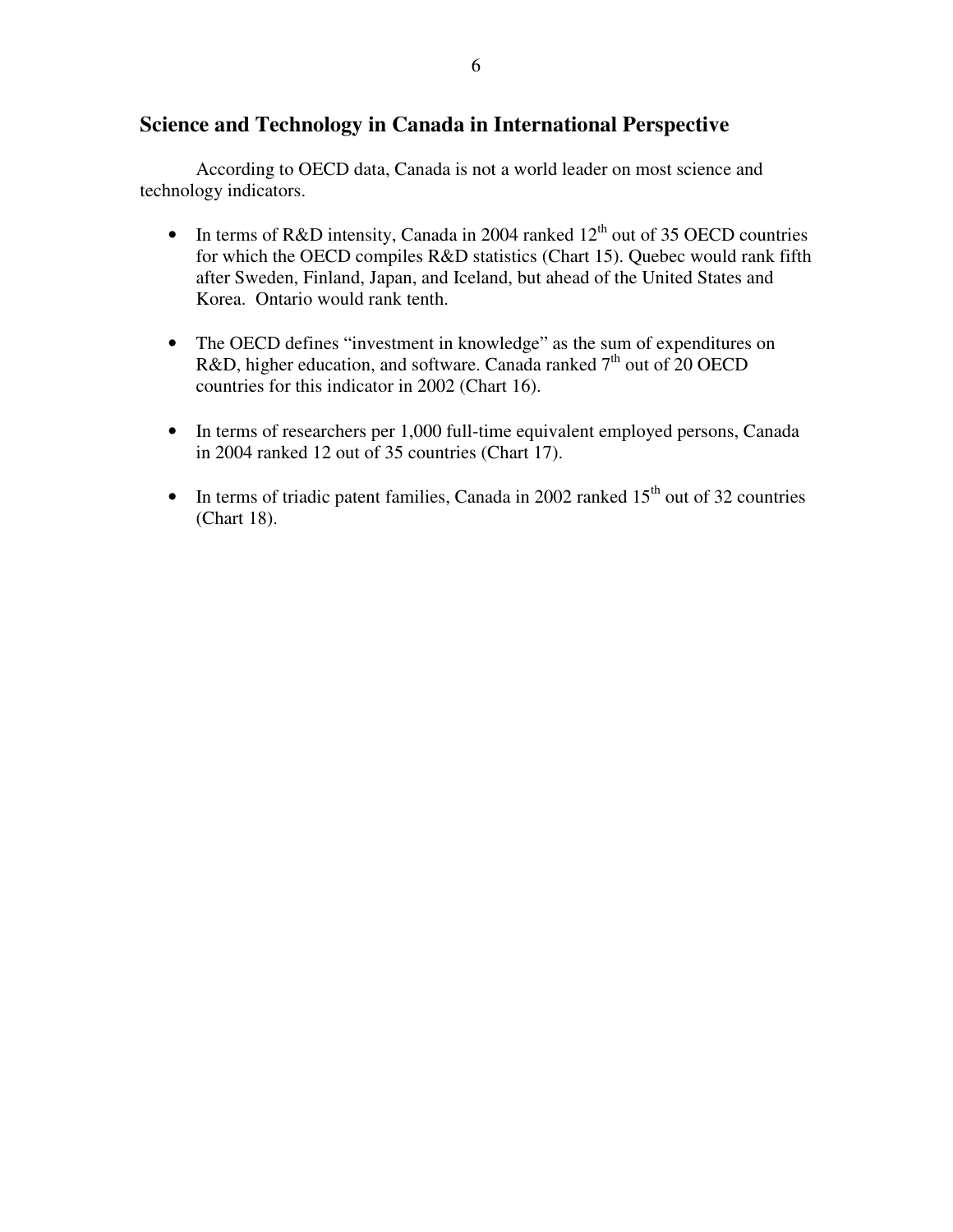### **Key Public Policy Science and Technology Questions Facing Canada**

There are many public policy science and technology questions in Canada that need fresh research and analysis. Some of the key questions are highlighted below.

- How effective is government support for business sector R&D? Are the federal and provincial tax credits for R&D too generous? Is there a high degree of incrementality associated with these tax credits? Should governments rebalance their support for private sector R&D by reallocated resources from tax credits to grants as Richard Harris of Simon Fraser University has argued?
- Do governments have the right balance between support for private sector R&D and support for adoption of advanced technologies through technology transfer programs like the National Research Council's Industrial Research and Assistance Program (IRAP)? Less than 1 per cent of Canadian firms actually undertake R&D but all firms adopt new technologies and managerial practices?
- Is it possible to measure the return on investment for society on the large amounts of funds that governments have allocated to the higher education sector in recent years? Or since much of this research is basic in nature with no immediate payoff, or in areas such as health that improve well-being but give little financial return, is a return on investment approach the appropriate framework?
- Government in the last decade has shown a marked preference to use their resources to fund research in the higher education sector rather than perform research in their own institutions. Is this behavior supported by evidence of greater effectiveness in, or higher returns to, R&D performed by the higher education sector over that performed by government?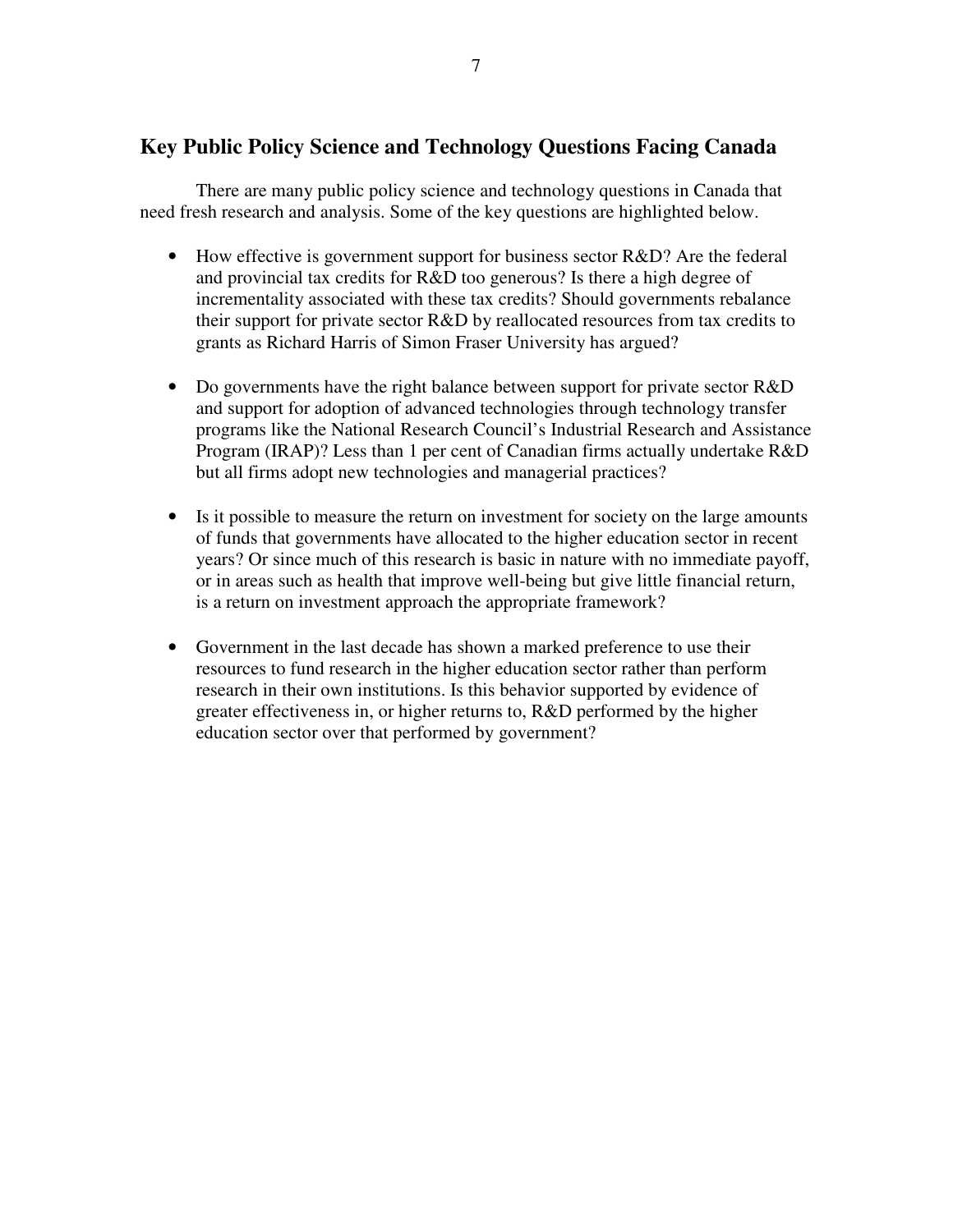#### **Research on Output and Outcomes in the Health Sector**

After severe cut-backs in the mid-1990s, the health sector has been allocated increased resources for both research and provision of services in recent years. As highlighted by the recent Health Council of Canada report *Measuring Up* released this January, the metrics of gauge the outcomes from both the point of view of the individual and society are lacking in this country. The Centre for the Study of Living Standards and the Canadian Medical Association are organizing an invitational conference, tentatively scheduled for Ottawa this June, to address this issue of the measurement of output and outcomes in the health sector. Some of the issues and problems that will be addressed at the conference include the following.

- The national accounts estimates of the real output of the health sector produced by Statistics Canada are the nominal value of inputs deflated by cost indexes of these inputs. These estimates consequently fail to capture any productivity gains in the health sector and hence may be providing a faulty signal of its true performance. Is it possible to develop different types of health sector outputs that can be measured independently of inputs (e.g. number of operations performed, hospital days, consultations) and that can be aggregated to approximate the output of the health? It will be very important to take account of any change n the quality of these outputs.
- The most widely used summary outcome measure of health is life expectancy. But how does one value increases in life expectancy to calculate rates of return to health investments? William Nordhaus from Yale University has calculated that the economic value of increased longevity over the last century have been about as large as the value of measured gains in non-health goods and services, making the "medical revolution the greatest benefit to mankind." This finding implies that the social productivity of health care spending may be many times that of other types of spending.
- A related issue is to what degree can increases in life expectancy be attributed to gains from medical research, as opposed to advances in the pharmaceutical sector, or to improved public health, or changes in societal behaviors detrimental to health such as smoking?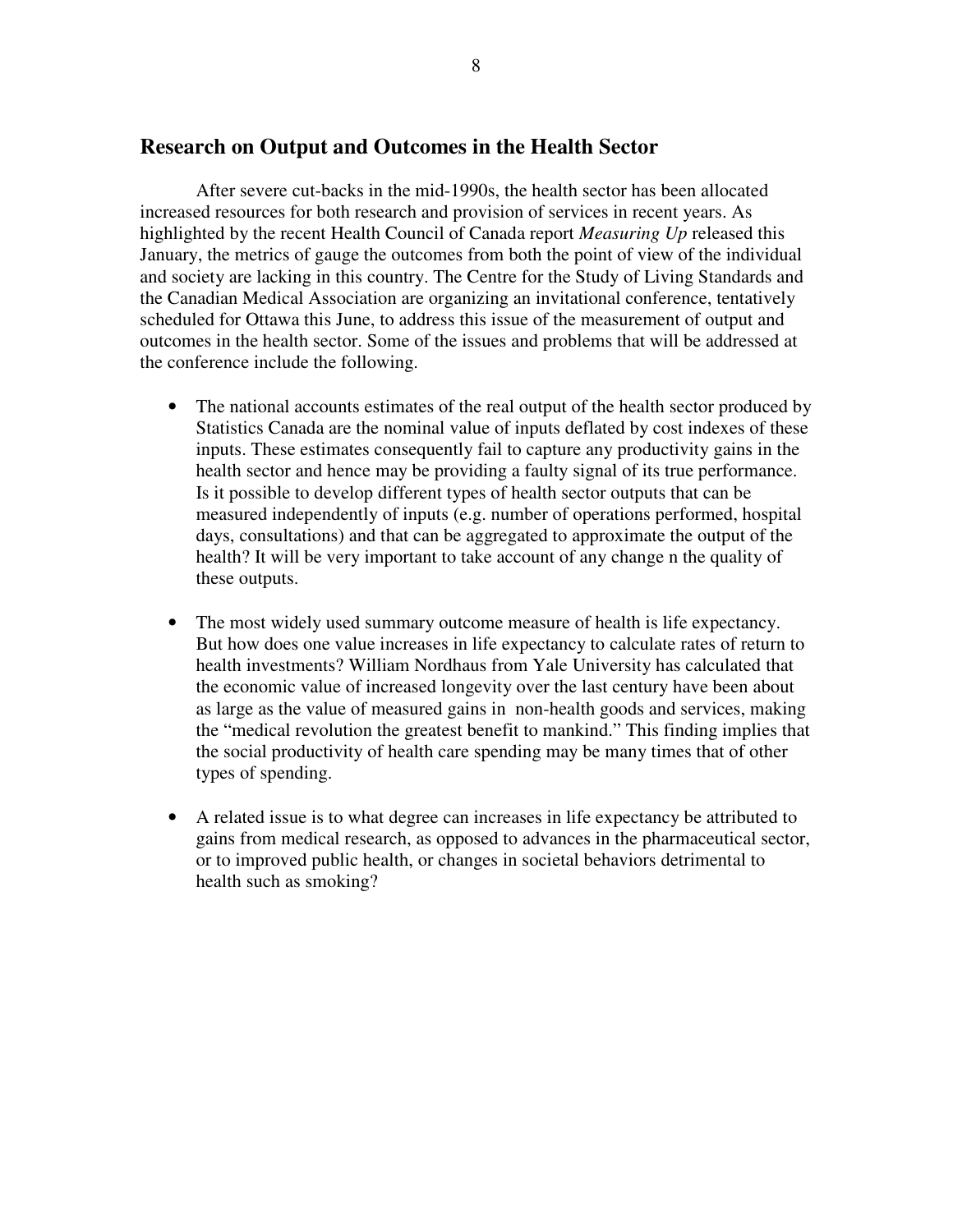#### **List of Tables**

Table 1: General Expenditures on Research and Development (GERD) by Performer in Canada, 1971-2006

Table 1a: General Expenditures on Research and Development (GERD) as a Proportion of Gross Domestic Product by Performer in Canada, 1971-2006

Table 1b: Distribution of General Expenditures on Research and Development (GERD) by Performer in Canada, 1971-2006

Table 2: General Expenditures on Research and Development (GERD) by Funder in Canada, 1971- 2006

Table 2a: General Expenditures on Research and Development (GERD) as a Proportion of Gross Domestic Product by Funder in Canada, 1971-2006

Table 2b: Distribution of General Expenditures on Research and Development (GERD) by Funder in Canada, 1971-2006

Table 3: General Expenditures on Research and Development (GERD) by Province, 1979-2004 Table 3a: General Expenditures on Research and Development (GERD) as a Proportion of Gross Domestic Product by Province, 1979-2004

Table 3b: Distribution of General Expenditures on Research and Development (GERD) by Province, 1979-2004

Table 4: Gross Domestic Expenditures on Business Enterprise Research and Development (BERD) by Province, 1979-2004

Table 4a: Business Enterprise Expenditures on Research and Development (BERD) as a Proportion of Gross Domestic Product by Province, 1979-2004

Table 4b: Distribution of Business Enterprise Expenditures on Research and Development (BERD) by Province, 1979-2004

Table 5: General Expenditures on Research and Development (GERD) in the Province by Performer, 2004

Table 6: General Expenditures on Research and Development (GERD) in the Province by Funder, 2004

Table 7: General Expenditures on Research and Development (GERD) by Performer in Ontario, 1979-2004

Table 7a: General Expenditures on Research and Development (GERD) as a Proportion of Gross Domestic Product by Performer in Ontario, 1981-2004

Table 7b: Distribution of General Expenditures on Research and Development (GERD) by Performer in Ontario, 1979-2004

Table 8: General Expenditures on Research and Development (GERD) by Funder in Ontario, 1979- 2004

Table 8a: General Expenditures on Research and Development (GERD) as a Proportion of Gross Domestic Product by Funder in Ontario, 1981-2004

Table 8b: Distribution of General Expenditures on Research and Development (GERD) by Funder in Ontario, 1979-2004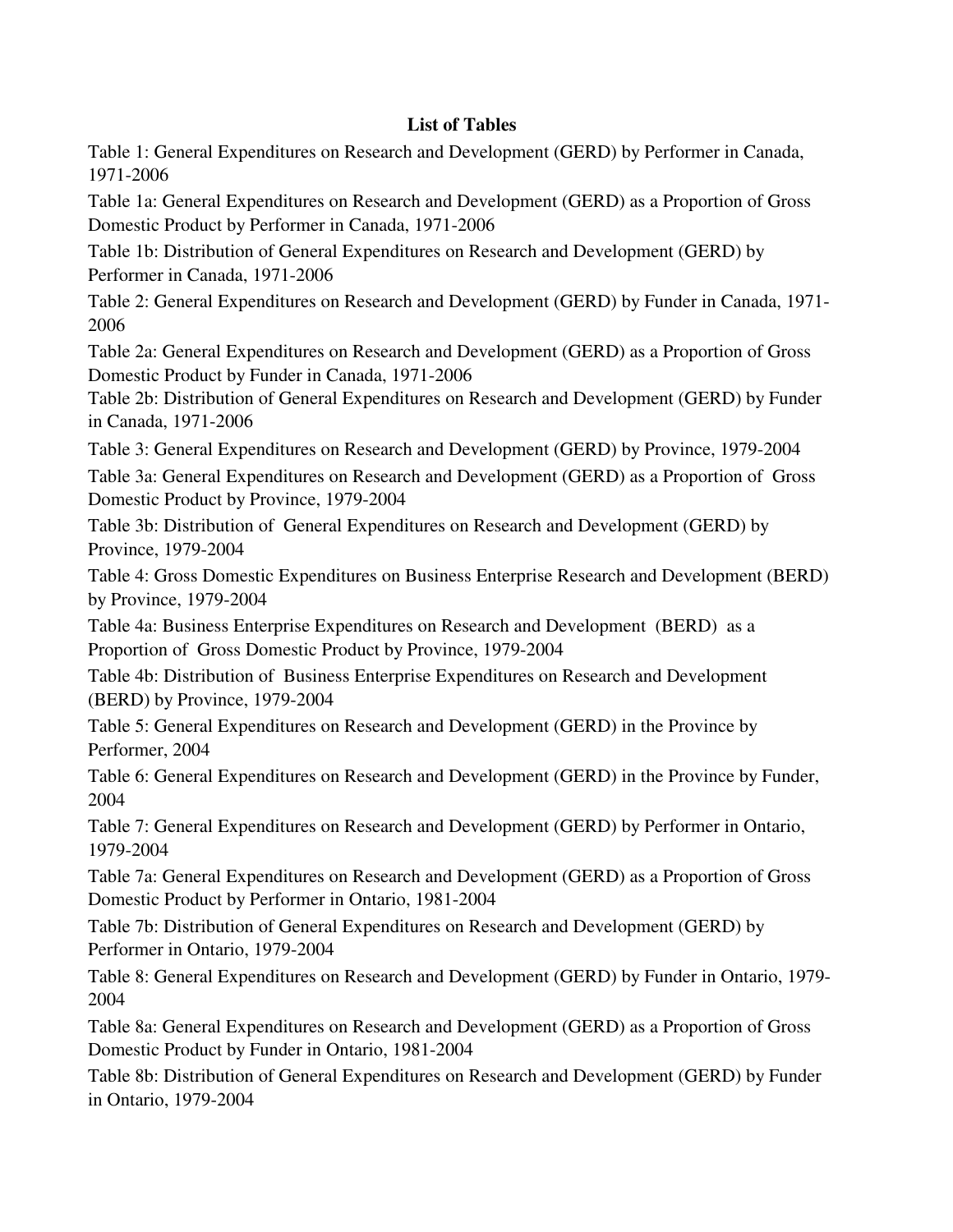#### **List of Charts**

Chart 1: Business Sector Output per Hour Growth in Canada and the United States (average annual rates and annual rates of change, per cent)

Chart 2: Output per Hour in the Business Sector in Canada as a percentage of the U.S. Level, 1947- 2006

Chart 3: Canada's Output per Hour, Average Annual Growth Rate

Chart 4: Output per Hour Growth Rates in Selected OECD Countries, 1973-2006

Chart 5: Canada's Ranking among OECD Countries in terms of Output per Hour

Chart 6: Labour Productivity Level (Output per Hour), Ontario as a Share of Natinal Average, 1987- 2005

Chart 7: R&D Intensity in Canada by Performer, 1971-2006, Share of GDP

Chart 8: R&D Intensity in Canada by Funder, 1971-2006, Share of GDP

Chart 9: R&D Intensity by Province, 2004, Share of GDP

Chart 10: R&D Intensity for Business Enterprises by Province, 2004, Share of GDP

Chart 11: R&D Intensity in Ontario by Performer, 1981-2004, Share of GDP

Chart 12: R&D Intensity in Ontario by Funder, 1981-2004, Share of GDP

Chart 13: Research and Development Expenditrues in Ontario as a share of Total expenditures in Canada, selected Industries, 2002, percent

Chart 14: Expenditures for selected Industries as a share of Total Research and Development Expenditures in Ontario, 2002, percent

Chart 15: Gross domestic expenditure on R&D, As a percentage of GDP, 2004 or latest available year

Chart 16: Investment in knowledge, as a percentage of GDP, 2002 or latest available year

Chart 17: Researchers, per thousand employed, full-time equivalent, 2004 or latest available year Chart 18: Number of triadic patent families, per million population, 2002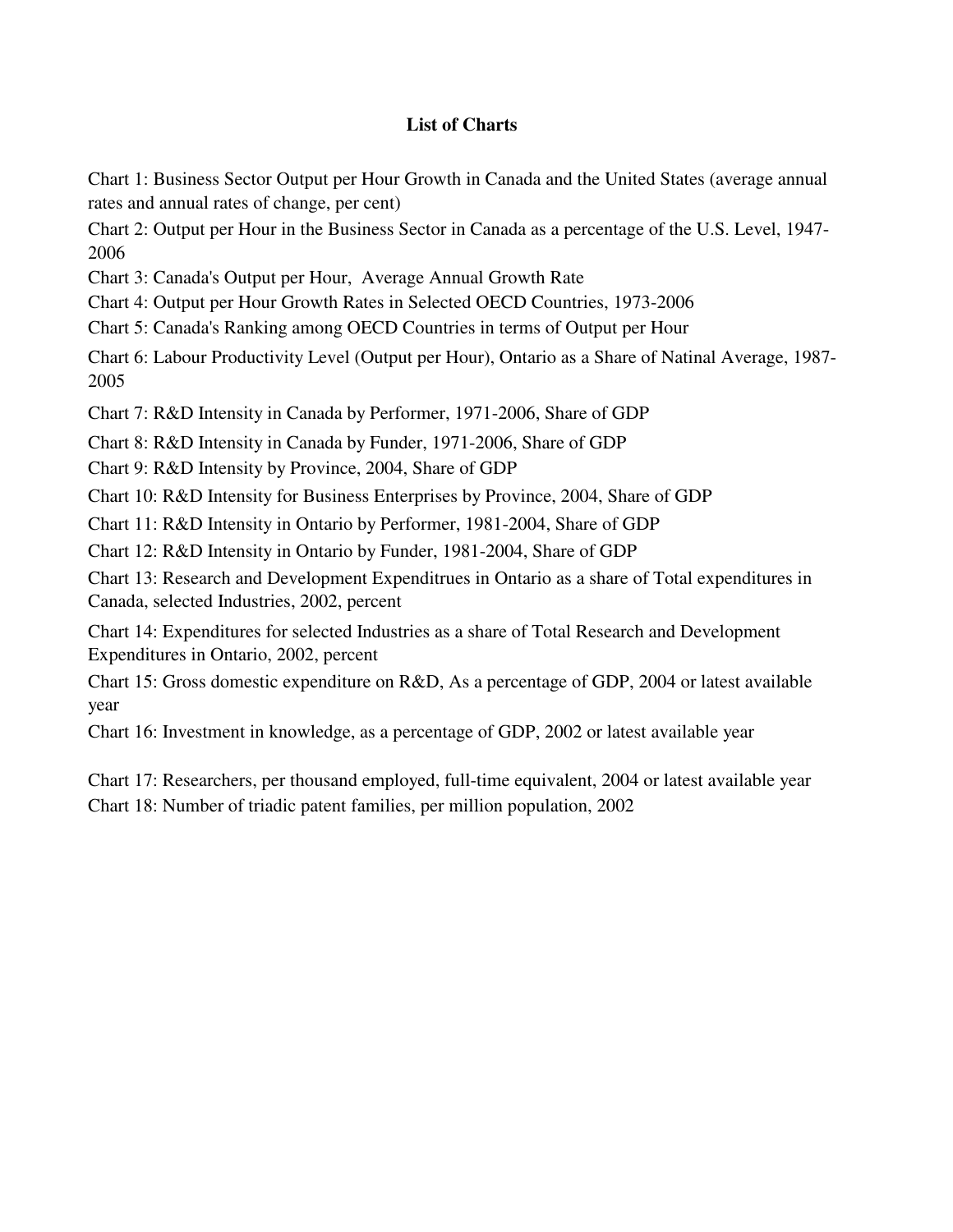|                |                                          |              |              | Government Sector           |                     | <b>Business</b>          |               | Higher Education Private Non-Profit |  |
|----------------|------------------------------------------|--------------|--------------|-----------------------------|---------------------|--------------------------|---------------|-------------------------------------|--|
|                | Total                                    | Total        | Federal      | Provincial<br>(except PROS) | PROS <sup>2</sup>   | <b>Enterprise Sector</b> | Sector        | Sector                              |  |
| 1971           | 1,285                                    | 426          | 383          | 34                          | 9                   | 413                      | 436           | 10                                  |  |
| 1972           | 1,372                                    | 464          | 414          | 39                          | 11                  | 462                      | 434           | 12                                  |  |
| 1973           | 1,470                                    | 505          | 450          | 41                          | 14                  | 503                      | 449           | 13                                  |  |
| 1974           | 1,689                                    | 576          | 508          | 52                          | 16                  | 613                      | 485           | 15                                  |  |
| 1975           | 1,901                                    | 617          | 545          | 53                          | 19                  | 700                      | 568           | 16                                  |  |
| 1976           | 2,071                                    | 675          | 593          | 59                          | 23                  | 755                      | 624           | 17                                  |  |
| 1977           | 2,322                                    | 731          | 638          | 66                          | 27                  | 857                      | 713           | 21                                  |  |
| 1978           | 2,609                                    | 809          | 711          | 70                          | 28                  | 1,006                    | 769           | 25                                  |  |
| 1979           | 3,044                                    | 830          | 717          | 80                          | 33                  | 1,266                    | 921           | 27                                  |  |
| 1980           | 3,575                                    | 919          | 779          | 97                          | 43                  | 1,571                    | 1,055         | 30                                  |  |
| 1981           | 4,415                                    | 1,078        | 916          | 109                         | 53                  | 2,124                    | 1,177         | 36                                  |  |
| 1982           | 5,198                                    | 1,297        | 1,103        | 138                         | 56                  | 2,489                    | 1,373         | 39                                  |  |
| 1983           | 5,517                                    | 1,420        | 1,219        | 141                         | 60                  | 2,602                    | 1,452         | 43                                  |  |
| 1984           | 6,273                                    | 1,595        | 1,389        | 139                         | 67                  | 3,022                    | 1,604         | 52                                  |  |
| 1985           | 6,985                                    | 1,569        | 1,356        | 134                         | 79                  | 3,635                    | 1,722         | 59                                  |  |
| 1986           | 7,546                                    | 1,624        | 1,407        | 149                         | 68                  | 4,022                    | 1,839         | 61                                  |  |
| 1987           | 7,950                                    | 1,611        | 1,383        | 151                         | 77                  | 4,341                    | 1,934         | 64                                  |  |
| 1988           | 9,045                                    | 1,671        | 1,429        | 162                         | 80                  | 4,623                    | 2,669         | 82                                  |  |
| 1989           | 9,517                                    | 1,805        | 1,533        | 188                         | 84                  | 4,779                    | 2,844         | 89                                  |  |
| 1990           | 10,260                                   | 1,956        | 1,654        | 206                         | 96                  | 5,169                    | 3,033         | 102                                 |  |
| 1991           | 10,767                                   | 2,013        | 1,685        | 238                         | 90                  | 5,355                    | 3,289         | 110                                 |  |
| 1992           | 11,338                                   | 2,009        | 1,716        | 208                         | 85                  | 5,742                    | 3,519         | 68                                  |  |
| 1993           | 12,184                                   | 2,026        | 1,757        | 192                         | 77                  | 6,424                    | 3,660         | 74                                  |  |
| 1994           | 13,341                                   | 2,013        | 1,753        | 197                         | 63                  | 7,567                    | 3,675         | 86                                  |  |
|                | 13,754                                   | 1,982        | 1,727        | 186                         | 68                  | 7,991                    | 3,691         | 91                                  |  |
| 1995           | 13,817                                   | 2,034        | 1,792        | 163                         | 79                  | 7,997                    | 3,697         | 89                                  |  |
| 1996           | 14,634                                   | 1,934        | 1,720        | 156                         | 58                  | 8,739                    | 3,879         | 82                                  |  |
| 1997           | 16,088                                   | 1,959        | 1,743        | 155                         | 61                  | 9,682                    | 4,370         | 77                                  |  |
| 1998           | 17,637                                   | 2,093        | 1,859        | 173                         | 60                  | 10,400                   | 5,082         | 63                                  |  |
| 1999           | 20,580                                   | 2,335        | 2,080        | 189                         | 66                  | 12,395                   | 5,793         | 57                                  |  |
| 2000           | 23,169                                   | 2,410        | 2,103        | 284                         | 23                  | 14,272                   | 6,424         | 63                                  |  |
| 2001           | 23,539                                   | 2,505        | 2,190        | 289                         | 26                  | 13,516                   | 7,455         | 63                                  |  |
| 2002           |                                          |              |              |                             |                     |                          |               |                                     |  |
| 2003           | 24,337                                   | 2,398        | 2,083        | 291<br>301                  | 24                  | 13,704                   | 8,143         | 92                                  |  |
| 2004           | 26,003                                   | 2,409        | 2,083        |                             | 25                  | 14,441                   | 9,037         | 116                                 |  |
| 2005           | 27,174                                   | 2,497        | 2,162        | 311                         | 25                  | 14,655                   | 9,900         | 121                                 |  |
| 2006           | 28,357<br>Average Annual Growth Rates, % | 2,490        | 2,145        | 320                         | 25                  | 14,850                   | 10,890        | 127                                 |  |
| 71-06          | 9.24                                     | 5.17         | 5.05         | 6.62                        | 2.96                | 10.78                    | 9.63          | 7.53                                |  |
| 71-81          | 13.14                                    | 9.73         | 9.11         | 12.36                       | 19.40               | 17.79                    | 10.44         | 13.67                               |  |
| 81-06          | 7.72                                     | 3.41         | 3.46         | 4.40                        | $-2.96$             | 8.09                     | 9.31          | 5.17                                |  |
| 81-89          | 10.08                                    | 6.66         | 6.65         | 7.05                        | 5.93                | 10.67                    | 11.66         | 11.98                               |  |
| 89-00          | 7.26                                     | 2.37         | 2.81         | 0.05                        | $-2.17$             | 9.05                     | 6.68          | $-3.97$                             |  |
| 89-96<br>96-06 | 5.47<br>7.45                             | 1.72<br>2.04 | 2.26<br>1.81 | $-2.02$<br>6.98             | $-0.87$<br>$-10.87$ | 7.63<br>6.38             | 3.82<br>11.41 | 0.00<br>3.62                        |  |
|                |                                          |              |              |                             |                     |                          |               |                                     |  |

(millions of current \$) **Table 1: General Expenditures on Research and Development (GERD) by Performer in Canada, 1 1971-2006**

Source: CANSIM II: v13682131,v617571,v617480,v617505,v617526, v617624,v617679 and v617750.

Note:1 Includes all funders and total (natural sciences and engineering, social sciences and humanities) expenditures.

2. PROS refers to provincial research organizations sector.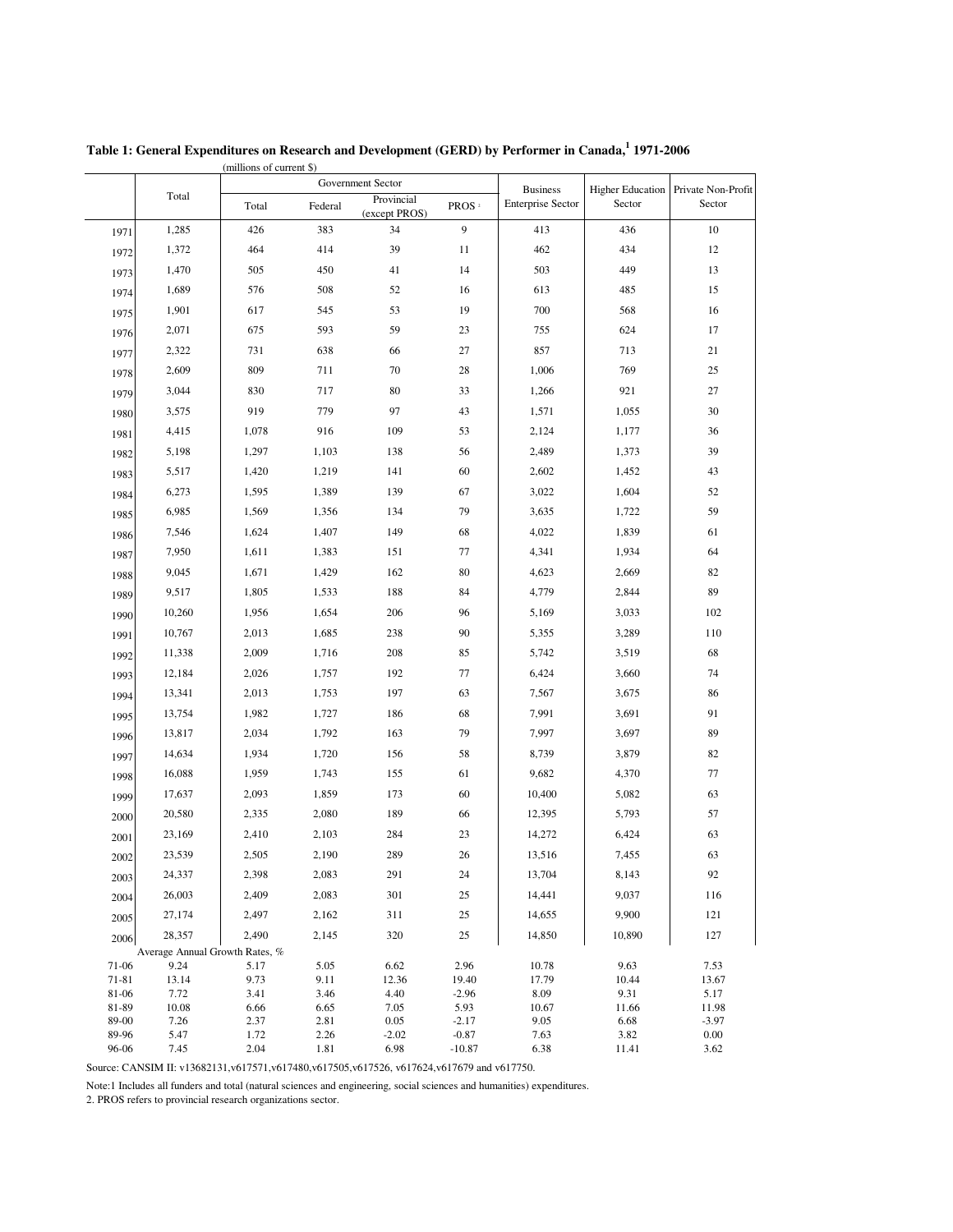| Table 1a: General Expenditures on Research and Development (GERD) as a Proportion of Gross Domestic Product by |
|----------------------------------------------------------------------------------------------------------------|
| Performer in Canada, 1971-2006                                                                                 |

|                    |                                | (in per cent)      |                    |                             |                    |                          |                 |                                     |
|--------------------|--------------------------------|--------------------|--------------------|-----------------------------|--------------------|--------------------------|-----------------|-------------------------------------|
|                    |                                |                    |                    | Government Sector           |                    | <b>Business</b>          |                 | Higher Education Private Non-Profit |
|                    | Total                          | Total              | Federal            | Provincial (except<br>PROS) | PROS <sup>2</sup>  | <b>Enterprise Sector</b> | Sector          | Sector                              |
| 1971               | 1.31                           | 0.43               | 0.39               | 0.03                        | $0.01\,$           | 0.42                     | 0.44            | 0.01                                |
| 1972               | 1.25                           | 0.42               | 0.38               | 0.04                        | 0.01               | 0.42                     | 0.39            | 0.01                                |
| 1973               | 1.14                           | 0.39               | 0.35               | 0.03                        | 0.01               | 0.39                     | 0.35            | 0.01                                |
| 1974               | 1.10                           | 0.37               | 0.33               | 0.03                        | 0.01               | 0.40                     | 0.31            | 0.01                                |
| 1975               | 1.09                           | 0.36               | 0.31               | 0.03                        | 0.01               | 0.40                     | 0.33            | 0.01                                |
| 1976               | 1.04                           | 0.34               | 0.30               | 0.03                        | 0.01               | 0.38                     | 0.31            | 0.01                                |
| 1977               | 1.05                           | 0.33               | 0.29               | 0.03                        | 0.01               | 0.39                     | 0.32            | 0.01                                |
| 1978               | 1.07                           | 0.33               | 0.29               | 0.03                        | 0.01               | 0.41                     | 0.31            | 0.01                                |
| 1979               | 1.09                           | 0.30               | 0.26               | 0.03                        | 0.01               | 0.45                     | 0.33            | 0.01                                |
| 1980               | 1.14                           | 0.29               | 0.25               | 0.03                        | 0.01               | 0.50                     | 0.34            | 0.01                                |
| 1981               | 1.22                           | 0.30               | 0.25               | 0.03                        | 0.01               | 0.59                     | 0.33            | 0.01                                |
| 1982               | 1.37                           | 0.34               | 0.29               | 0.04                        | 0.01               | 0.66                     | 0.36            | 0.01                                |
| 1983               | 1.34                           | 0.35               | 0.30               | 0.03                        | 0.01               | 0.63                     | 0.35            | 0.01                                |
| 1984               | 1.40                           | 0.35               | 0.31               | 0.03                        | 0.01               | 0.67                     | 0.36            | 0.01                                |
| 1985               | 1.44                           | 0.32               | 0.28               | 0.03                        | 0.02               | 0.75                     | 0.35            | 0.01                                |
| 1986               | 1.47                           | 0.32               | 0.27               | 0.03                        | 0.01               | 0.78                     | 0.36            | 0.01                                |
| 1987               | 1.42                           | 0.29               | 0.25               | 0.03                        | 0.01               | 0.78                     | 0.35            | 0.01                                |
| 1988               | 1.48                           | 0.27               | 0.23               | 0.03                        | 0.01               | 0.75                     | 0.44            | 0.01                                |
| 1989               | 1.45                           | 0.27               | 0.23               | 0.03                        | 0.01               | 0.73                     | 0.43            | 0.01                                |
| 1990               | 1.51                           | 0.29               | 0.24               | 0.03                        | 0.01               | 0.76                     | 0.45            | 0.02                                |
| 1991               | 1.57                           | 0.29               | 0.25               | 0.03                        | 0.01               | 0.78                     | 0.48            | 0.02                                |
| 1992               | 1.62                           | 0.29               | 0.24               | 0.03                        | 0.01               | 0.82                     | 0.50            | 0.01                                |
| 1993               | 1.68                           | 0.28               | 0.24               | 0.03                        | 0.01               | 0.88                     | 0.50            | 0.01                                |
| 1994               | 1.73                           | 0.26               | 0.23               | 0.03                        | 0.01               | 0.98                     | 0.48            | 0.01                                |
|                    | 1.70                           | 0.24               | 0.21               | 0.02                        | 0.01               | 0.99                     | 0.46            | 0.01                                |
| 1995               | 1.65                           | 0.24               | 0.21               | 0.02                        | 0.01               | 0.96                     | 0.44            | 0.01                                |
| 1996               | 1.66                           | 0.22               | 0.19               | 0.02                        | 0.01               | 0.99                     | 0.44            | 0.01                                |
| 1997               | 1.76                           | 0.21               | 0.19               | 0.02                        | 0.01               | 1.06                     | 0.48            | 0.01                                |
| 1998               | 1.80                           | 0.21               | 0.19               | 0.02                        | 0.01               | 1.06                     | 0.52            | 0.01                                |
| 1999               | 1.91                           | 0.22               | 0.19               | 0.02                        | 0.01               | 1.15                     | 0.54            | 0.01                                |
| 2000               | 2.09                           | 0.22               | 0.19               | 0.03                        | 0.00               |                          | 0.58            | 0.01                                |
| 2001               |                                |                    |                    |                             |                    | 1.29                     |                 | 0.01                                |
| 2002               | 2.04                           | 0.22               | 0.19               | 0.03                        | 0.00               | 1.17                     | 0.65            |                                     |
| 2003               | 2.01                           | 0.20               | 0.17               | 0.02                        | 0.00               | 1.13                     | 0.67            | 0.01                                |
| 2004               | 2.01                           | 0.19               | 0.16               | 0.02                        | 0.00               | 1.12                     | 0.70            | 0.01                                |
| 2005               | 1.98                           | 0.18               | 0.16               | 0.02                        | $0.00\,$           | 1.07                     | 0.72            | $0.01\,$                            |
| 2006 <sup>3</sup>  | 1.97                           | 0.17               | 0.15               | 0.02                        | 0.00               | 1.03                     | 0.76            | 0.01                                |
|                    | Average Annual Growth Rates, % |                    |                    |                             |                    |                          |                 |                                     |
| 71-06<br>$71 - 81$ | 1.18<br>$-0.64$                | $-2.59$<br>$-3.63$ | $-2.71$<br>$-4.17$ | $-1.25$<br>$-1.32$          | $-4.64$<br>4.86    | 2.60<br>3.45             | 1.54<br>$-3.00$ | $-0.40$<br>$-0.17$                  |
| 81-06              | 1.92                           | $-2.17$            | $-2.11$            | $-1.22$                     | $-8.19$            | 2.26                     | 3.42            | $-0.50$                             |
| 81-89              | 2.11                           | $-1.07$            | $-1.07$            | $-0.70$                     | $-1.75$            | 2.65                     | 3.57            | 3.87                                |
| 89-00<br>89-96     | 2.56<br>1.90                   | $-2.12$<br>$-1.72$ | $-1.69$<br>$-1.20$ | $-4.33$<br>$-5.33$          | $-6.45$<br>$-4.23$ | 4.27<br>3.99             | 2.01<br>0.31    | $-8.18$<br>$-3.38$                  |
| 96-06              | 1.78                           | $-3.35$            | $-3.56$            | 1.33                        | $-15.58$           | 0.76                     | 5.52            | $-1.85$                             |

Source: Table 1 and GDP data from CANSIM II: V646937.

Note:1 Includes all funders and total (natural sciences and engineering, social sciences and humanities) expenditures.

2. PROS refers to provincial research organizations sector.

3. Nominal GDP growth is assumed to have be 5 per cent in 2006.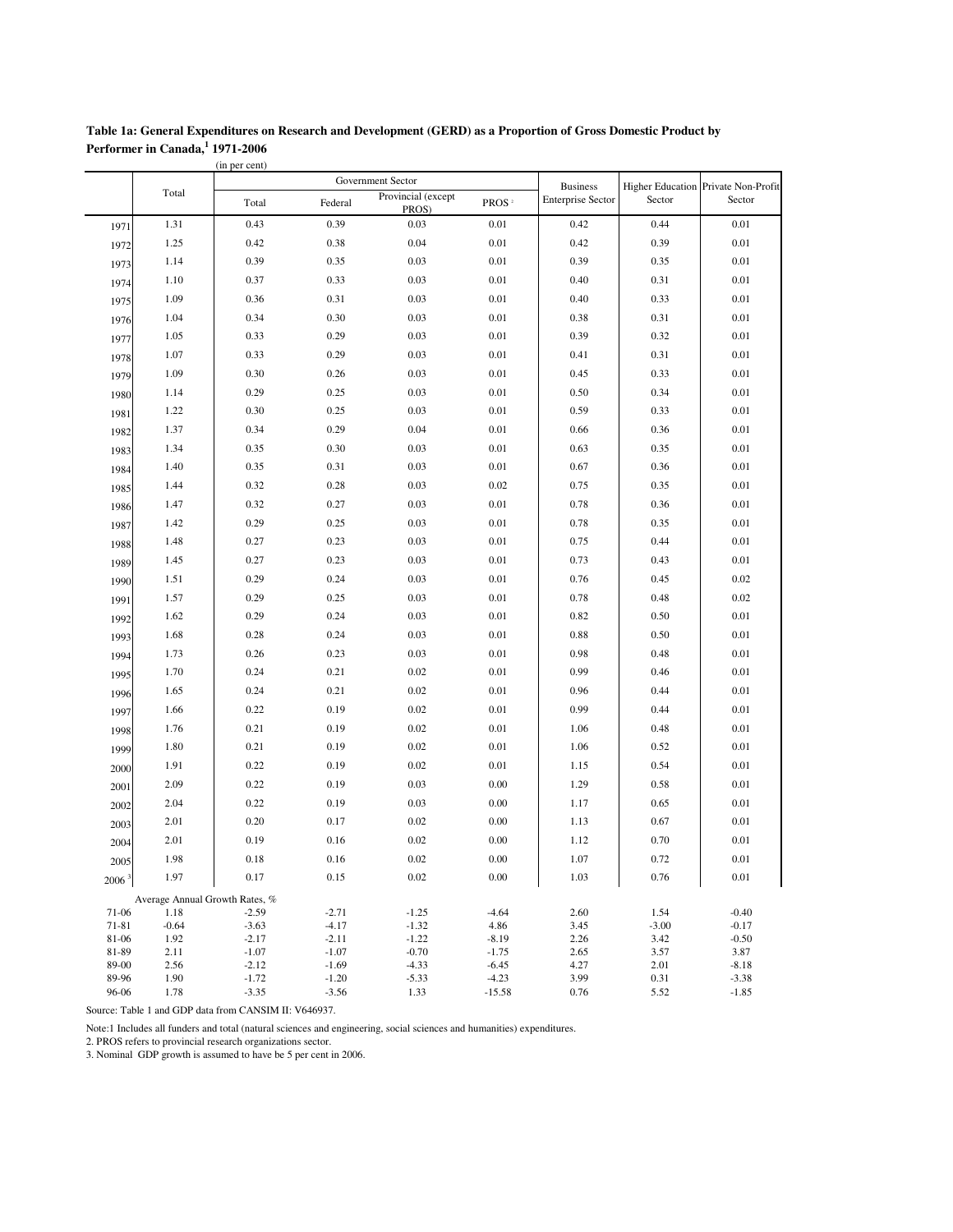|                |                            |                     |                    | Government Sector           |                    | <b>Business</b>          |                  | Higher Education Private Non-Profit |
|----------------|----------------------------|---------------------|--------------------|-----------------------------|--------------------|--------------------------|------------------|-------------------------------------|
|                | Total                      | Total               | Federal            | Provincial (except<br>PROS) | PROS <sup>2</sup>  | <b>Enterprise Sector</b> | Sector           | Sector                              |
| 1971           | 100.0                      | 33.2                | 29.8               | 2.6                         | 0.7                | 32.1                     | 33.9             | 0.8                                 |
| 1972           | 100.0                      | 33.8                | 30.2               | 2.8                         | $0.8\,$            | 33.7                     | 31.6             | 0.9                                 |
| 1973           | 100.0                      | 34.4                | 30.6               | 2.8                         | 1.0                | 34.2                     | 30.5             | 0.9                                 |
| 1974           | 100.0                      | 34.1                | 30.1               | 3.1                         | 0.9                | 36.3                     | 28.7             | 0.9                                 |
| 1975           | 100.0                      | 32.5                | 28.7               | 2.8                         | 1.0                | 36.8                     | 29.9             | $0.8\,$                             |
| 1976           | 100.0                      | 32.6                | 28.6               | 2.8                         | 1.1                | 36.5                     | 30.1             | $0.8\,$                             |
| 1977           | 100.0                      | 31.5                | 27.5               | 2.8                         | 1.2                | 36.9                     | 30.7             | 0.9                                 |
| 1978           | 100.0                      | 31.0                | 27.3               | 2.7                         | 1.1                | 38.6                     | 29.5             | 1.0                                 |
| 1979           | 100.0                      | 27.3                | 23.6               | 2.6                         | 1.1                | 41.6                     | 30.3             | 0.9                                 |
| 1980           | 100.0                      | 25.7                | 21.8               | 2.7                         | 1.2                | 43.9                     | 29.5             | $0.8\,$                             |
| 1981           | 100.0                      | 24.4                | 20.7               | 2.5                         | 1.2                | 48.1                     | 26.7             | $0.8\,$                             |
| 1982           | 100.0                      | 25.0                | 21.2               | 2.7                         | 1.1                | 47.9                     | 26.4             | $0.8\,$                             |
| 1983           | 100.0                      | 25.7                | 22.1               | 2.6                         | 1.1                | 47.2                     | 26.3             | $0.8\,$                             |
| 1984           | 100.0                      | 25.4                | 22.1               | 2.2                         | 1.1                | 48.2                     | 25.6             | $0.8\,$                             |
| 1985           | 100.0                      | 22.5                | 19.4               | 1.9                         | 1.1                | 52.0                     | 24.7             | $0.8\,$                             |
| 1986           | 100.0                      | 21.5                | 18.6               | 2.0                         | 0.9                | 53.3                     | 24.4             | $0.8\,$                             |
| 1987           | 100.0                      | 20.3                | 17.4               | 1.9                         | 1.0                | 54.6                     | 24.3             | $0.8\,$                             |
| 1988           | 100.0                      | 18.5                | 15.8               | 1.8                         | 0.9                | 51.1                     | 29.5             | 0.9                                 |
| 1989           | 100.0                      | 19.0                | 16.1               | 2.0                         | 0.9                | 50.2                     | 29.9             | 0.9                                 |
| 1990           | 100.0                      | 19.1                | 16.1               | 2.0                         | 0.9                | 50.4                     | 29.6             | 1.0                                 |
| 1991           | 100.0                      | 18.7                | 15.6               | 2.2                         | 0.8                | 49.7                     | 30.5             | 1.0                                 |
| 1992           | 100.0                      | 17.7                | 15.1               | 1.8                         | 0.7                | 50.6                     | 31.0             | 0.6                                 |
| 1993           | 100.0                      | 16.6                | 14.4               | 1.6                         | 0.6                | 52.7                     | 30.0             | 0.6                                 |
| 1994           | 100.0                      | 15.1                | 13.1               | 1.5                         | 0.5                | 56.7                     | 27.5             | 0.6                                 |
| 1995           | 100.0                      | 14.4                | 12.6               | 1.4                         | 0.5                | 58.1                     | 26.8             | 0.7                                 |
| 1996           | 100.0                      | 14.7                | 13.0               | 1.2                         | 0.6                | 57.9                     | 26.8             | 0.6                                 |
| 1997           | 100.0                      | 13.2                | 11.8               | 1.1                         | 0.4                | 59.7                     | 26.5             | 0.6                                 |
| 1998           | 100.0                      | 12.2                | 10.8               | 1.0                         | 0.4                | 60.2                     | 27.2             | 0.5                                 |
| 1999           | 100.0                      | 11.9                | 10.5               | 1.0                         | 0.3                | 59.0                     | 28.8             | 0.4                                 |
| 2000           | 100.0                      | 11.3                | 10.1               | 0.9                         | 0.3                | 60.2                     | 28.1             | 0.3                                 |
| 2001           | 100.0                      | 10.4                | 9.1                | 1.2                         | 0.1                | 61.6                     | 27.7             | 0.3                                 |
| 2002           | 100.0                      | 10.6                | 9.3                | 1.2                         | 0.1                | 57.4                     | 31.7             | 0.3                                 |
| 2003           | 100.0                      | 9.9                 | 8.6                | 1.2                         | 0.1                | 56.3                     | 33.5             | 0.4                                 |
| 2004           | 100.0                      | 9.3                 | 8.0                | 1.2                         | 0.1                | 55.5                     | 34.8             | 0.4                                 |
| 2005           | 100.0                      | 9.2                 | 8.0                | 1.1                         | 0.1                | 53.9                     | 36.4             | 0.4                                 |
| 2006           | 100.0                      | 8.8                 | 7.6                | 1.1                         | $0.1\,$            | 52.4                     | 38.4             | 0.4                                 |
|                | Percentage Percent Changes |                     |                    |                             |                    |                          |                  |                                     |
| 71-06          | n.a.                       | $-24.4$             | $-22.2$<br>$-9.06$ | $-1.5$<br>$-0.18$           | $-0.6$<br>0.50     | 20.2                     | 4.5              | $-0.3$                              |
| 71-81<br>81-06 | n.a.<br>n.a.               | $-8.73$<br>$-15.64$ | $-13.18$           | $-1.34$                     | $-1.11$            | 15.97<br>4.26            | $-7.27$<br>11.74 | 0.04<br>$-0.37$                     |
| 81-89          | n.a.                       | $-5.45$             | $-4.64$            | $-0.49$                     | $-0.32$            | 2.11                     | 3.22             | 0.12                                |
| 89-00          | n.a.                       | $-7.62$             | $-6.00$            | $-1.06$                     | $-0.56$            | 10.01                    | $-1.73$          | $-0.66$                             |
| 89-96<br>96-06 | n.a.<br>n.a.               | $-4.25$<br>$-5.94$  | $-3.14$<br>$-5.41$ | $-0.80$<br>$-0.05$          | $-0.31$<br>$-0.48$ | 7.66<br>$-5.51$          | $-3.13$<br>11.65 | $-0.29$<br>$-0.20$                  |

( per cent) Table 1b: Distribution of General Expenditures on Research and Development (GERD) by Performer in Canada, 1971-2006

Source: Table 1.

Note:1 Includes all funders and total (natural sciences and engineering, social sciences and humanities) expenditures.

2. PROS refers to provincial research organizations sector.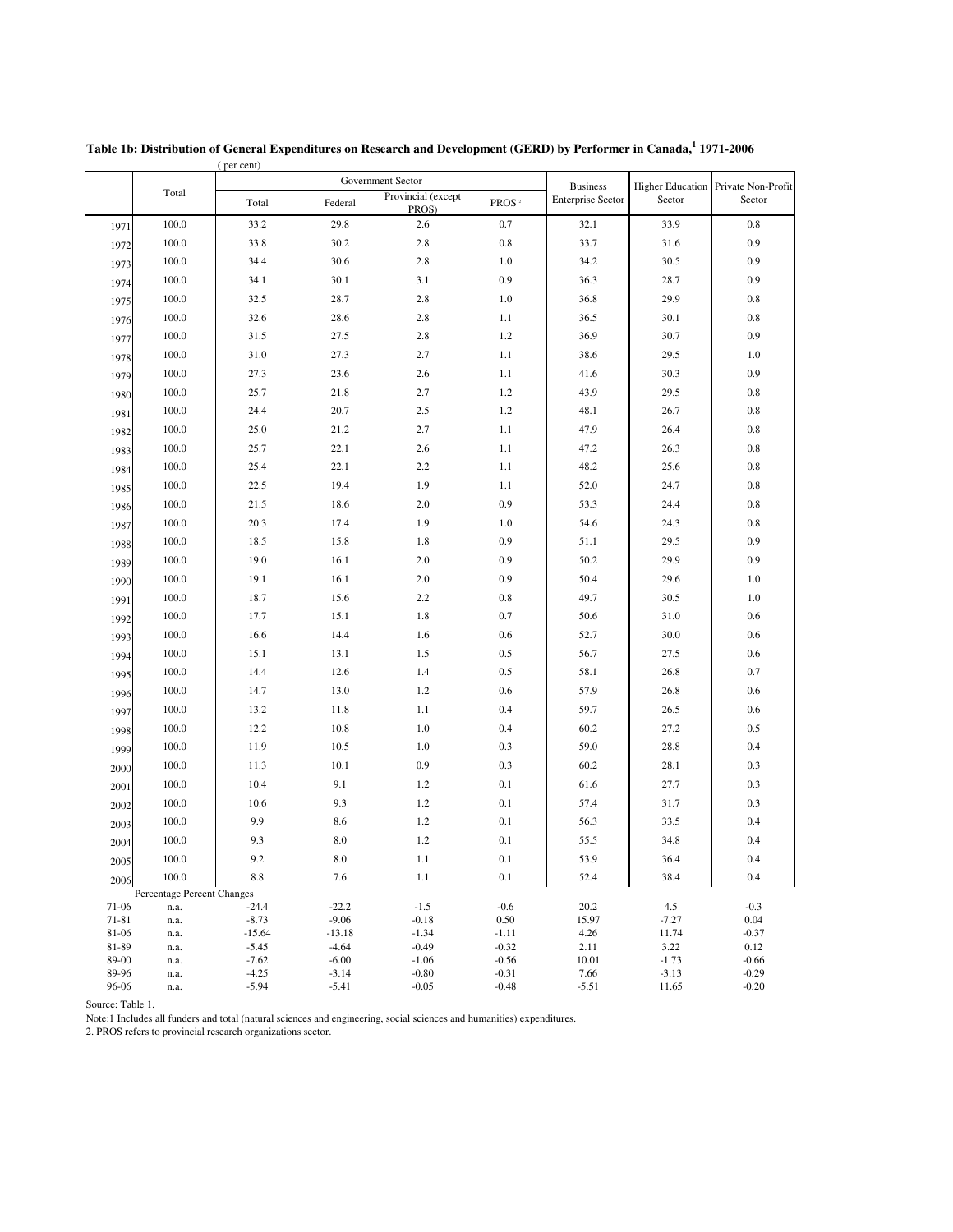|                |                                | (millions of current \$) |              |                             |                         |                          |                         |                    |                |
|----------------|--------------------------------|--------------------------|--------------|-----------------------------|-------------------------|--------------------------|-------------------------|--------------------|----------------|
|                |                                |                          |              | Government Sector           |                         | <b>Business</b>          | <b>Higher Education</b> | Private Non-Profit |                |
|                | Total                          | Total                    | Federal      | Provincial (except<br>PROS) | PROS <sup>2</sup>       | <b>Enterprise Sector</b> | Sector                  | Sector             | Foreign Sector |
| 1971           | 1,285                          | 665                      | 589          | 76                          | $\boldsymbol{0}$        | 331                      | 226                     | 38                 | 25             |
| 1972           | 1,372                          | 716                      | 625          | 91                          | $\boldsymbol{0}$        | 373                      | 212                     | 42                 | 29             |
| 1973           | 1,470                          | 772                      | 673          | 99                          | $\boldsymbol{0}$        | 409                      | 210                     | 47                 | 32             |
| 1974           | 1,689                          | 859                      | 744          | 114                         | $\mathbf{1}$            | 511                      | 231                     | 53                 | 35             |
| 1975           | 1,901                          | 919                      | 793          | 123                         | 3                       | 582                      | 294                     | 57                 | 49             |
| 1976           | 2,071                          | 1,004                    | 855          | 148                         | $\mathbf{1}$            | 625                      | 332                     | 60                 | 50             |
| 1977           | 2,322                          | 1,107                    | 936          | 170                         | $\,1$                   | 702                      | 383                     | 66                 | 64             |
| 1978           | 2,609                          | 1,217                    | 1,028        | 187                         | $\boldsymbol{2}$        | 839                      | 390                     | 88                 | 75             |
| 1979           | 3,044                          | 1,275                    | 1,064        | 208                         | 3                       | 1,104                    | 507                     | 76                 | 82             |
| 1980           | 3,575                          | 1,444                    | 1,195        | 246                         | 3                       | 1,392                    | 558                     | 80                 | 101            |
| 1981           | 4,415                          | 1,776                    | 1,473        | 296                         | $\boldsymbol{7}$        | 1,800                    | 573                     | 97                 | 169            |
| 1982           | 5,198                          | 2,147                    | 1,775        | 370                         | $\boldsymbol{2}$        | 1,971                    | 707                     | 95                 | 278            |
| 1983           | 5,517                          | 2,363                    | 1,977        | 385                         | $\mathbf{1}$            | 1,912                    | 685                     | 112                | 445            |
| 1984           | 6,273                          | 2,675                    | 2,265        | 407                         | 3                       | 2,195                    | 751                     | 121                | 531            |
| 1985           | 6,985                          | 2,716                    | 2,283        | 426                         | $\boldsymbol{7}$        | 2,762                    | 841                     | 136                | 530            |
| 1986           | 7,546                          | 2,838                    | 2,368        | 469                         | $\mathbf{1}$            | 3,090                    | 914                     | 142                | 562            |
| 1987           | 7,950                          | 2,895                    | 2,411        | 482                         | $\boldsymbol{2}$        | 3,227                    | 909                     | 172                | 747            |
| 1988           | 9,045                          | 3,076                    | 2,534        | 539                         | $\overline{\mathbf{3}}$ | 3,416                    | 1,482                   | 209                | 862            |
| 1989           | 9,517                          | 3,246                    | 2,646        | 599                         | $\mathbf{1}$            | 3,645                    | 1,572                   | 210                | 844            |
| 1990           | 10,260                         | 3,500                    | 2,859        | 640                         | $\mathbf{1}$            | 3,960                    | 1,618                   | 233                | 949            |
| 1991           | 10,767                         | 3,642                    | 2,946        | 695                         | $\mathbf{1}$            | 4,113                    | 1,732                   | 267                | 1,013          |
| 1992           | 11,338                         | 3,753                    | 3,109        | 643                         | $\mathbf{1}$            | 4,445                    | 1,867                   | 224                | 1,049          |
| 1993           | 12,184                         | 3,821                    | 3,156        | 665                         | $\boldsymbol{0}$        | 5,025                    | 1,892                   | 276                | 1,170          |
| 1994           | 13,341                         | 3,758                    | 3,094        | 663                         | $\boldsymbol{0}$        | 5,874                    | 1,914                   | 298                | 1,498          |
| 1995           | 13,754                         | 3,641                    | 2,989        | 652                         | $\boldsymbol{0}$        | 6,288                    | 1,926                   | 309                | 1,590          |
| 1996           | 13,817                         | 3,444                    | 2,815        | 629                         | $\boldsymbol{0}$        | 6,397                    | 1,905                   | 358                | 1,714          |
| 1997           | 14,634                         | 3,470                    | 2,813        | 657                         | $\mathbf{1}$            | 7,031                    | 1,971                   | 367                | 1,794          |
| 1998           | 16,088                         | 3,470                    | 2,831        | 639                         | $\boldsymbol{0}$        | 7,354                    | 2,339                   | 372                | 2,553          |
| 1999           | 17,637                         | 3,985                    | 3,216        | 767                         | 3                       | 7,917                    | 2,649                   | 380                | 2,705          |
| 2000           | 20,580                         | 4,439                    | 3,560        | 878                         | $\mathbf{1}$            | 9,225                    | 2,892                   | 445                | 3,580          |
| 2001           | 23,169                         | 5,143                    | 4,096        | 1,048                       | $\boldsymbol{0}$        | 11,643                   | 2,928                   | 536                | 2,918          |
| 2002           | 23,539                         | 5,439                    | 4,254        | 1,185                       | $\boldsymbol{0}$        | 12,086                   | 3,462                   | 628                | 1,924          |
| 2003           | 24,337                         | 5,929                    | 4,533        | 1,396                       | $\boldsymbol{0}$        | 12,057                   | 3,589                   | 637                | 2,125          |
| 2004           | 26,003                         | 6,073                    | 4,666        | 1,407                       | $\boldsymbol{0}$        | 12,743                   | 4,126                   | 729                | 2,332          |
| 2005           | 27,174                         | 6,498                    | 4,977        | 1,520                       | $\boldsymbol{0}$        | 13,003                   | 4,498                   | 800                |                |
| 2006           | 28,357                         | 6,869                    | 5,227        | 1,644                       | $\boldsymbol{0}$        | 13,246                   | 4,948                   | 877                | 2,376<br>2,416 |
|                | Average Annual Growth Rates, % |                          |              |                             |                         |                          |                         |                    |                |
| 71-06          | 9.24                           | 6.90                     | 6.44         | 9.18                        | n.a.                    | 11.12                    | 9.22                    | 9.38               | 13.95          |
| 71-81          | 13.14                          | 10.32                    | 9.60         | 14.56                       | n.a.                    | 18.45                    | 9.75                    | 9.82               | 21.06          |
| 81-06<br>81-89 | 7.72<br>10.08                  | 5.56<br>7.83             | 5.20<br>7.60 | 7.10<br>9.21                | n.a.<br>$-21.59$        | 8.31<br>9.22             | 9.01<br>13.45           | 9.21<br>10.14      | 11.23<br>22.27 |
| 89-00          | 7.26                           | 2.89                     | 2.73         | 3.54                        | n.a.                    | 8.81                     | 5.70                    | 7.07               | 14.04          |
| 89-96          | 5.47                           | 0.85                     | 0.89         | 0.70                        | n.a.                    | 8.37                     | 2.78                    | 7.92               | 10.65          |
| 96-06          | 7.45                           | 7.15                     | 6.38         | 10.08                       | n.a.                    | 7.55                     | 10.02                   | 9.37               | 3.49           |

| Table 2: General Expenditures on Research and Development (GERD) by Funder in Canada, 1971-2006 |  |  |
|-------------------------------------------------------------------------------------------------|--|--|
|                                                                                                 |  |  |

Source: CANSIM II: v13682131,v13682139,v13682133,v13682135,v13682137,v13682141,v13682143,v13682145,v13682147.

Note:1 Includes all performers and total (natural sciences and engineering, social sciences and humanities) expenditures.

2. PROS refers to provincial research organizations sector.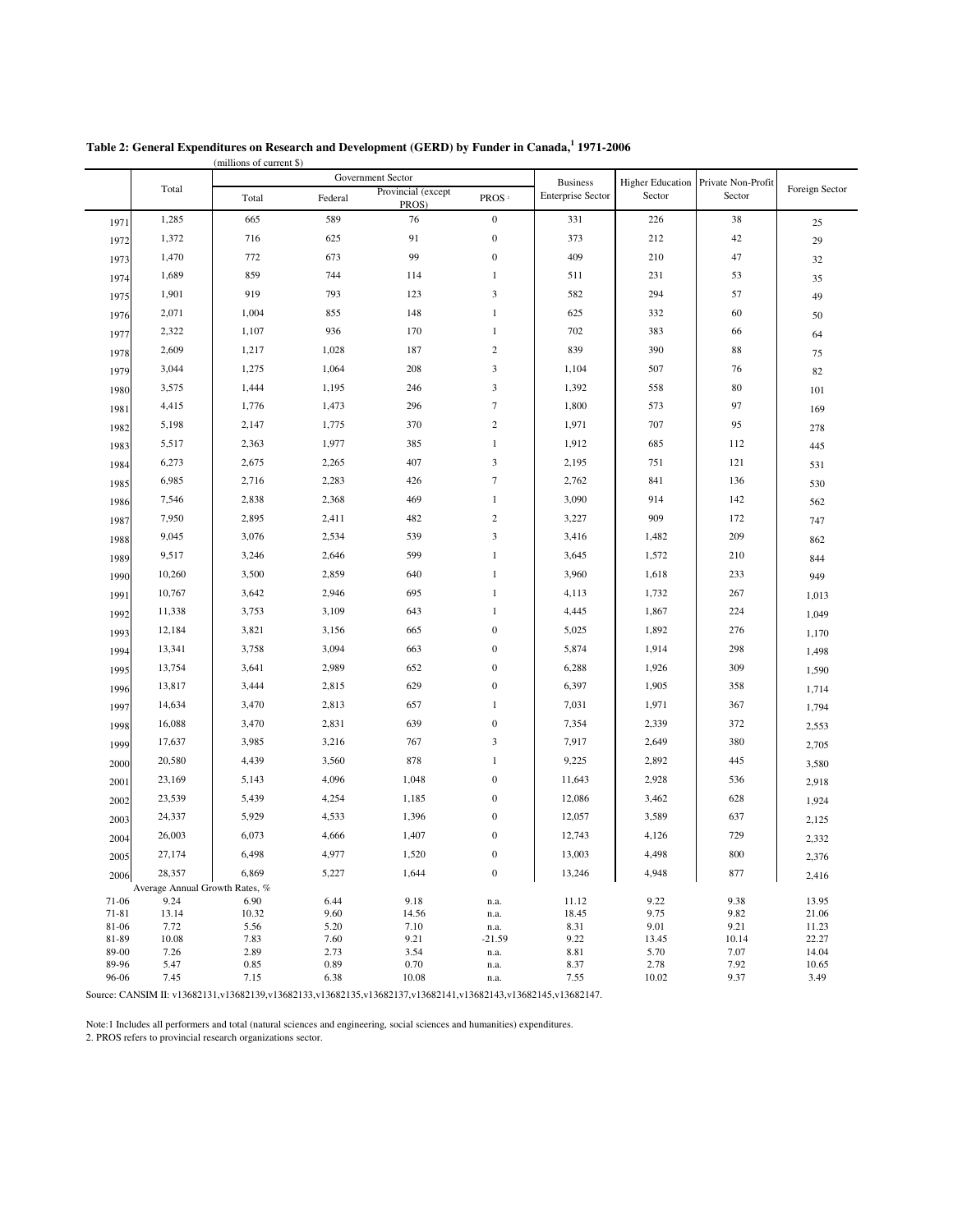| Table 2a: General Expenditures on Research and Development (GERD) as a Proportion of Gross Domestic Product by Funder in |
|--------------------------------------------------------------------------------------------------------------------------|
| Canada, 1971-2006                                                                                                        |

| Government Sector<br><b>Business</b><br><b>Higher Education</b><br>Private Non-Profit<br>Foreign<br>Total<br>Provincial (except<br><b>Enterprise Sector</b><br>Sector<br>Sector<br>Sector<br>Federal<br>PROS <sup>2</sup><br>Total<br>PROS)<br>1.31<br>0.68<br>0.60<br>0.08<br>0.23<br>0.04<br>0.03<br>0.00<br>0.34<br>1971<br>0.65<br>0.57<br>$0.08\,$<br>0.00<br>0.34<br>0.19<br>0.04<br>0.03<br>1.25<br>1972<br>1.14<br>0.60<br>0.52<br>0.08<br>0.00<br>0.32<br>0.16<br>0.04<br>0.02<br>1973<br>0.07<br>0.56<br>0.48<br>0.00<br>0.33<br>0.15<br>0.03<br>0.02<br>1.10<br>1974<br>1.09<br>0.53<br>0.46<br>0.07<br>0.00<br>0.34<br>0.17<br>0.03<br>0.03<br>1975<br>1.04<br>0.50<br>0.43<br>0.07<br>0.00<br>0.31<br>0.17<br>0.03<br>0.03<br>1976<br>0.50<br>0.42<br>$0.08\,$<br>0.00<br>0.32<br>0.17<br>0.03<br>0.03<br>1.05<br>1977<br>0.50<br>0.42<br>$0.08\,$<br>0.00<br>0.34<br>0.16<br>0.04<br>0.03<br>1.07<br>1978<br>1.09<br>0.46<br>0.38<br>0.07<br>0.00<br>0.39<br>0.18<br>0.03<br>0.03<br>1979<br>0.46<br>0.38<br>$0.08\,$<br>0.00<br>0.44<br>0.18<br>0.03<br>0.03<br>1.14<br>1980<br>0.49<br>0.41<br>$0.08\,$<br>0.00<br>0.50<br>0.16<br>0.03<br>0.05<br>1.22<br>1981<br>0.57<br>0.47<br>0.10<br>0.00<br>0.52<br>0.19<br>0.03<br>0.07<br>1.37<br>1982<br>0.09<br>1.34<br>0.57<br>0.48<br>0.00<br>0.46<br>0.17<br>0.03<br>0.11<br>1983<br>0.59<br>0.50<br>0.09<br>0.00<br>0.49<br>0.17<br>0.03<br>0.12<br>1.40<br>1984<br>0.56<br>0.47<br>0.09<br>0.00<br>0.57<br>0.17<br>0.03<br>1.44<br>0.11<br>1985<br>0.55<br>0.46<br>0.09<br>0.00<br>0.60<br>0.18<br>0.03<br>0.11<br>1.47<br>1986<br>0.09<br>0.52<br>0.43<br>0.00<br>0.58<br>0.16<br>0.03<br>0.13<br>1.42<br>1987<br>0.50<br>0.41<br>0.09<br>0.00<br>0.56<br>0.24<br>0.03<br>0.14<br>1.48<br>1988<br>0.49<br>0.40<br>0.09<br>0.00<br>0.55<br>0.24<br>0.03<br>0.13<br>1.45<br>1989<br>0.09<br>1.51<br>0.51<br>0.42<br>0.00<br>0.58<br>0.24<br>0.03<br>0.14<br>1990<br>0.53<br>0.43<br>0.10<br>0.00<br>0.60<br>0.25<br>0.04<br>1.57<br>0.15<br>1991<br>1.62<br>0.54<br>0.44<br>0.09<br>0.00<br>0.63<br>0.27<br>0.03<br>0.15<br>1992<br>0.09<br>1.68<br>0.53<br>0.43<br>0.00<br>0.69<br>0.26<br>0.04<br>0.16<br>1993<br>0.09<br>0.49<br>0.40<br>0.00<br>0.76<br>0.25<br>0.04<br>0.19<br>1.73<br>1994<br>0.45<br>0.37<br>0.08<br>0.00<br>0.78<br>0.24<br>0.04<br>0.20<br>1.70<br>1995<br>1.65<br>0.41<br>0.34<br>$0.08\,$<br>0.00<br>0.76<br>0.23<br>0.04<br>0.20<br>1996<br>0.39<br>0.32<br>0.07<br>0.00<br>0.80<br>0.22<br>0.04<br>0.20<br>1.66<br>1997<br>0.38<br>0.31<br>0.07<br>0.00<br>0.80<br>0.26<br>0.04<br>0.28<br>1.76<br>1998<br>0.41<br>0.33<br>$0.08\,$<br>0.00<br>0.81<br>0.27<br>0.04<br>0.28<br>1.80<br>1999<br>1.91<br>0.41<br>0.33<br>0.08<br>0.00<br>0.86<br>0.27<br>0.04<br>0.33<br>2000<br>0.46<br>0.37<br>0.09<br>0.00<br>1.05<br>0.26<br>0.05<br>0.26<br>2.09<br>2001<br>2.04<br>0.47<br>0.37<br>0.10<br>0.00<br>0.30<br>0.05<br>0.17<br>1.05<br>2002<br>2.01<br>0.49<br>0.37<br>0.12<br>0.00<br>0.99<br>0.30<br>0.05<br>0.18<br>2003<br>0.47<br>0.36<br>0.00<br>0.99<br>2.01<br>0.11<br>0.32<br>0.06<br>0.18<br>2004<br>$0.11\,$<br>1.98<br>0.47<br>0.36<br>$0.00\,$<br>0.95<br>0.33<br>0.06<br>0.17<br>2005<br>$0.11\,$<br>0.92<br>1.97<br>0.48<br>0.36<br>0.00<br>0.34<br>0.06<br>0.17<br>2006 <sup>3</sup><br>Average Annual Growth Rates, %<br>71-06<br>$-0.99$<br>$-1.42$<br>1.12<br>2.92<br>1.16<br>1.31<br>5.54<br>1.18<br>n.a<br>0.62<br>71-81<br>$-0.64$<br>$-3.11$<br>$-3.74$<br>4.03<br>$-3.61$<br>$-3.55$<br>6.32<br>$\rm n.a$<br>81-06<br>1.92<br>$-0.13$<br>$-0.47$<br>1.33<br>2.47<br>3.13<br>3.32<br>5.23<br>$\mathbf{n}.\mathbf{a}$<br>$0.02\,$<br>81-89<br>2.11<br>$-0.20$<br>1.30<br>$-27.27$<br>1.31<br>5.23<br>2.16<br>13.41 |  | (in per cent) |  |  |  |  |
|--------------------------------------------------------------------------------------------------------------------------------------------------------------------------------------------------------------------------------------------------------------------------------------------------------------------------------------------------------------------------------------------------------------------------------------------------------------------------------------------------------------------------------------------------------------------------------------------------------------------------------------------------------------------------------------------------------------------------------------------------------------------------------------------------------------------------------------------------------------------------------------------------------------------------------------------------------------------------------------------------------------------------------------------------------------------------------------------------------------------------------------------------------------------------------------------------------------------------------------------------------------------------------------------------------------------------------------------------------------------------------------------------------------------------------------------------------------------------------------------------------------------------------------------------------------------------------------------------------------------------------------------------------------------------------------------------------------------------------------------------------------------------------------------------------------------------------------------------------------------------------------------------------------------------------------------------------------------------------------------------------------------------------------------------------------------------------------------------------------------------------------------------------------------------------------------------------------------------------------------------------------------------------------------------------------------------------------------------------------------------------------------------------------------------------------------------------------------------------------------------------------------------------------------------------------------------------------------------------------------------------------------------------------------------------------------------------------------------------------------------------------------------------------------------------------------------------------------------------------------------------------------------------------------------------------------------------------------------------------------------------------------------------------------------------------------------------------------------------------------------------------------------------------------------------------------------------------------------------------------------------------------------------------------------------------------------------------------------------------------------------------------------------------------------------------------------------------------------------------------------------------------------------------------------------------------------------------------------------------------------------------------------------------------------------------------------------------------------------------|--|---------------|--|--|--|--|
|                                                                                                                                                                                                                                                                                                                                                                                                                                                                                                                                                                                                                                                                                                                                                                                                                                                                                                                                                                                                                                                                                                                                                                                                                                                                                                                                                                                                                                                                                                                                                                                                                                                                                                                                                                                                                                                                                                                                                                                                                                                                                                                                                                                                                                                                                                                                                                                                                                                                                                                                                                                                                                                                                                                                                                                                                                                                                                                                                                                                                                                                                                                                                                                                                                                                                                                                                                                                                                                                                                                                                                                                                                                                                                                                      |  |               |  |  |  |  |
|                                                                                                                                                                                                                                                                                                                                                                                                                                                                                                                                                                                                                                                                                                                                                                                                                                                                                                                                                                                                                                                                                                                                                                                                                                                                                                                                                                                                                                                                                                                                                                                                                                                                                                                                                                                                                                                                                                                                                                                                                                                                                                                                                                                                                                                                                                                                                                                                                                                                                                                                                                                                                                                                                                                                                                                                                                                                                                                                                                                                                                                                                                                                                                                                                                                                                                                                                                                                                                                                                                                                                                                                                                                                                                                                      |  |               |  |  |  |  |
|                                                                                                                                                                                                                                                                                                                                                                                                                                                                                                                                                                                                                                                                                                                                                                                                                                                                                                                                                                                                                                                                                                                                                                                                                                                                                                                                                                                                                                                                                                                                                                                                                                                                                                                                                                                                                                                                                                                                                                                                                                                                                                                                                                                                                                                                                                                                                                                                                                                                                                                                                                                                                                                                                                                                                                                                                                                                                                                                                                                                                                                                                                                                                                                                                                                                                                                                                                                                                                                                                                                                                                                                                                                                                                                                      |  |               |  |  |  |  |
|                                                                                                                                                                                                                                                                                                                                                                                                                                                                                                                                                                                                                                                                                                                                                                                                                                                                                                                                                                                                                                                                                                                                                                                                                                                                                                                                                                                                                                                                                                                                                                                                                                                                                                                                                                                                                                                                                                                                                                                                                                                                                                                                                                                                                                                                                                                                                                                                                                                                                                                                                                                                                                                                                                                                                                                                                                                                                                                                                                                                                                                                                                                                                                                                                                                                                                                                                                                                                                                                                                                                                                                                                                                                                                                                      |  |               |  |  |  |  |
|                                                                                                                                                                                                                                                                                                                                                                                                                                                                                                                                                                                                                                                                                                                                                                                                                                                                                                                                                                                                                                                                                                                                                                                                                                                                                                                                                                                                                                                                                                                                                                                                                                                                                                                                                                                                                                                                                                                                                                                                                                                                                                                                                                                                                                                                                                                                                                                                                                                                                                                                                                                                                                                                                                                                                                                                                                                                                                                                                                                                                                                                                                                                                                                                                                                                                                                                                                                                                                                                                                                                                                                                                                                                                                                                      |  |               |  |  |  |  |
|                                                                                                                                                                                                                                                                                                                                                                                                                                                                                                                                                                                                                                                                                                                                                                                                                                                                                                                                                                                                                                                                                                                                                                                                                                                                                                                                                                                                                                                                                                                                                                                                                                                                                                                                                                                                                                                                                                                                                                                                                                                                                                                                                                                                                                                                                                                                                                                                                                                                                                                                                                                                                                                                                                                                                                                                                                                                                                                                                                                                                                                                                                                                                                                                                                                                                                                                                                                                                                                                                                                                                                                                                                                                                                                                      |  |               |  |  |  |  |
|                                                                                                                                                                                                                                                                                                                                                                                                                                                                                                                                                                                                                                                                                                                                                                                                                                                                                                                                                                                                                                                                                                                                                                                                                                                                                                                                                                                                                                                                                                                                                                                                                                                                                                                                                                                                                                                                                                                                                                                                                                                                                                                                                                                                                                                                                                                                                                                                                                                                                                                                                                                                                                                                                                                                                                                                                                                                                                                                                                                                                                                                                                                                                                                                                                                                                                                                                                                                                                                                                                                                                                                                                                                                                                                                      |  |               |  |  |  |  |
|                                                                                                                                                                                                                                                                                                                                                                                                                                                                                                                                                                                                                                                                                                                                                                                                                                                                                                                                                                                                                                                                                                                                                                                                                                                                                                                                                                                                                                                                                                                                                                                                                                                                                                                                                                                                                                                                                                                                                                                                                                                                                                                                                                                                                                                                                                                                                                                                                                                                                                                                                                                                                                                                                                                                                                                                                                                                                                                                                                                                                                                                                                                                                                                                                                                                                                                                                                                                                                                                                                                                                                                                                                                                                                                                      |  |               |  |  |  |  |
|                                                                                                                                                                                                                                                                                                                                                                                                                                                                                                                                                                                                                                                                                                                                                                                                                                                                                                                                                                                                                                                                                                                                                                                                                                                                                                                                                                                                                                                                                                                                                                                                                                                                                                                                                                                                                                                                                                                                                                                                                                                                                                                                                                                                                                                                                                                                                                                                                                                                                                                                                                                                                                                                                                                                                                                                                                                                                                                                                                                                                                                                                                                                                                                                                                                                                                                                                                                                                                                                                                                                                                                                                                                                                                                                      |  |               |  |  |  |  |
|                                                                                                                                                                                                                                                                                                                                                                                                                                                                                                                                                                                                                                                                                                                                                                                                                                                                                                                                                                                                                                                                                                                                                                                                                                                                                                                                                                                                                                                                                                                                                                                                                                                                                                                                                                                                                                                                                                                                                                                                                                                                                                                                                                                                                                                                                                                                                                                                                                                                                                                                                                                                                                                                                                                                                                                                                                                                                                                                                                                                                                                                                                                                                                                                                                                                                                                                                                                                                                                                                                                                                                                                                                                                                                                                      |  |               |  |  |  |  |
|                                                                                                                                                                                                                                                                                                                                                                                                                                                                                                                                                                                                                                                                                                                                                                                                                                                                                                                                                                                                                                                                                                                                                                                                                                                                                                                                                                                                                                                                                                                                                                                                                                                                                                                                                                                                                                                                                                                                                                                                                                                                                                                                                                                                                                                                                                                                                                                                                                                                                                                                                                                                                                                                                                                                                                                                                                                                                                                                                                                                                                                                                                                                                                                                                                                                                                                                                                                                                                                                                                                                                                                                                                                                                                                                      |  |               |  |  |  |  |
|                                                                                                                                                                                                                                                                                                                                                                                                                                                                                                                                                                                                                                                                                                                                                                                                                                                                                                                                                                                                                                                                                                                                                                                                                                                                                                                                                                                                                                                                                                                                                                                                                                                                                                                                                                                                                                                                                                                                                                                                                                                                                                                                                                                                                                                                                                                                                                                                                                                                                                                                                                                                                                                                                                                                                                                                                                                                                                                                                                                                                                                                                                                                                                                                                                                                                                                                                                                                                                                                                                                                                                                                                                                                                                                                      |  |               |  |  |  |  |
|                                                                                                                                                                                                                                                                                                                                                                                                                                                                                                                                                                                                                                                                                                                                                                                                                                                                                                                                                                                                                                                                                                                                                                                                                                                                                                                                                                                                                                                                                                                                                                                                                                                                                                                                                                                                                                                                                                                                                                                                                                                                                                                                                                                                                                                                                                                                                                                                                                                                                                                                                                                                                                                                                                                                                                                                                                                                                                                                                                                                                                                                                                                                                                                                                                                                                                                                                                                                                                                                                                                                                                                                                                                                                                                                      |  |               |  |  |  |  |
|                                                                                                                                                                                                                                                                                                                                                                                                                                                                                                                                                                                                                                                                                                                                                                                                                                                                                                                                                                                                                                                                                                                                                                                                                                                                                                                                                                                                                                                                                                                                                                                                                                                                                                                                                                                                                                                                                                                                                                                                                                                                                                                                                                                                                                                                                                                                                                                                                                                                                                                                                                                                                                                                                                                                                                                                                                                                                                                                                                                                                                                                                                                                                                                                                                                                                                                                                                                                                                                                                                                                                                                                                                                                                                                                      |  |               |  |  |  |  |
|                                                                                                                                                                                                                                                                                                                                                                                                                                                                                                                                                                                                                                                                                                                                                                                                                                                                                                                                                                                                                                                                                                                                                                                                                                                                                                                                                                                                                                                                                                                                                                                                                                                                                                                                                                                                                                                                                                                                                                                                                                                                                                                                                                                                                                                                                                                                                                                                                                                                                                                                                                                                                                                                                                                                                                                                                                                                                                                                                                                                                                                                                                                                                                                                                                                                                                                                                                                                                                                                                                                                                                                                                                                                                                                                      |  |               |  |  |  |  |
|                                                                                                                                                                                                                                                                                                                                                                                                                                                                                                                                                                                                                                                                                                                                                                                                                                                                                                                                                                                                                                                                                                                                                                                                                                                                                                                                                                                                                                                                                                                                                                                                                                                                                                                                                                                                                                                                                                                                                                                                                                                                                                                                                                                                                                                                                                                                                                                                                                                                                                                                                                                                                                                                                                                                                                                                                                                                                                                                                                                                                                                                                                                                                                                                                                                                                                                                                                                                                                                                                                                                                                                                                                                                                                                                      |  |               |  |  |  |  |
|                                                                                                                                                                                                                                                                                                                                                                                                                                                                                                                                                                                                                                                                                                                                                                                                                                                                                                                                                                                                                                                                                                                                                                                                                                                                                                                                                                                                                                                                                                                                                                                                                                                                                                                                                                                                                                                                                                                                                                                                                                                                                                                                                                                                                                                                                                                                                                                                                                                                                                                                                                                                                                                                                                                                                                                                                                                                                                                                                                                                                                                                                                                                                                                                                                                                                                                                                                                                                                                                                                                                                                                                                                                                                                                                      |  |               |  |  |  |  |
|                                                                                                                                                                                                                                                                                                                                                                                                                                                                                                                                                                                                                                                                                                                                                                                                                                                                                                                                                                                                                                                                                                                                                                                                                                                                                                                                                                                                                                                                                                                                                                                                                                                                                                                                                                                                                                                                                                                                                                                                                                                                                                                                                                                                                                                                                                                                                                                                                                                                                                                                                                                                                                                                                                                                                                                                                                                                                                                                                                                                                                                                                                                                                                                                                                                                                                                                                                                                                                                                                                                                                                                                                                                                                                                                      |  |               |  |  |  |  |
|                                                                                                                                                                                                                                                                                                                                                                                                                                                                                                                                                                                                                                                                                                                                                                                                                                                                                                                                                                                                                                                                                                                                                                                                                                                                                                                                                                                                                                                                                                                                                                                                                                                                                                                                                                                                                                                                                                                                                                                                                                                                                                                                                                                                                                                                                                                                                                                                                                                                                                                                                                                                                                                                                                                                                                                                                                                                                                                                                                                                                                                                                                                                                                                                                                                                                                                                                                                                                                                                                                                                                                                                                                                                                                                                      |  |               |  |  |  |  |
|                                                                                                                                                                                                                                                                                                                                                                                                                                                                                                                                                                                                                                                                                                                                                                                                                                                                                                                                                                                                                                                                                                                                                                                                                                                                                                                                                                                                                                                                                                                                                                                                                                                                                                                                                                                                                                                                                                                                                                                                                                                                                                                                                                                                                                                                                                                                                                                                                                                                                                                                                                                                                                                                                                                                                                                                                                                                                                                                                                                                                                                                                                                                                                                                                                                                                                                                                                                                                                                                                                                                                                                                                                                                                                                                      |  |               |  |  |  |  |
|                                                                                                                                                                                                                                                                                                                                                                                                                                                                                                                                                                                                                                                                                                                                                                                                                                                                                                                                                                                                                                                                                                                                                                                                                                                                                                                                                                                                                                                                                                                                                                                                                                                                                                                                                                                                                                                                                                                                                                                                                                                                                                                                                                                                                                                                                                                                                                                                                                                                                                                                                                                                                                                                                                                                                                                                                                                                                                                                                                                                                                                                                                                                                                                                                                                                                                                                                                                                                                                                                                                                                                                                                                                                                                                                      |  |               |  |  |  |  |
|                                                                                                                                                                                                                                                                                                                                                                                                                                                                                                                                                                                                                                                                                                                                                                                                                                                                                                                                                                                                                                                                                                                                                                                                                                                                                                                                                                                                                                                                                                                                                                                                                                                                                                                                                                                                                                                                                                                                                                                                                                                                                                                                                                                                                                                                                                                                                                                                                                                                                                                                                                                                                                                                                                                                                                                                                                                                                                                                                                                                                                                                                                                                                                                                                                                                                                                                                                                                                                                                                                                                                                                                                                                                                                                                      |  |               |  |  |  |  |
|                                                                                                                                                                                                                                                                                                                                                                                                                                                                                                                                                                                                                                                                                                                                                                                                                                                                                                                                                                                                                                                                                                                                                                                                                                                                                                                                                                                                                                                                                                                                                                                                                                                                                                                                                                                                                                                                                                                                                                                                                                                                                                                                                                                                                                                                                                                                                                                                                                                                                                                                                                                                                                                                                                                                                                                                                                                                                                                                                                                                                                                                                                                                                                                                                                                                                                                                                                                                                                                                                                                                                                                                                                                                                                                                      |  |               |  |  |  |  |
|                                                                                                                                                                                                                                                                                                                                                                                                                                                                                                                                                                                                                                                                                                                                                                                                                                                                                                                                                                                                                                                                                                                                                                                                                                                                                                                                                                                                                                                                                                                                                                                                                                                                                                                                                                                                                                                                                                                                                                                                                                                                                                                                                                                                                                                                                                                                                                                                                                                                                                                                                                                                                                                                                                                                                                                                                                                                                                                                                                                                                                                                                                                                                                                                                                                                                                                                                                                                                                                                                                                                                                                                                                                                                                                                      |  |               |  |  |  |  |
|                                                                                                                                                                                                                                                                                                                                                                                                                                                                                                                                                                                                                                                                                                                                                                                                                                                                                                                                                                                                                                                                                                                                                                                                                                                                                                                                                                                                                                                                                                                                                                                                                                                                                                                                                                                                                                                                                                                                                                                                                                                                                                                                                                                                                                                                                                                                                                                                                                                                                                                                                                                                                                                                                                                                                                                                                                                                                                                                                                                                                                                                                                                                                                                                                                                                                                                                                                                                                                                                                                                                                                                                                                                                                                                                      |  |               |  |  |  |  |
|                                                                                                                                                                                                                                                                                                                                                                                                                                                                                                                                                                                                                                                                                                                                                                                                                                                                                                                                                                                                                                                                                                                                                                                                                                                                                                                                                                                                                                                                                                                                                                                                                                                                                                                                                                                                                                                                                                                                                                                                                                                                                                                                                                                                                                                                                                                                                                                                                                                                                                                                                                                                                                                                                                                                                                                                                                                                                                                                                                                                                                                                                                                                                                                                                                                                                                                                                                                                                                                                                                                                                                                                                                                                                                                                      |  |               |  |  |  |  |
|                                                                                                                                                                                                                                                                                                                                                                                                                                                                                                                                                                                                                                                                                                                                                                                                                                                                                                                                                                                                                                                                                                                                                                                                                                                                                                                                                                                                                                                                                                                                                                                                                                                                                                                                                                                                                                                                                                                                                                                                                                                                                                                                                                                                                                                                                                                                                                                                                                                                                                                                                                                                                                                                                                                                                                                                                                                                                                                                                                                                                                                                                                                                                                                                                                                                                                                                                                                                                                                                                                                                                                                                                                                                                                                                      |  |               |  |  |  |  |
|                                                                                                                                                                                                                                                                                                                                                                                                                                                                                                                                                                                                                                                                                                                                                                                                                                                                                                                                                                                                                                                                                                                                                                                                                                                                                                                                                                                                                                                                                                                                                                                                                                                                                                                                                                                                                                                                                                                                                                                                                                                                                                                                                                                                                                                                                                                                                                                                                                                                                                                                                                                                                                                                                                                                                                                                                                                                                                                                                                                                                                                                                                                                                                                                                                                                                                                                                                                                                                                                                                                                                                                                                                                                                                                                      |  |               |  |  |  |  |
|                                                                                                                                                                                                                                                                                                                                                                                                                                                                                                                                                                                                                                                                                                                                                                                                                                                                                                                                                                                                                                                                                                                                                                                                                                                                                                                                                                                                                                                                                                                                                                                                                                                                                                                                                                                                                                                                                                                                                                                                                                                                                                                                                                                                                                                                                                                                                                                                                                                                                                                                                                                                                                                                                                                                                                                                                                                                                                                                                                                                                                                                                                                                                                                                                                                                                                                                                                                                                                                                                                                                                                                                                                                                                                                                      |  |               |  |  |  |  |
|                                                                                                                                                                                                                                                                                                                                                                                                                                                                                                                                                                                                                                                                                                                                                                                                                                                                                                                                                                                                                                                                                                                                                                                                                                                                                                                                                                                                                                                                                                                                                                                                                                                                                                                                                                                                                                                                                                                                                                                                                                                                                                                                                                                                                                                                                                                                                                                                                                                                                                                                                                                                                                                                                                                                                                                                                                                                                                                                                                                                                                                                                                                                                                                                                                                                                                                                                                                                                                                                                                                                                                                                                                                                                                                                      |  |               |  |  |  |  |
|                                                                                                                                                                                                                                                                                                                                                                                                                                                                                                                                                                                                                                                                                                                                                                                                                                                                                                                                                                                                                                                                                                                                                                                                                                                                                                                                                                                                                                                                                                                                                                                                                                                                                                                                                                                                                                                                                                                                                                                                                                                                                                                                                                                                                                                                                                                                                                                                                                                                                                                                                                                                                                                                                                                                                                                                                                                                                                                                                                                                                                                                                                                                                                                                                                                                                                                                                                                                                                                                                                                                                                                                                                                                                                                                      |  |               |  |  |  |  |
|                                                                                                                                                                                                                                                                                                                                                                                                                                                                                                                                                                                                                                                                                                                                                                                                                                                                                                                                                                                                                                                                                                                                                                                                                                                                                                                                                                                                                                                                                                                                                                                                                                                                                                                                                                                                                                                                                                                                                                                                                                                                                                                                                                                                                                                                                                                                                                                                                                                                                                                                                                                                                                                                                                                                                                                                                                                                                                                                                                                                                                                                                                                                                                                                                                                                                                                                                                                                                                                                                                                                                                                                                                                                                                                                      |  |               |  |  |  |  |
|                                                                                                                                                                                                                                                                                                                                                                                                                                                                                                                                                                                                                                                                                                                                                                                                                                                                                                                                                                                                                                                                                                                                                                                                                                                                                                                                                                                                                                                                                                                                                                                                                                                                                                                                                                                                                                                                                                                                                                                                                                                                                                                                                                                                                                                                                                                                                                                                                                                                                                                                                                                                                                                                                                                                                                                                                                                                                                                                                                                                                                                                                                                                                                                                                                                                                                                                                                                                                                                                                                                                                                                                                                                                                                                                      |  |               |  |  |  |  |
|                                                                                                                                                                                                                                                                                                                                                                                                                                                                                                                                                                                                                                                                                                                                                                                                                                                                                                                                                                                                                                                                                                                                                                                                                                                                                                                                                                                                                                                                                                                                                                                                                                                                                                                                                                                                                                                                                                                                                                                                                                                                                                                                                                                                                                                                                                                                                                                                                                                                                                                                                                                                                                                                                                                                                                                                                                                                                                                                                                                                                                                                                                                                                                                                                                                                                                                                                                                                                                                                                                                                                                                                                                                                                                                                      |  |               |  |  |  |  |
|                                                                                                                                                                                                                                                                                                                                                                                                                                                                                                                                                                                                                                                                                                                                                                                                                                                                                                                                                                                                                                                                                                                                                                                                                                                                                                                                                                                                                                                                                                                                                                                                                                                                                                                                                                                                                                                                                                                                                                                                                                                                                                                                                                                                                                                                                                                                                                                                                                                                                                                                                                                                                                                                                                                                                                                                                                                                                                                                                                                                                                                                                                                                                                                                                                                                                                                                                                                                                                                                                                                                                                                                                                                                                                                                      |  |               |  |  |  |  |
|                                                                                                                                                                                                                                                                                                                                                                                                                                                                                                                                                                                                                                                                                                                                                                                                                                                                                                                                                                                                                                                                                                                                                                                                                                                                                                                                                                                                                                                                                                                                                                                                                                                                                                                                                                                                                                                                                                                                                                                                                                                                                                                                                                                                                                                                                                                                                                                                                                                                                                                                                                                                                                                                                                                                                                                                                                                                                                                                                                                                                                                                                                                                                                                                                                                                                                                                                                                                                                                                                                                                                                                                                                                                                                                                      |  |               |  |  |  |  |
|                                                                                                                                                                                                                                                                                                                                                                                                                                                                                                                                                                                                                                                                                                                                                                                                                                                                                                                                                                                                                                                                                                                                                                                                                                                                                                                                                                                                                                                                                                                                                                                                                                                                                                                                                                                                                                                                                                                                                                                                                                                                                                                                                                                                                                                                                                                                                                                                                                                                                                                                                                                                                                                                                                                                                                                                                                                                                                                                                                                                                                                                                                                                                                                                                                                                                                                                                                                                                                                                                                                                                                                                                                                                                                                                      |  |               |  |  |  |  |
|                                                                                                                                                                                                                                                                                                                                                                                                                                                                                                                                                                                                                                                                                                                                                                                                                                                                                                                                                                                                                                                                                                                                                                                                                                                                                                                                                                                                                                                                                                                                                                                                                                                                                                                                                                                                                                                                                                                                                                                                                                                                                                                                                                                                                                                                                                                                                                                                                                                                                                                                                                                                                                                                                                                                                                                                                                                                                                                                                                                                                                                                                                                                                                                                                                                                                                                                                                                                                                                                                                                                                                                                                                                                                                                                      |  |               |  |  |  |  |
|                                                                                                                                                                                                                                                                                                                                                                                                                                                                                                                                                                                                                                                                                                                                                                                                                                                                                                                                                                                                                                                                                                                                                                                                                                                                                                                                                                                                                                                                                                                                                                                                                                                                                                                                                                                                                                                                                                                                                                                                                                                                                                                                                                                                                                                                                                                                                                                                                                                                                                                                                                                                                                                                                                                                                                                                                                                                                                                                                                                                                                                                                                                                                                                                                                                                                                                                                                                                                                                                                                                                                                                                                                                                                                                                      |  |               |  |  |  |  |
|                                                                                                                                                                                                                                                                                                                                                                                                                                                                                                                                                                                                                                                                                                                                                                                                                                                                                                                                                                                                                                                                                                                                                                                                                                                                                                                                                                                                                                                                                                                                                                                                                                                                                                                                                                                                                                                                                                                                                                                                                                                                                                                                                                                                                                                                                                                                                                                                                                                                                                                                                                                                                                                                                                                                                                                                                                                                                                                                                                                                                                                                                                                                                                                                                                                                                                                                                                                                                                                                                                                                                                                                                                                                                                                                      |  |               |  |  |  |  |
|                                                                                                                                                                                                                                                                                                                                                                                                                                                                                                                                                                                                                                                                                                                                                                                                                                                                                                                                                                                                                                                                                                                                                                                                                                                                                                                                                                                                                                                                                                                                                                                                                                                                                                                                                                                                                                                                                                                                                                                                                                                                                                                                                                                                                                                                                                                                                                                                                                                                                                                                                                                                                                                                                                                                                                                                                                                                                                                                                                                                                                                                                                                                                                                                                                                                                                                                                                                                                                                                                                                                                                                                                                                                                                                                      |  |               |  |  |  |  |
|                                                                                                                                                                                                                                                                                                                                                                                                                                                                                                                                                                                                                                                                                                                                                                                                                                                                                                                                                                                                                                                                                                                                                                                                                                                                                                                                                                                                                                                                                                                                                                                                                                                                                                                                                                                                                                                                                                                                                                                                                                                                                                                                                                                                                                                                                                                                                                                                                                                                                                                                                                                                                                                                                                                                                                                                                                                                                                                                                                                                                                                                                                                                                                                                                                                                                                                                                                                                                                                                                                                                                                                                                                                                                                                                      |  |               |  |  |  |  |
| 89-00<br>$-1.62$<br>$-1.77$<br>$-1.00$<br>$-4.38$<br>4.04<br>1.07<br>2.38<br>9.04<br>2.56                                                                                                                                                                                                                                                                                                                                                                                                                                                                                                                                                                                                                                                                                                                                                                                                                                                                                                                                                                                                                                                                                                                                                                                                                                                                                                                                                                                                                                                                                                                                                                                                                                                                                                                                                                                                                                                                                                                                                                                                                                                                                                                                                                                                                                                                                                                                                                                                                                                                                                                                                                                                                                                                                                                                                                                                                                                                                                                                                                                                                                                                                                                                                                                                                                                                                                                                                                                                                                                                                                                                                                                                                                            |  |               |  |  |  |  |
| 89-96<br>1.90<br>$-2.56$<br>$-2.52$<br>$-2.71$<br>4.70<br>$-0.69$<br>4.27<br>6.91<br>n.a<br>96-06<br>1.49<br>0.76<br>4.27<br>1.87<br>4.20<br>$-1.97$<br>1.78<br>3.60<br>n.a                                                                                                                                                                                                                                                                                                                                                                                                                                                                                                                                                                                                                                                                                                                                                                                                                                                                                                                                                                                                                                                                                                                                                                                                                                                                                                                                                                                                                                                                                                                                                                                                                                                                                                                                                                                                                                                                                                                                                                                                                                                                                                                                                                                                                                                                                                                                                                                                                                                                                                                                                                                                                                                                                                                                                                                                                                                                                                                                                                                                                                                                                                                                                                                                                                                                                                                                                                                                                                                                                                                                                          |  |               |  |  |  |  |

Source: Table 2 and CANSIM II: V646937.

Note:1 Includes all performers and total (natural sciences and engineering, social sciences and humanities) expenditures.

2. PROS refers to provincial research organizations sector.

3. Nominal GDP growth is assumed to have be 5 per cent in 2006.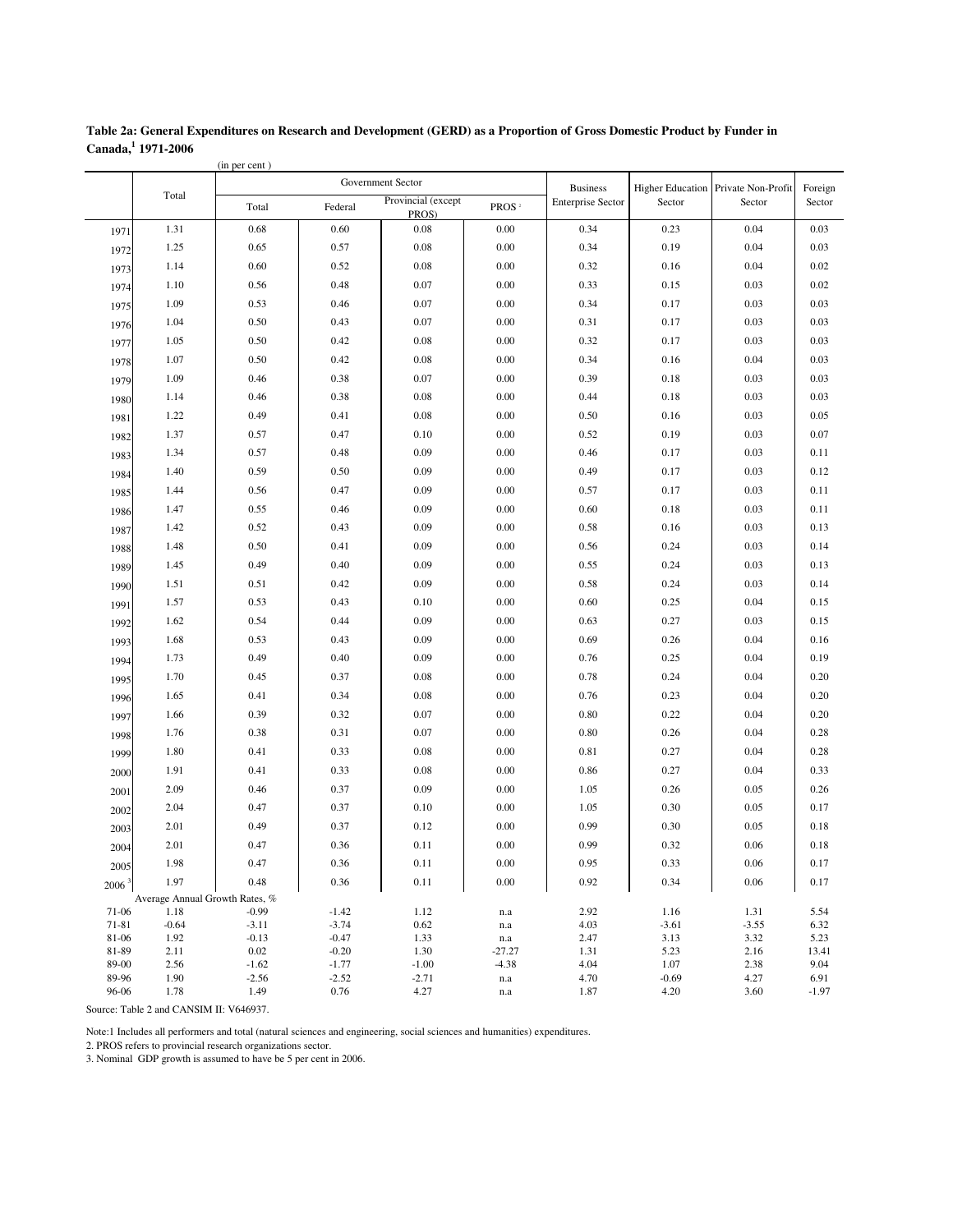|                  |                            |                    |                    | Government Sector           |                   | <b>Business</b>          |                 | Higher Education Private Non-Profit |                   |  |  |
|------------------|----------------------------|--------------------|--------------------|-----------------------------|-------------------|--------------------------|-----------------|-------------------------------------|-------------------|--|--|
|                  | Total                      | Total              | Federal            | Provincial (except<br>PROS) | PROS <sup>2</sup> | <b>Enterprise Sector</b> | Sector          | Sector                              | Foreign<br>Sector |  |  |
| 1971             | 100                        | 51.8               | 45.8               | 5.9                         | $0.0\,$           | 25.8                     | 17.6            | 3.0                                 | 1.9               |  |  |
| 1972             | 100                        | 52.2               | 45.6               | 6.6                         | $0.0\,$           | 27.2                     | 15.5            | 3.1                                 | 2.1               |  |  |
| 1973             | 100                        | 52.5               | 45.8               | 6.7                         | $0.0\,$           | 27.8                     | 14.3            | 3.2                                 | $2.2\,$           |  |  |
| 1974             | 100                        | 50.9               | 44.0               | 6.7                         | 0.1               | 30.3                     | 13.7            | 3.1                                 | 2.1               |  |  |
| 1975             | 100                        | 48.3               | 41.7               | 6.5                         | 0.2               | 30.6                     | 15.5            | 3.0                                 | 2.6               |  |  |
| 1976             | 100                        | 48.5               | 41.3               | 7.1                         | $0.0\,$           | 30.2                     | 16.0            | 2.9                                 | 2.4               |  |  |
| 1977             | 100                        | 47.7               | 40.3               | 7.3                         | $0.0\,$           | 30.2                     | 16.5            | 2.8                                 | $2.8\,$           |  |  |
| 1978             | 100                        | 46.6               | 39.4               | 7.2                         | 0.1               | 32.2                     | 14.9            | 3.4                                 | 2.9               |  |  |
| 1979             | 100                        | 41.9               | 35.0               | $6.8\,$                     | 0.1               | 36.3                     | 16.7            | 2.5                                 | 2.7               |  |  |
| 1980             | 100                        | 40.4               | 33.4               | 6.9                         | 0.1               | 38.9                     | 15.6            | $2.2\,$                             | 2.8               |  |  |
| 1981             | 100                        | 40.2               | 33.4               | 6.7                         | 0.2               | 40.8                     | 13.0            | 2.2                                 | 3.8               |  |  |
| 1982             | 100                        | 41.3               | 34.1               | 7.1                         | 0.0               | 37.9                     | 13.6            | 1.8                                 | 5.3               |  |  |
| 1983             | 100                        | 42.8               | 35.8               | 7.0                         | 0.0               | 34.7                     | 12.4            | 2.0                                 | 8.1               |  |  |
| 1984             | 100                        | 42.6               | 36.1               | 6.5                         | $0.0\,$           | 35.0                     | 12.0            | 1.9                                 | 8.5               |  |  |
| 1985             | 100                        | 38.9               | 32.7               | 6.1                         | 0.1               | 39.5                     | 12.0            | 1.9                                 | 7.6               |  |  |
| 1986             | 100                        | 37.6               | 31.4               | 6.2                         | 0.0               | 40.9                     | 12.1            | 1.9                                 | 7.4               |  |  |
| 1987             | 100                        | 36.4               | 30.3               | 6.1                         | $0.0\,$           | 40.6                     | 11.4            | $2.2\,$                             | 9.4               |  |  |
| 1988             | 100                        | 34.0               | $28.0\,$           | 6.0                         | $0.0\,$           | 37.8                     | 16.4            | 2.3                                 | 9.5               |  |  |
| 1989             | 100                        | 34.1               | 27.8               | 6.3                         | 0.0               | 38.3                     | 16.5            | 2.2                                 | 8.9               |  |  |
| 1990             | 100                        | 34.1               | 27.9               | 6.2                         | $0.0\,$           | 38.6                     | 15.8            | 2.3                                 | 9.2               |  |  |
| 1991             | 100                        | 33.8               | 27.4               | 6.5                         | 0.0               | 38.2                     | 16.1            | 2.5                                 | 9.4               |  |  |
| 1992             | 100                        | 33.1               | 27.4               | 5.7                         | 0.0               | 39.2                     | 16.5            | 2.0                                 | 9.3               |  |  |
|                  | 100                        | 31.4               | 25.9               | 5.5                         | 0.0               | 41.2                     | 15.5            | 2.3                                 |                   |  |  |
| 1993             | 100                        | 28.2               | 23.2               | 5.0                         | 0.0               | 44.0                     | 14.3            | 2.2                                 | 9.6               |  |  |
| 1994             | 100                        | 26.5               | 21.7               | 4.7                         | 0.0               | 45.7                     | 14.0            | 2.2                                 | 11.2              |  |  |
| 1995             | 100                        | 24.9               | 20.4               | 4.6                         | $0.0\,$           | 46.3                     | 13.8            | 2.6                                 | 11.6              |  |  |
| 1996             | 100                        | 23.7               | 19.2               | 4.5                         | 0.0               | 48.0                     | 13.5            | 2.5                                 | 12.4              |  |  |
| 1997             | 100                        | 21.6               | 17.6               | 4.0                         | 0.0               | 45.7                     | 14.5            | 2.3                                 | 12.3              |  |  |
| 1998             | 100                        | 22.6               | 18.2               | 4.3                         | $0.0\,$           | 44.9                     | 15.0            | $2.2\,$                             | 15.9              |  |  |
| 1999             | 100                        | 21.6               | 17.3               | 4.3                         | $0.0\,$           | 44.8                     | 14.1            | $2.2\,$                             | 15.3              |  |  |
| 2000             | 100                        | 22.2               | 17.7               | 4.5                         | 0.0               | 50.3                     | 12.6            | 2.3                                 | 17.4              |  |  |
| 2001             | 100                        | 23.1               | 18.1               | 5.0                         | $0.0\,$           | 51.3                     | 14.7            | 2.7                                 | 12.6              |  |  |
| 2002             | 100                        | 24.4               | 18.6               | 5.7                         | $0.0\,$           | 49.5                     | 14.7            | 2.6                                 | 8.2               |  |  |
| 2003             | 100                        | 23.4               | 17.9               | 5.4                         | $0.0\,$           | 49.0                     | 15.9            | 2.8                                 | 8.7               |  |  |
| 2004             | 100                        | 23.9               | 18.3               | 5.6                         | 0.0               | 47.9                     | 16.6            | 2.9                                 | 9.0               |  |  |
| 2005             | 100                        |                    | 18.4               |                             | 0.0               | 46.7                     | 17.4            |                                     | 8.7               |  |  |
| 2006             | Percentage Percent Changes | 24.2               |                    | 5.8                         |                   |                          |                 | 3.1                                 | 8.5               |  |  |
| 71-06            | n.a.                       | $-27.5$            | $-27.4$            | $-0.1$                      | 0.0               | 21.0                     | $-0.1$          | 0.1                                 | 6.6               |  |  |
| 71-81            | n.a.                       | $-11.52$           | $-12.47$           | 0.79                        | 0.16              | 15.01                    | $-4.61$         | $-0.76$                             | 1.88              |  |  |
| 81-06            | n.a.                       | $-16.00$           | $-14.93$           | $-0.91$                     | $-0.16$           | 5.94                     | 4.47            | 0.90                                | 4.69              |  |  |
| 81-89            | n.a.                       | $-6.12$            | $-5.56$            | $-0.41$                     | $-0.15$           | $-2.47$                  | 3.54            | 0.01                                | 5.04              |  |  |
| 89-00            | n.a.                       | $-12.54$           | $-10.50$           | $-2.03$                     | $-0.01$           | 6.53                     | $-2.47$         | $-0.04$                             | 8.53              |  |  |
| 89-96<br>96-06   | n.a.<br>n.a.               | $-9.18$<br>$-0.70$ | $-7.43$<br>$-1.94$ | $-1.74$<br>1.25             | $-0.01$<br>0.00   | 8.00<br>0.41             | $-2.73$<br>3.66 | 0.38<br>0.50                        | 3.54<br>$-3.89$   |  |  |
| Source: Table 6. |                            |                    |                    |                             |                   |                          |                 |                                     |                   |  |  |
|                  |                            |                    |                    |                             |                   |                          |                 |                                     |                   |  |  |

(in per cent ) Table 2b: Distribution of General Expenditures on Research and Development (GERD) by Funder in Canada, 1971-2006

Note:1 Includes all performers and total (natural sciences and engineering, social sciences and humanities) expenditures.

2. PROS refers to provincial research organizations sector.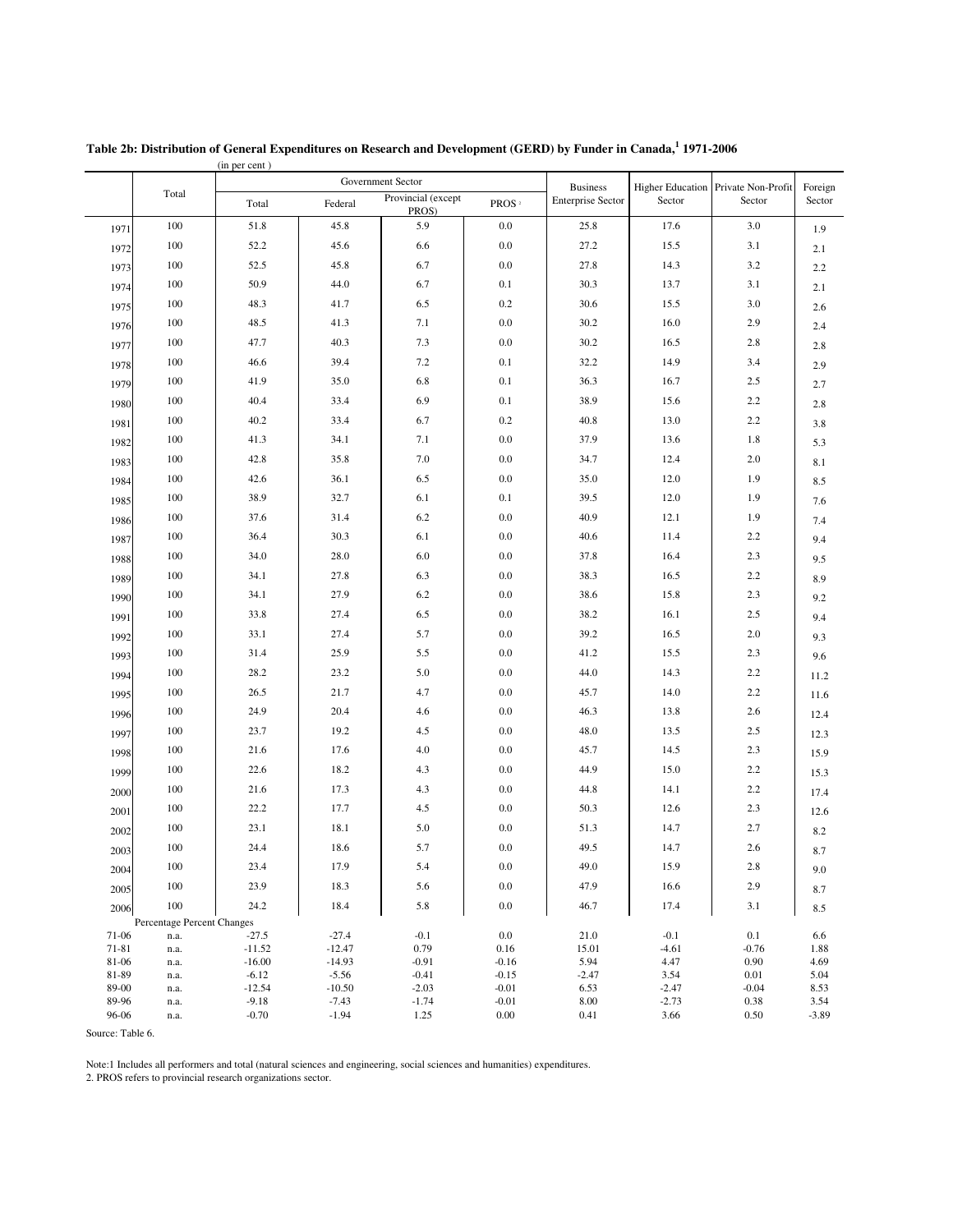|           |        | Atlantic Canada |                               |       |       |       |                   |                   |                  |       |       | Western Canada |        |       |
|-----------|--------|-----------------|-------------------------------|-------|-------|-------|-------------------|-------------------|------------------|-------|-------|----------------|--------|-------|
|           | Canada | Nfld.           | P.E.I.                        | N.S.  | N.B.  | Total | Que. <sup>2</sup> | Ont. <sup>3</sup> | NCR <sup>4</sup> | Man.  | Sask. | Alta.          | B.C.   | Total |
| 1979      | 3,044  | 24              | 5                             | 78    | 62    | 169   | 584               | 1,092             | 275              | 86    | 66    | 277            | 166    | 595   |
| 1980      | 3,575  | $28\,$          | $\sqrt{5}$                    | 83    | 35    | 151   | 670               | 1,312             | 310              | 117   | 81    | 351            | 206    | 755   |
| 1981      | 4,415  | 38              | $\overline{7}$                | 91    | 37    | 173   | 822               | 1,667             | 365              | 136   | 85    | 471            | 266    | 958   |
| 1982      | 5,198  | 48              | $\overline{7}$                | 108   | 47    | 210   | 957               | 2,040             | 402              | 162   | 119   | 520            | 299    | 1,100 |
| 1983      | 5,517  | 70              | $\overline{7}$                | 145   | 43    | 265   | 993               | 2,237             | 402              | 190   | 124   | 466            | 331    | 1,111 |
| 1984      | 6,273  | 59              | 10                            | 160   | 49    | 278   | 1,240             | 2,483             | 506              | 204   | 135   | 511            | 380    | 1,230 |
| 1985      | 6,985  | 69              | 9                             | 169   | 91    | 338   | 1,596             | 3,109             | 448              | 200   | 174   | 619            | 488    | 1,481 |
| 1986      | 7,546  | 61              | 25                            | 179   | 83    | 348   | 1,662             | 3,465             | 534              | 199   | 176   | 637            | 525    | 1,537 |
| 1987      | 7,950  | 70              | 14                            | 170   | 89    | 343   | 1,881             | 3,687             | 617              | 188   | 169   | 577            | 484    | 1,418 |
| 1988      | 9,045  | 92              | 13                            | 271   | 152   | 528   | 2,092             | 4,059             | 666              | 232   | 176   | 659            | 618    | 1,685 |
| 1989      | 9,517  | 99              | 16                            | 235   | 161   | 511   | 2,317             | 4,224             | 663              | 250   | 189   | 686            | 670    | 1,795 |
| 1990      | 10,260 | 103             | 16                            | 236   | 134   | 489   | 2,594             | 4,444             | 711              | 263   | 201   | 781            | 772    | 2,017 |
| 1991      | 10,767 | 106             | 16                            | 240   | 121   | 483   | 2,863             | 4,616             | 733              | 284   | 216   | 789            | 782    | 2,071 |
| 1992      | 11,338 | 110             | 14                            | 233   | 122   | 479   | 3,113             | 4,818             | 753              | 281   | 235   | 779            | 879    | 2,174 |
| 1993      | 12,184 | 111             | 17                            | 245   | 130   | 503   | 3,294             | 5,331             | 774              | 296   | 233   | 834            | 916    | 2,279 |
| 1994      | 13,341 | 108             | 17                            | 265   | 134   | 524   | 3,495             | 5,940             | 789              | 311   | 239   | 966            | 1,067  | 2,583 |
| 1995      | 13,754 | 100             | 16                            | 265   | 140   | 521   | 3,689             | 6,148             | 805              | 295   | 254   | 972            | 1,068  | 2,589 |
| 1996      | 13,817 | 103             | 17                            | 257   | 150   | 527   | 3,801             | 6,176             | 771              | 295   | 233   | 1,007          | 1,002  | 2,537 |
| 1997      | 14,634 | 103             | 17                            | 257   | 127   | 504   | 3,933             | 6,787             | 757              | 269   | 287   | 1,052          | 1,039  | 2,647 |
| 1998      | 16,088 | 119             | 24                            | 311   | 155   | 609   | 4,325             | 7,465             | 812              | 299   | 278   | 1,183          | 1,113  | 2,873 |
| 1999      | 17,637 | 127             | 26                            | 342   | 165   | 660   | 4,885             | 8,115             | 808              | 384   | 323   | 1,164          | 1,290  | 3,161 |
| 2000      | 20,580 | 138             | 36                            | 363   | 161   | 698   | 5,680             | 9,564             | 889              | 412   | 376   | 1,337          | 1,616  | 3,741 |
| 2001      | 23,169 | 143             | 37                            | 378   | 165   | 723   | 6,380             | 10,887            | 926              | 476   | 396   | 1,607          | 1,769  | 4,248 |
| 2002      | 23,539 | 153             | 31                            | 404   | 217   | 805   | 6,660             | 10,468            | 1,015            | 466   | 433   | 1,730          | 1,959  | 4,588 |
| 2003      | 24,337 | 168             | 44                            | 409   | 217   | 838   | 6,898             | 10,878            | 999              | 455   | 394   | 1,831          | 2,039  | 4,719 |
| 2004      | 26,003 | 169             | 40                            | 446   | 222   | 877   | 7,161             | 11,720            | 960              | 519   | 422   | 2,053          | 2,282  | 5,276 |
|           |        |                 | Average Annual Growth Rate, % |       |       |       |                   |                   |                  |       |       |                |        |       |
| 81-89     | 10.08  | 12.71           | 10.89                         | 12.59 | 20.18 | 14.50 | 13.83             | 12.32             | 7.75             | 7.91  | 10.50 | 4.81           | 12.24  | 8.17  |
| 89-00     | 7.26   | 3.07            | 7.65                          | 4.03  | 0.00  | 2.88  | 8.49              | 7.71              | 2.70             | 4.65  | 6.45  | 6.25           | 8.33   | 6.90  |
| 81-04     | 8.01   | 6.70            | 7.87                          | 7.16  | 8.10  | 7.31  | 9.87              | 8.85              | 4.29             | 6.00  | 7.22  | 6.61           | 9.80   | 7.70  |
| $00 - 04$ | 6.02   | 5.20            | 2.67                          | 5.28  | 8.36  | 5.87  | 5.96              | 5.21              | 1.94             | 5.94  | 2.93  | 11.32          | 9.01   | 8.98  |
| 79-04     | 8.96   | 8.12            | 8.67                          | 7.22  | 5.23  | 6.81  | 10.55             | 9.96              | 5.13             | 7.46  | 7.70  | 8.34           | 11.05  | 9.12  |
|           |        |                 | Total Growth Rate, %          |       |       |       |                   |                   |                  |       |       |                |        |       |
| 79-04     | 754.2  | 604.2           | 700.0                         | 471.8 | 258.1 | 418.9 | 1126.2            | 973.3             | 249.1            | 503.5 | 539.4 | 641.2          | 1274.7 | 786.7 |
|           |        |                 |                               |       |       |       |                   |                   |                  |       |       |                |        |       |

Table 3: General Expenditures on Research and Development (GERD) by Province, <sup>1</sup>1979-2004

(in millions of current \$)

Source: CANSIM II series:v13682131, v13682149, v13682181, v13682213, v13682245, v13682277, v13682309, v13682485,v13682341,v13682373,v13682405 and v13682437.

Note: 1 Includes all sectors of funders and all sectors of performers and includes the natural sciences and engineering, social sciences and humanities .

2 Not includes Gatinuea and other cities in the National Capital Region.

3 Not includes Ottawa and other cities in the National Capital Region.

4 National Capital Region.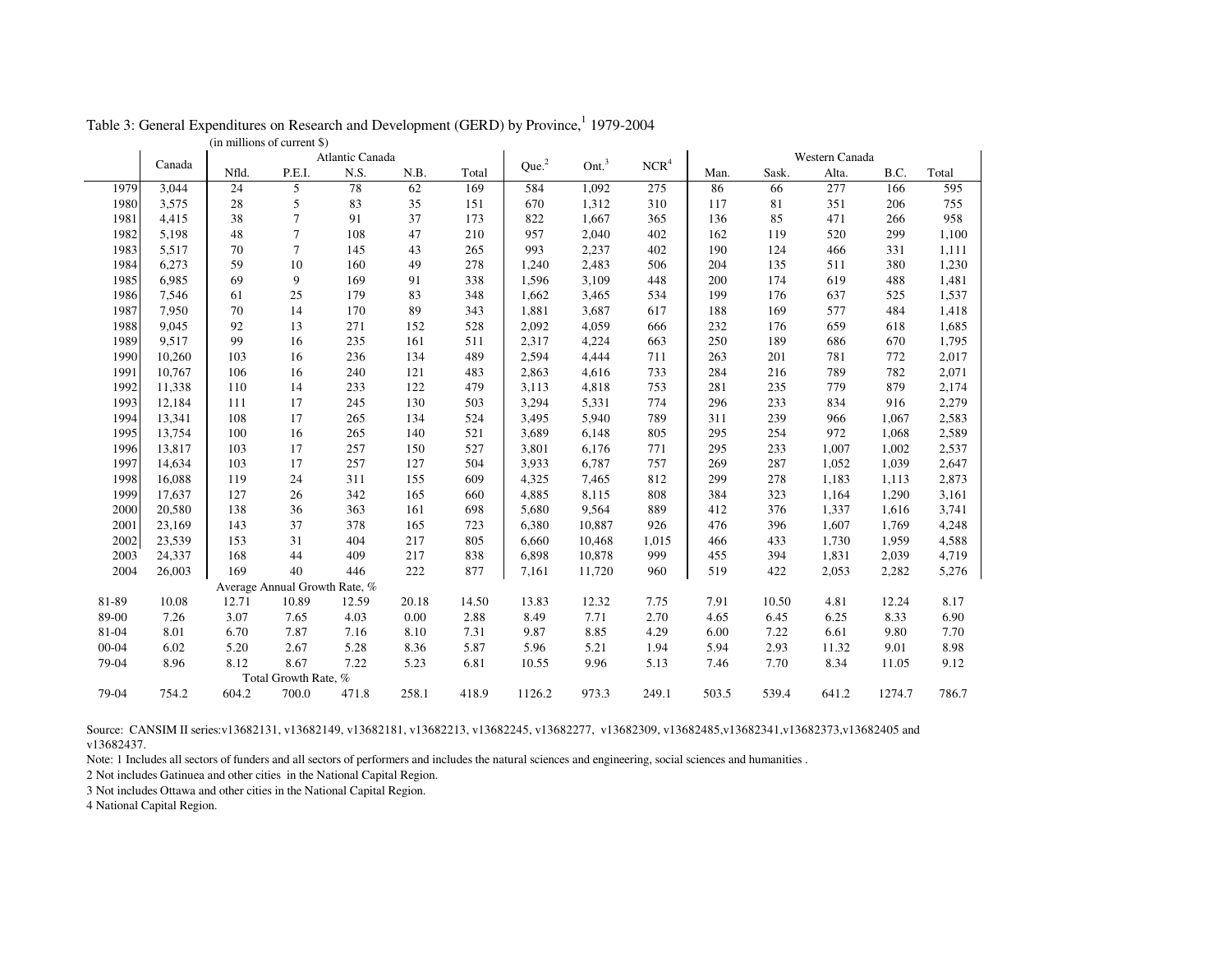Table 3a: General Expenditures on Research and Development (GERD) as <sup>a</sup> Proportion of Gross Domestic Product by Province, <sup>1</sup> 1979-2004

|           |        | (in percent) |                         |                 |         |         |                   |                   |      |         |                                                                                                                                                                                                                                                                                                                                          |       |      |
|-----------|--------|--------------|-------------------------|-----------------|---------|---------|-------------------|-------------------|------|---------|------------------------------------------------------------------------------------------------------------------------------------------------------------------------------------------------------------------------------------------------------------------------------------------------------------------------------------------|-------|------|
|           | Canada |              |                         | Atlantic Canada |         |         | Que. <sup>2</sup> | Ont. <sup>3</sup> |      |         | Western Canada<br>B.C.<br>Total<br>Alta.<br>0.59<br>0.88<br>0.66<br>0.92<br>0.70<br>0.80<br>0.76<br>0.82<br>0.91<br>0.93<br>0.93<br>1.10<br>0.77<br>0.96<br>0.89<br>1.03<br>0.89<br>1.02<br>0.97<br>1.07<br>0.96<br>1.08<br>1.01<br>1.04<br>0.97<br>1.03<br>1.10<br>1.06<br>1.01<br>1.06<br>1.02<br>0.92<br>0.91<br>0.98<br>0.96<br>1.10 |       |      |
|           |        | Nfld.        | P.E.I.                  | N.S.            | N.B.    | Total   |                   |                   | Man. | Sask.   |                                                                                                                                                                                                                                                                                                                                          |       |      |
| 1981      | 1.22   | 0.74         | 0.66                    | 1.14            | 0.58    | 0.84    | 1.02              | 1.27              | 1.00 | 0.58    |                                                                                                                                                                                                                                                                                                                                          |       | 0.76 |
| 1982      | 1.37   | 0.86         | 0.61                    | 1.18            | 0.67    | 0.91    | 1.12              | 1.47              | 1.15 | 0.79    |                                                                                                                                                                                                                                                                                                                                          |       | 0.84 |
| 1983      | 1.34   | 1.17         | 0.52                    | 1.40            | 0.53    | 1.03    | 1.08              | 1.45              | 1.26 | 0.78    |                                                                                                                                                                                                                                                                                                                                          |       | 0.81 |
| 1984      | 1.40   | 0.93         | 0.72                    | 1.40            | 0.56    | 0.99    | 1.24              | 1.44              | 1.20 | 0.79    |                                                                                                                                                                                                                                                                                                                                          |       | 0.84 |
| 1985      | 1.44   | 1.04         | 0.62                    | 1.36            | 0.97    | 1.13    | 1.49              | 1.64              | 1.08 | 0.97    |                                                                                                                                                                                                                                                                                                                                          |       | 0.94 |
| 1986      | 1.47   | 0.84         | 1.53                    | 1.34            | 0.79    | 1.06    | 1.42              | 1.66              | 1.03 | 0.99    |                                                                                                                                                                                                                                                                                                                                          |       | 1.01 |
| 1987      | 1.42   | 0.90         | 0.81                    | 1.18            | 0.77    | 0.97    | 1.46              | 1.60              | 0.92 | 0.93    |                                                                                                                                                                                                                                                                                                                                          |       | 0.88 |
| 1988      | 1.48   | 1.09         | 0.68                    | 1.77            | 1.22    | 1.39    | 1.49              | 1.58              | 1.05 | 0.93    |                                                                                                                                                                                                                                                                                                                                          |       | 0.97 |
| 1989      | 1.45   | 1.10         | 0.78                    | 1.44            | 1.23    | 1.26    | 1.56              | 1.52              | 1.07 | 0.95    |                                                                                                                                                                                                                                                                                                                                          |       | 0.96 |
| 1990      | 1.51   | 1.12         | 0.74                    | 1.39            | 1.00    | 1.17    | 1.69              | 1.57              | 1.09 | 0.95    |                                                                                                                                                                                                                                                                                                                                          |       | 1.02 |
| 1991      | 1.57   | 1.11         | 0.71                    | 1.36            | 0.89    | 1.12    | 1.85              | 1.63              | 1.18 | 1.01    |                                                                                                                                                                                                                                                                                                                                          |       | 1.03 |
| 1992      | 1.62   | 1.15         | 0.60                    | 1.29            | 0.87    | 1.09    | 1.97              | 1.68              | 1.15 | 1.11    |                                                                                                                                                                                                                                                                                                                                          |       | 1.05 |
| 1993      | 1.68   | 1.14         | 0.69                    | 1.34            | 0.88    | 1.11    | 2.03              | 1.82              | 1.20 | 1.02    |                                                                                                                                                                                                                                                                                                                                          |       | 1.02 |
| 1994      | 1.73   | 1.05         | 0.67                    | 1.42            | 0.88    | 1.12    | 2.05              | 1.91              | 1.20 | 0.98    |                                                                                                                                                                                                                                                                                                                                          |       | 1.08 |
| 1995      | 1.70   | 0.94         | 0.60                    | 1.37            | 0.85    | 1.06    | 2.08              | 1.87              | 1.09 | 0.96    |                                                                                                                                                                                                                                                                                                                                          |       | 1.03 |
| 1996      | 1.65   | 0.99         | 0.60                    | 1.32            | 0.90    | 1.07    | 2.11              | 1.83              | 1.04 | 0.81    |                                                                                                                                                                                                                                                                                                                                          |       | 0.96 |
| 1997      | 1.66   | 0.98         | 0.61                    | 1.26            | 0.75    | 1.00    | 2.09              | 1.89              | 0.90 | 0.98    |                                                                                                                                                                                                                                                                                                                                          |       | 0.94 |
| 1998      | 1.76   | 1.06         | 0.81                    | 1.45            | 0.88    | 1.14    | 2.20              | 1.98              | 0.97 | 0.94    |                                                                                                                                                                                                                                                                                                                                          |       | 1.01 |
| 1999      | 1.80   | 1.04         | 0.82                    | 1.48            | 0.87    | 1.15    | 2.32              | 1.98              | 1.20 | 1.05    | 0.99                                                                                                                                                                                                                                                                                                                                     | 1.07  | 1.05 |
| 2000      | 1.91   | 0.99         | 1.07                    | 1.47            | 0.80    | 1.13    | 2.53              | 2.17              | 1.21 | 1.11    | 0.92                                                                                                                                                                                                                                                                                                                                     | 1.23  | 1.09 |
| 2001      | 2.09   | 1.01         | 1.08                    | 1.46            | 0.80    | 1.13    | 2.75              | 2.40              | 1.35 | 1.20    | 1.06                                                                                                                                                                                                                                                                                                                                     | 1.32  | 1.20 |
| 2002      | 2.04   | 0.93         | 0.84                    | 1.49            | 1.03    | 1.18    | 2.76              | 2.19              | 1.27 | 1.26    | 1.15                                                                                                                                                                                                                                                                                                                                     | 1.42  | 1.28 |
| 2003      | 2.01   | 0.92         | 1.16                    | 1.42            | 0.97    | 1.15    | 2.75              | 2.21              | 1.22 | 1.08    | 1.08                                                                                                                                                                                                                                                                                                                                     | 1.40  | 1.21 |
| 2004      | 2.01   | 0.87         | 0.99                    | 1.49            | 0.95    | 1.14    | 2.72              | 2.26              | 1.30 | 1.05    | 1.09                                                                                                                                                                                                                                                                                                                                     | 1.45  | 1.24 |
|           |        |              | Percentage Point Change |                 |         |         |                   |                   |      |         |                                                                                                                                                                                                                                                                                                                                          |       |      |
| 81-89     | 0.22   | 0.36         | 0.12                    | 0.30            | 0.64    | 0.42    | 0.54              | 0.24              | 0.07 | 0.37    | 0.14                                                                                                                                                                                                                                                                                                                                     | 0.29  | 0.21 |
| 89-00     | 0.46   | $-0.11$      | 0.29                    | 0.03            | $-0.42$ | $-0.14$ | 0.96              | 0.65              | 0.14 | 0.17    | $-0.09$                                                                                                                                                                                                                                                                                                                                  | 0.34  | 0.12 |
| 81-04     | 0.79   | 0.13         | 0.34                    | 0.35            | 0.36    | 0.30    | 1.70              | 0.99              | 0.31 | 0.48    | 0.20                                                                                                                                                                                                                                                                                                                                     | 0.86  | 0.48 |
| $00 - 04$ | 0.10   | $-0.12$      | $-0.08$                 | 0.02            | 0.14    | 0.02    | 0.20              | 0.09              | 0.09 | $-0.06$ | 0.16                                                                                                                                                                                                                                                                                                                                     | 0.22  | 0.15 |
|           |        |              | Total Growth Rate, %    |                 |         |         |                   |                   |      |         |                                                                                                                                                                                                                                                                                                                                          |       |      |
| 81-04     | 64.5   | 17.7         | 51.4                    | 30.8            | 62.1    | 35.5    | 166.6             | 78.0              | 30.6 | 83.3    | 23.2                                                                                                                                                                                                                                                                                                                                     | 144.3 | 63.7 |

Source: Table 3 and CANSIM II, v687341, v687375, v687409, v687443, v687477, v687511, v687545, v687579, v687613, v687647 and v687681.

Note: 1 Includes all sectors of funders and all sectors of performers and includes the natural sciences and engineering, social sciences and humanities .

2 Not includes Gatinuea and other cities in the National Capital Region.

3 Not includes Ottawa and other cities in the National Capital Region.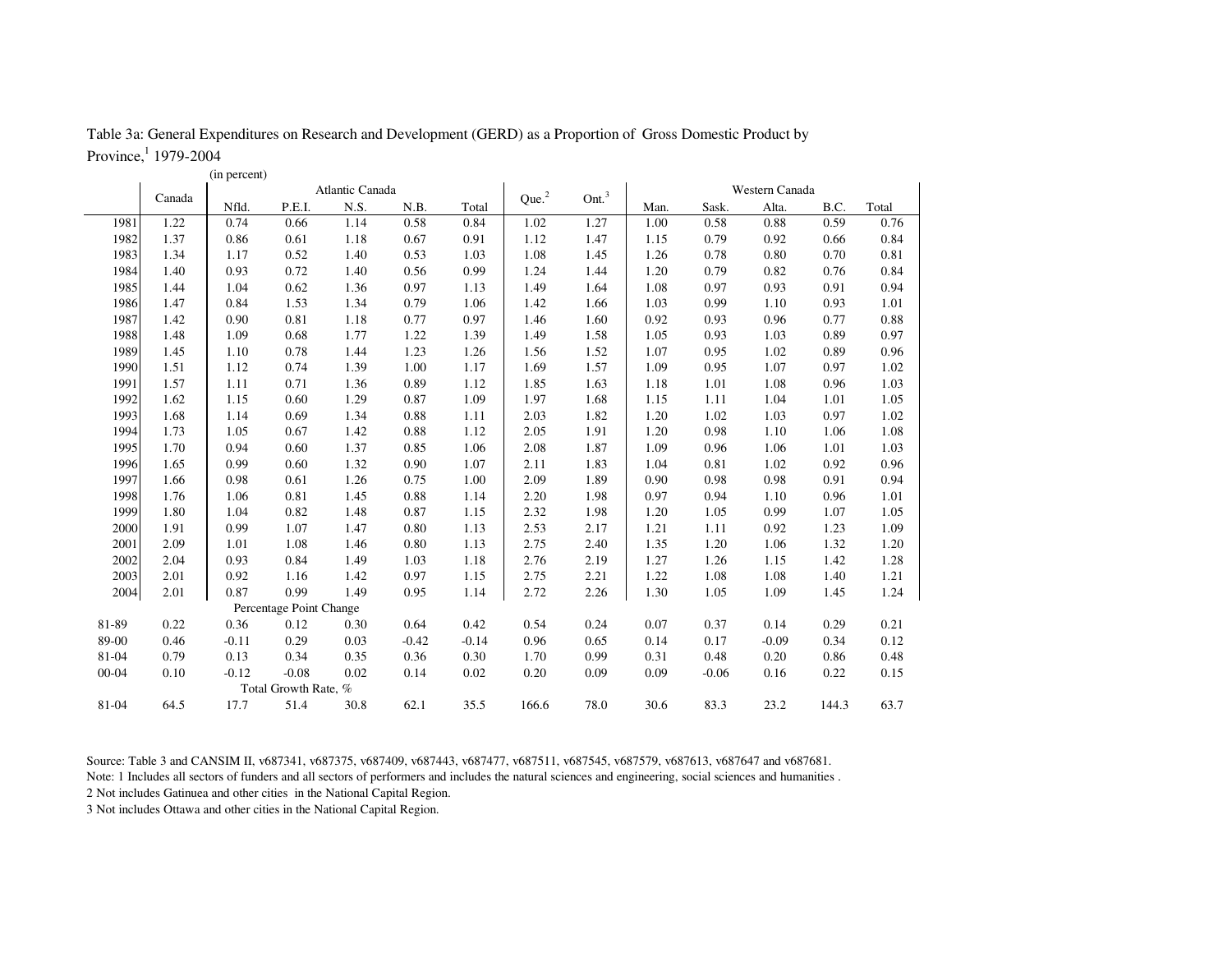|           | Canada | Atlantic Canada |                               |         |         |         |                   | Ont. <sup>3</sup> |                  |         | Western Canada<br>Alta.<br>Sask.<br>B.C.<br>2.2<br>9.1<br>5.5<br>2.3<br>3.3<br>9.8<br>5.8<br>3.1<br>1.9<br>10.7<br>6.0<br>3.1<br>2.3<br>10.0<br>5.8<br>2.2<br>3.4<br>8.4<br>6.0<br>2.2<br>3.3<br>8.1<br>6.1<br>2.9<br>2.5<br>7.0<br>8.9<br>2.3<br>7.0<br>2.6<br>8.4<br>2.4<br>2.1<br>7.3<br>6.1<br>2.6<br>1.9<br>7.3<br>6.8<br>2.6<br>2.0<br>7.2<br>7.0<br>7.6<br>2.6<br>2.0<br>7.5<br>2.0<br>7.3<br>2.6<br>7.3<br>2.1<br>6.9<br>7.8<br>2.5<br>2.4<br>1.9<br>6.8<br>7.5<br>1.8<br>2.3<br>7.2<br>8.0<br>2.1<br>1.8<br>7.1<br>7.8<br>2.1<br>1.7<br>7.3<br>7.3<br>7.2<br>1.8<br>2.0<br>7.1<br>1.7<br>6.9<br>1.9<br>7.4<br>2.2<br>1.8<br>7.3<br>6.6<br>2.0<br>1.8<br>6.5<br>7.9<br>1.7<br>6.9<br>7.6<br>2.0<br>1.8<br>7.3<br>8.3<br>7.5<br>8.4<br>1.6<br>2.0<br>1.6<br>7.9<br>8.8<br>0.39<br>$-4.78$<br>1.97 |         |      |         |
|-----------|--------|-----------------|-------------------------------|---------|---------|---------|-------------------|-------------------|------------------|---------|----------------------------------------------------------------------------------------------------------------------------------------------------------------------------------------------------------------------------------------------------------------------------------------------------------------------------------------------------------------------------------------------------------------------------------------------------------------------------------------------------------------------------------------------------------------------------------------------------------------------------------------------------------------------------------------------------------------------------------------------------------------------------------------------------------|---------|------|---------|
|           |        | Nfld.           | P.E.I.                        | N.S.    | N.B.    | Total   | Que. <sup>2</sup> |                   | NCR <sup>4</sup> | Man.    |                                                                                                                                                                                                                                                                                                                                                                                                                                                                                                                                                                                                                                                                                                                                                                                                          |         |      | Total   |
| 1979      | 100.0  | 0.8             | 0.2                           | 2.6     | 2.0     | 5.6     | 19.2              | 35.9              | 9.0              | 2.8     |                                                                                                                                                                                                                                                                                                                                                                                                                                                                                                                                                                                                                                                                                                                                                                                                          |         |      | 19.5    |
| 1980      | 100.0  | 0.8             | 0.1                           | 2.3     | 1.0     | 4.2     | 18.7              | 36.7              | 8.7              |         |                                                                                                                                                                                                                                                                                                                                                                                                                                                                                                                                                                                                                                                                                                                                                                                                          |         |      | 21.1    |
| 1981      | 100.0  | 0.9             | 0.2                           | 2.1     | 0.8     | 3.9     | 18.6              | 37.8              | 8.3              |         |                                                                                                                                                                                                                                                                                                                                                                                                                                                                                                                                                                                                                                                                                                                                                                                                          |         |      | 21.7    |
| 1982      | 100.0  | 0.9             | 0.1                           | 2.1     | 0.9     | 4.0     | 18.4              | 39.2              | 7.7              |         |                                                                                                                                                                                                                                                                                                                                                                                                                                                                                                                                                                                                                                                                                                                                                                                                          |         |      | 21.2    |
| 1983      | 100.0  | 1.3             | 0.1                           | 2.6     | 0.8     | 4.8     | 18.0              | 40.5              | 7.3              |         |                                                                                                                                                                                                                                                                                                                                                                                                                                                                                                                                                                                                                                                                                                                                                                                                          |         |      | 20.1    |
| 1984      | 100.0  | 0.9             | 0.2                           | 2.6     | 0.8     | 4.4     | 19.8              | 39.6              | 8.1              |         |                                                                                                                                                                                                                                                                                                                                                                                                                                                                                                                                                                                                                                                                                                                                                                                                          |         |      | 19.6    |
| 1985      | 100.0  | 1.0             | 0.1                           | 2.4     | 1.3     | 4.8     | 22.8              | 44.5              | 6.4              |         |                                                                                                                                                                                                                                                                                                                                                                                                                                                                                                                                                                                                                                                                                                                                                                                                          |         |      | 21.2    |
| 1986      | 100.0  | 0.8             | 0.3                           | 2.4     | 1.1     | 4.6     | 22.0              | 45.9              | 7.1              |         |                                                                                                                                                                                                                                                                                                                                                                                                                                                                                                                                                                                                                                                                                                                                                                                                          |         |      | 20.4    |
| 1987      | 100.0  | 0.9             | 0.2                           | 2.1     | 1.1     | 4.3     | 23.7              | 46.4              | 7.8              |         |                                                                                                                                                                                                                                                                                                                                                                                                                                                                                                                                                                                                                                                                                                                                                                                                          |         |      | 17.8    |
| 1988      | 100.0  | 1.0             | 0.1                           | 3.0     | 1.7     | 5.8     | 23.1              | 44.9              | 7.4              |         |                                                                                                                                                                                                                                                                                                                                                                                                                                                                                                                                                                                                                                                                                                                                                                                                          |         |      | 18.6    |
| 1989      | 100.0  | 1.0             | 0.2                           | 2.5     | 1.7     | 5.4     | 24.3              | 44.4              | 7.0              |         |                                                                                                                                                                                                                                                                                                                                                                                                                                                                                                                                                                                                                                                                                                                                                                                                          |         |      | 18.9    |
| 1990      | 100.0  | 1.0             | 0.2                           | 2.3     | 1.3     | 4.8     | 25.3              | 43.3              | 6.9              |         |                                                                                                                                                                                                                                                                                                                                                                                                                                                                                                                                                                                                                                                                                                                                                                                                          |         |      | 19.7    |
| 1991      | 100.0  | 1.0             | 0.1                           | 2.2     | 1.1     | 4.5     | 26.6              | 42.9              | 6.8              |         |                                                                                                                                                                                                                                                                                                                                                                                                                                                                                                                                                                                                                                                                                                                                                                                                          |         |      | 19.2    |
| 1992      | 100.0  | 1.0             | 0.1                           | 2.1     | 1.1     | 4.2     | 27.5              | 42.5              | 6.6              |         |                                                                                                                                                                                                                                                                                                                                                                                                                                                                                                                                                                                                                                                                                                                                                                                                          |         |      | 19.2    |
| 1993      | 100.0  | 0.9             | 0.1                           | 2.0     | 1.1     | 4.1     | 27.0              | 43.8              | 6.4              |         |                                                                                                                                                                                                                                                                                                                                                                                                                                                                                                                                                                                                                                                                                                                                                                                                          |         |      | 18.7    |
| 1994      | 100.0  | 0.8             | 0.1                           | 2.0     | 1.0     | 3.9     | 26.2              | 44.5              | 5.9              |         |                                                                                                                                                                                                                                                                                                                                                                                                                                                                                                                                                                                                                                                                                                                                                                                                          |         |      | 19.4    |
| 1995      | 100.0  | 0.7             | 0.1                           | 1.9     | 1.0     | 3.8     | 26.8              | 44.7              | 5.9              |         |                                                                                                                                                                                                                                                                                                                                                                                                                                                                                                                                                                                                                                                                                                                                                                                                          |         |      | 18.8    |
| 1996      | 100.0  | 0.7             | 0.1                           | 1.9     | 1.1     | 3.8     | 27.5              | 44.7              | 5.6              |         |                                                                                                                                                                                                                                                                                                                                                                                                                                                                                                                                                                                                                                                                                                                                                                                                          |         |      | 18.4    |
| 1997      | 100.0  | 0.7             | 0.1                           | 1.8     | 0.9     | 3.4     | 26.9              | 46.4              | 5.2              |         |                                                                                                                                                                                                                                                                                                                                                                                                                                                                                                                                                                                                                                                                                                                                                                                                          |         |      | 18.1    |
| 1998      | 100.0  | 0.7             | 0.1                           | 1.9     | 1.0     | 3.8     | 26.9              | 46.4              | 5.0              |         |                                                                                                                                                                                                                                                                                                                                                                                                                                                                                                                                                                                                                                                                                                                                                                                                          |         |      | 17.9    |
| 1999      | 100.0  | 0.7             | 0.1                           | 1.9     | 0.9     | 3.7     | 27.7              | 46.0              | 4.6              |         |                                                                                                                                                                                                                                                                                                                                                                                                                                                                                                                                                                                                                                                                                                                                                                                                          |         |      | 17.9    |
| 2000      | 100.0  | 0.7             | 0.2                           | 1.8     | 0.8     | 3.4     | 27.6              | 46.5              | 4.3              |         |                                                                                                                                                                                                                                                                                                                                                                                                                                                                                                                                                                                                                                                                                                                                                                                                          |         |      | 18.2    |
| 2001      | 100.0  | 0.6             | 0.2                           | 1.6     | 0.7     | 3.1     | 27.5              | 47.0              | 4.0              | 2.1     |                                                                                                                                                                                                                                                                                                                                                                                                                                                                                                                                                                                                                                                                                                                                                                                                          |         |      | 18.3    |
| 2002      | 100.0  | 0.6             | 0.1                           | 1.7     | 0.9     | 3.4     | 28.3              | 44.5              | 4.3              |         |                                                                                                                                                                                                                                                                                                                                                                                                                                                                                                                                                                                                                                                                                                                                                                                                          |         |      | 19.5    |
| 2003      | 100.0  | 0.7             | 0.2                           | 1.7     | 0.9     | 3.4     | 28.3              | 44.7              | 4.1              | 1.9     |                                                                                                                                                                                                                                                                                                                                                                                                                                                                                                                                                                                                                                                                                                                                                                                                          |         |      | 19.4    |
| 2004      | 100.0  | 0.6             | 0.2                           | 1.7     | 0.9     | 3.4     | 27.5              | 45.1              | 3.7              |         |                                                                                                                                                                                                                                                                                                                                                                                                                                                                                                                                                                                                                                                                                                                                                                                                          |         |      | 20.3    |
|           |        |                 | Average Annual Growth Rate, % |         |         |         |                   |                   |                  |         |                                                                                                                                                                                                                                                                                                                                                                                                                                                                                                                                                                                                                                                                                                                                                                                                          |         |      |         |
| 81-89     | n.a    | 2.40            | 0.74                          | 2.28    | 9.18    | 4.02    | 3.41              | 2.04              | $-2.12$          | $-1.97$ |                                                                                                                                                                                                                                                                                                                                                                                                                                                                                                                                                                                                                                                                                                                                                                                                          |         |      | $-1.74$ |
| 89-00     | n.a    | $-3.91$         | 0.36                          | $-3.01$ | $-6.77$ | $-4.09$ | 1.15              | 0.42              | $-4.25$          | $-2.44$ | $-0.76$                                                                                                                                                                                                                                                                                                                                                                                                                                                                                                                                                                                                                                                                                                                                                                                                  | $-0.94$ | 1.00 | $-0.33$ |
| 81-04     | n.a    | $-1.21$         | $-0.13$                       | $-0.80$ | 0.08    | $-0.65$ | 1.72              | 0.77              | $-3.44$          | $-1.87$ | $-0.74$                                                                                                                                                                                                                                                                                                                                                                                                                                                                                                                                                                                                                                                                                                                                                                                                  | $-1.30$ | 1.65 | $-0.29$ |
| $00 - 04$ | n.a    | $-0.78$         | $-3.16$                       | $-0.70$ | 2.21    | $-0.14$ | $-0.05$           | $-0.76$           | $-3.85$          | $-0.08$ | $-2.92$                                                                                                                                                                                                                                                                                                                                                                                                                                                                                                                                                                                                                                                                                                                                                                                                  | 5.00    | 2.82 | 2.79    |
| 79-04     | n.a    | $-0.77$         | $-0.26$                       | $-1.59$ | $-3.42$ | $-1.97$ | 1.46              | 0.92              | $-3.52$          | $-1.38$ | $-1.15$                                                                                                                                                                                                                                                                                                                                                                                                                                                                                                                                                                                                                                                                                                                                                                                                  | $-0.57$ | 1.92 | 0.15    |
|           |        |                 | Total Growth Rate, %          |         |         |         |                   |                   |                  |         |                                                                                                                                                                                                                                                                                                                                                                                                                                                                                                                                                                                                                                                                                                                                                                                                          |         |      |         |
| 79-04     | 0.0    | $-17.6$         | $-6.3$                        | $-33.1$ | $-58.1$ | $-39.3$ | 43.5              | 25.6              | $-59.1$          | $-29.4$ | $-25.2$                                                                                                                                                                                                                                                                                                                                                                                                                                                                                                                                                                                                                                                                                                                                                                                                  | $-13.2$ | 60.9 | 3.8     |

(in per cent ) Table 3b: Distribution of General Expenditures on Research and Development (GERD) by Province,<sup>1</sup> 1979-2004

Source: Table 3.

Note: 1 Includes all sectors of funders and all sectors of performers and includes the natural sciences and engineering, social sciences and humanities .

2 Not includes Gatinuea and other cities in the National Capital Region.

3 Not includes Ottawa and other cities in the National Capital Region.

4 National Capital Region.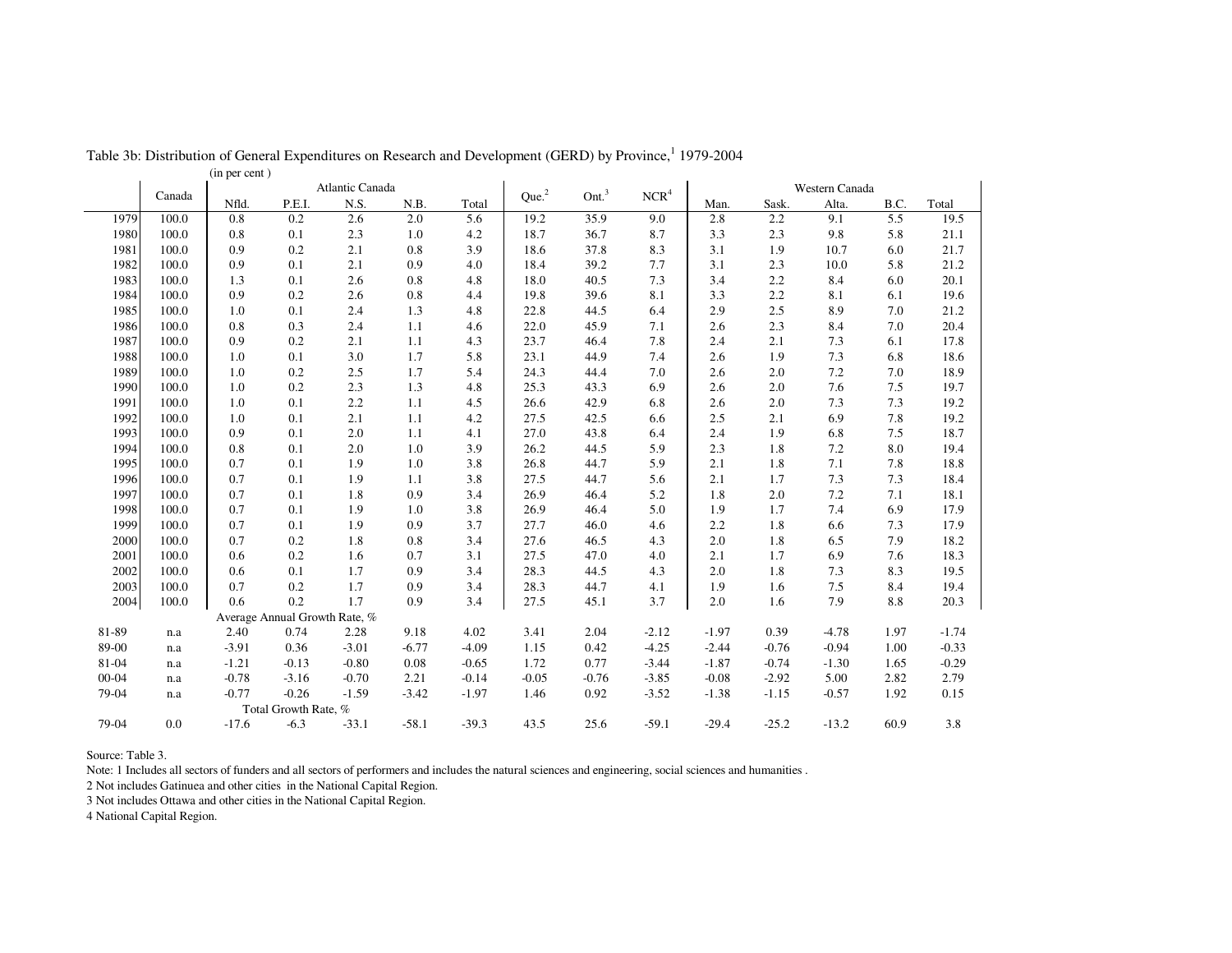|           |        | Atlantic Canada |                               |         |               |        |                   | Ont. <sup>3</sup> | Western Canada |       |       |        |       |
|-----------|--------|-----------------|-------------------------------|---------|---------------|--------|-------------------|-------------------|----------------|-------|-------|--------|-------|
|           | Canada | Nfld.           | P.E.I.                        | N.S.    | N.B.          | Total  | Que. <sup>2</sup> |                   | Man.           | Sask. | Alta. | B.C.   | Total |
| 1979      | 1,266  | $\overline{2}$  |                               | 5       | 33            | 41     | 314               | 671               | 13             | 15    | 142   | 57     | 227   |
| 1980      | 1,571  | $\mathfrak{Z}$  |                               | 5       | $\mathfrak z$ | $12\,$ | 370               | 856               | 34             | 17    | 195   | 70     | 316   |
| 1981      | 2,124  | 9               |                               | 9       | 5             | 24     | 480               | 1,135             | 28             | 24    | 280   | 119    | 451   |
| 1982      | 2,489  | $\overline{c}$  | $\boldsymbol{0}$              | 12      | 5             | 19     | 574               | 1,409             | 28             | 42    | 270   | 130    | 470   |
| 1983      | 2,602  | $\overline{4}$  | $\boldsymbol{0}$              | 14      | 6             | 24     | 588               | 1,564             | $27\,$         | 37    | 208   | 141    | 413   |
| 1984      | 3,022  | 5               |                               | 16      | 13            | 35     | 729               | 1,745             | 31             | 44    | 245   | 175    | 495   |
| 1985      | 3,635  | 6               | 1                             | 23      | 30            | 60     | 868               | 2,121             | 27             | 54    | 271   | 226    | 578   |
| 1986      | 4,022  | 5               | 11                            | $28\,$  | 25            | 69     | 945               | 2,395             | 30             | 56    | 259   | 265    | 610   |
| 1987      | 4,341  | $\overline{7}$  | 3                             | 25      | 28            | 63     | 1,108             | 2,628             | 31             | 49    | 226   | 235    | 541   |
| 1988      | 4,623  | 9               | $\overline{c}$                | 61      | 77            | 149    | 1,161             | 2,702             | 36             | 40    | 256   | 268    | 600   |
| 1989      | 4,779  | 10              | $\sqrt{2}$                    | 38      | 80            | 130    | 1,245             | 2,729             | 44             | 43    | 286   | 295    | 668   |
| 1990      | 5,169  | 10              | $\sqrt{2}$                    | 30      | 46            | 88     | 1,415             | 2,842             | 49             | 47    | 357   | 367    | 820   |
| 1991      | 5,355  | 10              | $\sqrt{2}$                    | 26      | 30            | 68     | 1,520             | 2,952             | 64             | 54    | 349   | 348    | 815   |
| 1992      | 5,742  | 10              | $\mathbf{1}$                  | 33      | 29            | 73     | 1,644             | 3,123             | 72             | 66    | 337   | 427    | 902   |
| 1993      | 6,424  | 11              | $\sqrt{2}$                    | 44      | 41            | 98     | 1,802             | 3,507             | 90             | 60    | 396   | 471    | 1,017 |
| 1994      | 7,567  | 12              | $\sqrt{2}$                    | 61      | 49            | 124    | 2,056             | 4,112             | 102            | 70    | 509   | 591    | 1,272 |
| 1995      | 7,991  | 11              | 3                             | 64      | 52            | 130    | 2,277             | 4,320             | 96             | 74    | 491   | 602    | 1,263 |
| 1996      | 7,997  | 17              | 3                             | 54      | 59            | 133    | 2,394             | 4,257             | 93             | 58    | 524   | 538    | 1,213 |
| 1997      | 8,739  | 14              | $\sqrt{2}$                    | 54      | 35            | 105    | 2,519             | 4,833             | 89             | 82    | 546   | 564    | 1,281 |
| 1998      | 9,682  | 17              | 3                             | 62      | 39            | 121    | 2,764             | 5,394             | 102            | 74    | 618   | 608    | 1,402 |
| 1999      | 10,400 | 18              | $\mathfrak{Z}$                | 62      | 39            | 122    | 3,047             | 5,799             | 148            | 78    | 490   | 714    | 1,430 |
| 2000      | 12,395 | 20              | 5                             | 67      | 40            | 132    | 3,642             | 6,856             | 133            | 76    | 583   | 973    | 1,765 |
| 2001      | 14,272 | 21              | 6                             | 91      | 45            | 163    | 4,158             | 7,900             | 173            | 87    | 710   | 1,080  | 2,050 |
| 2002      | 13,516 | 21              | $\overline{4}$                | 95      | 64            | 184    | 4,131             | 7,064             | 150            | 112   | 782   | 1,092  | 2,136 |
| 2003      | 13,704 | 26              | 7                             | $77 \,$ | 62            | 172    | 4,154             | 7,241             | 136            | 84    | 790   | 1,127  | 2,137 |
| 2004      | 14,441 | 26              | 6                             | 89      | 75            | 196    | 4,308             | 7,457             | 165            | 111   | 892   | 1,309  | 2,477 |
|           |        |                 | Average Annual Growth Rate, % |         |               |        |                   |                   |                |       |       |        |       |
| 81-89     | 10.67  | 1.33            | 9.05                          | 19.73   | 41.42         | 23.51  | 12.65             | 11.59             | 5.81           | 7.56  | 0.27  | 12.02  | 5.03  |
| 89-00     | 9.05   | 6.50            | 8.69                          | 5.29    | $-6.11$       | 0.14   | 10.25             | 8.74              | 10.58          | 5.31  | 6.69  | 11.46  | 9.23  |
| 81-04     | 8.69   | 4.72            | 8.10                          | 10.48   | 12.50         | 9.56   | 10.01             | 8.53              | 8.02           | 6.89  | 5.17  | 10.99  | 7.69  |
| $00 - 04$ | 3.89   | 6.78            | 4.66                          | 7.36    | 17.02         | 10.39  | 4.29              | 2.12              | 5.54           | 9.93  | 11.22 | 7.70   | 8.84  |
| 79-04     | 10.23  | 10.80           | 7.43                          | 12.21   | 3.34          | 6.46   | 11.04             | 10.11             | 10.70          | 8.34  | 7.63  | 13.36  | 10.03 |
|           |        |                 | Total Growth Rate, %          |         |               |        |                   |                   |                |       |       |        |       |
| 79-04     | 1040.7 | 1200.0          | 500.0                         | 1680.0  | 127.3         | 378.0  | 1272.0            | 1011.3            | 1169.2         | 640.0 | 528.2 | 2196.5 | 991.2 |

(in millions of current \$) Table 4: Gross Domestic Expenditures on Business Enterprise Research and Development by Province,<sup>1</sup> 1979-2004

Source: CANSIM II series: v617624, v13682159, v13682191, v13682223, v13682255, v13682287, v13682319, v13682351, v13682383,v13682415 and v13682447.

.

Note: 1 Includes all sectors of funders and business enterprise performers, and includes the natural sciences and engineering, social sciences and humanities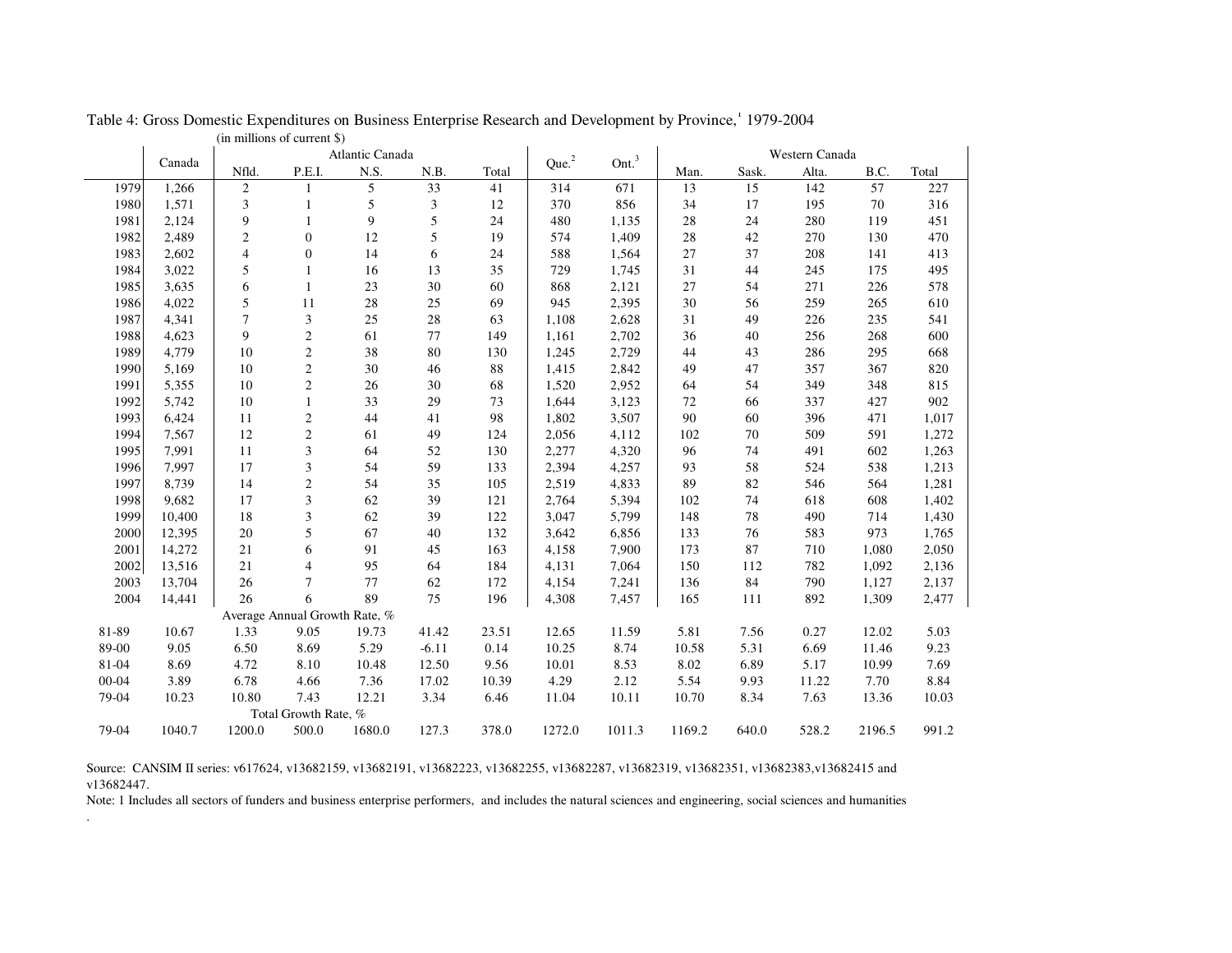| Table 4a: Business Enterprise Expenditures on Research and Development as a Proportion of Gross Domestic Product by |  |  |
|---------------------------------------------------------------------------------------------------------------------|--|--|
|                                                                                                                     |  |  |

Province,  $1979-2004$ 

|           |         | (in percent) |                         |                 |         |         |                   |                   |         |       |                |       |       |
|-----------|---------|--------------|-------------------------|-----------------|---------|---------|-------------------|-------------------|---------|-------|----------------|-------|-------|
|           | Canada  |              |                         | Atlantic Canada |         |         | Que. <sup>2</sup> | Ont. <sup>3</sup> |         |       | Western Canada |       |       |
|           |         | Nfld.        | P.E.I.                  | N.S.            | N.B.    | Total   |                   |                   | Man.    | Sask. | Alta.          | B.C.  | Total |
| 1981      | 0.59    | 0.17         | 0.09                    | 0.11            | 0.08    | 0.12    | 0.60              | 0.87              | 0.21    | 0.16  | 0.52           | 0.27  | 0.36  |
| 1982      | 0.66    | 0.04         | 0.00                    | 0.13            | 0.07    | 0.08    | 0.67              | 1.02              | 0.20    | 0.28  | 0.48           | 0.29  | 0.36  |
| 1983      | 0.63    | 0.07         | 0.00                    | 0.14            | 0.07    | 0.09    | 0.64              | 1.01              | 0.18    | 0.23  | 0.36           | 0.30  | 0.30  |
| 1984      | 0.67    | 0.08         | 0.07                    | 0.14            | 0.15    | 0.12    | 0.73              | 1.01              | 0.18    | 0.26  | 0.39           | 0.35  | 0.34  |
| 1985      | 0.75    | 0.09         | 0.07                    | 0.19            | 0.32    | 0.20    | 0.81              | 1.12              | 0.15    | 0.30  | 0.41           | 0.42  | 0.37  |
| 1986      | 0.78    | 0.07         | 0.67                    | 0.21            | 0.24    | 0.21    | 0.81              | 1.15              | 0.16    | 0.32  | 0.45           | 0.47  | 0.40  |
| 1987      | 0.78    | 0.09         | 0.17                    | 0.17            | 0.24    | 0.18    | 0.86              | 1.14              | 0.15    | 0.27  | 0.38           | 0.38  | 0.34  |
| 1988      | 0.75    | 0.11         | 0.10                    | 0.40            | 0.62    | 0.39    | 0.82              | 1.05              | 0.16    | 0.21  | 0.40           | 0.39  | 0.34  |
| 1989      | 0.73    | 0.11         | 0.10                    | 0.23            | 0.61    | 0.32    | 0.84              | 0.98              | 0.19    | 0.22  | 0.42           | 0.39  | 0.36  |
| 1990      | 0.76    | 0.11         | 0.09                    | 0.18            | 0.34    | 0.21    | 0.92              | 1.00              | 0.20    | 0.22  | 0.49           | 0.46  | 0.41  |
| 1991      | 0.78    | 0.10         | 0.09                    | 0.15            | 0.22    | 0.16    | 0.98              | 1.04              | 0.27    | 0.25  | 0.48           | 0.43  | 0.41  |
| 1992      | 0.82    | 0.10         | 0.04                    | 0.18            | 0.21    | 0.17    | 1.04              | 1.09              | 0.29    | 0.31  | 0.45           | 0.49  | 0.43  |
| 1993      | 0.88    | 0.11         | 0.08                    | 0.24            | 0.28    | 0.22    | 1.11              | 1.20              | 0.37    | 0.26  | 0.49           | 0.50  | 0.46  |
| 1994      | 0.98    | 0.12         | 0.08                    | 0.33            | 0.32    | 0.27    | 1.21              | 1.32              | 0.39    | 0.29  | 0.58           | 0.59  | 0.53  |
| 1995      | 0.99    | 0.10         | 0.11                    | 0.33            | 0.32    | 0.27    | 1.28              | 1.31              | 0.36    | 0.28  | 0.53           | 0.57  | 0.50  |
| 1996      | 0.96    | 0.16         | 0.11                    | 0.28            | 0.35    | 0.27    | 1.33              | 1.26              | 0.33    | 0.20  | 0.53           | 0.49  | 0.46  |
| 1997      | 0.99    | 0.13         | 0.07                    | 0.27            | 0.21    | 0.21    | 1.34              | 1.34              | 0.30    | 0.28  | 0.51           | 0.49  | 0.46  |
| 1998      | 1.06    | 0.15         | 0.10                    | 0.29            | 0.22    | 0.23    | 1.41              | 1.43              | 0.33    | 0.25  | 0.58           | 0.53  | 0.49  |
| 1999      | 1.06    | 0.15         | 0.09                    | 0.27            | 0.20    | 0.21    | 1.45              | 1.42              | 0.46    | 0.25  | 0.42           | 0.59  | 0.48  |
| 2000      | 1.15    | 0.14         | 0.15                    | 0.27            | 0.20    | 0.21    | 1.62              | 1.56              | 0.39    | 0.22  | 0.40           | 0.74  | 0.51  |
| 2001      | 1.29    | 0.15         | 0.17                    | 0.35            | 0.22    | 0.25    | 1.80              | 1.74              | 0.49    | 0.26  | 0.47           | 0.81  | 0.58  |
| 2002      | 1.17    | 0.13         | 0.11                    | 0.35            | 0.30    | 0.27    | 1.71              | 1.48              | 0.41    | 0.33  | 0.52           | 0.79  | 0.59  |
| 2003      | 1.13    | 0.14         | 0.18                    | 0.27            | 0.28    | 0.24    | 1.66              | 1.47              | 0.36    | 0.23  | 0.46           | 0.77  | 0.55  |
| 2004      | 1.12    | 0.13         | 0.15                    | 0.30            | 0.32    | 0.26    | 1.64              | 1.44              | 0.41    | 0.28  | 0.47           | 0.83  | 0.58  |
|           |         |              | Percentage Point Change |                 |         |         |                   |                   |         |       |                |       |       |
| 81-89     | 0.14    | $-0.06$      | 0.00                    | 0.12            | 0.53    | 0.20    | 0.24              | 0.11              | $-0.02$ | 0.05  | $-0.10$        | 0.13  | 0.00  |
| 89-00     | 0.42    | 0.03         | 0.05                    | 0.04            | $-0.41$ | $-0.11$ | 0.78              | 0.58              | 0.20    | 0.01  | $-0.02$        | 0.35  | 0.15  |
| 81-04     | 0.53    | $-0.04$      | 0.06                    | 0.19            | 0.24    | 0.14    | 1.04              | 0.57              | 0.21    | 0.11  | $-0.05$        | 0.57  | 0.23  |
| $00 - 04$ | $-0.03$ | $-0.01$      | 0.00                    | 0.03            | 0.12    | 0.04    | 0.02              | $-0.11$           | 0.02    | 0.05  | 0.07           | 0.09  | 0.07  |
|           |         |              | Total Growth Rate, %    |                 |         |         |                   |                   |         |       |                |       |       |
| 81-04     | 89.9    | $-23.5$      | 59.0                    | 164.0           | 305.3   | 118.3   | 174.7             | 66.4              | 101.6   | 70.8  | $-9.9$         | 213.3 | 63.2  |

Source: Table 4 and CANSIM II, v687341, v687375, v687409, v687443, v687477, v687511, v687545, v687579, v687613, v687647 and v687681.

Note: 1 Includes all sectors of funders and business enterprise performers, and includes the natural sciences and engineering, social sciences and humanities .

2 Not includes Gatinuea and other cities in the National Capital Region.

3 Not includes Ottawa and other cities in the National Capital Region.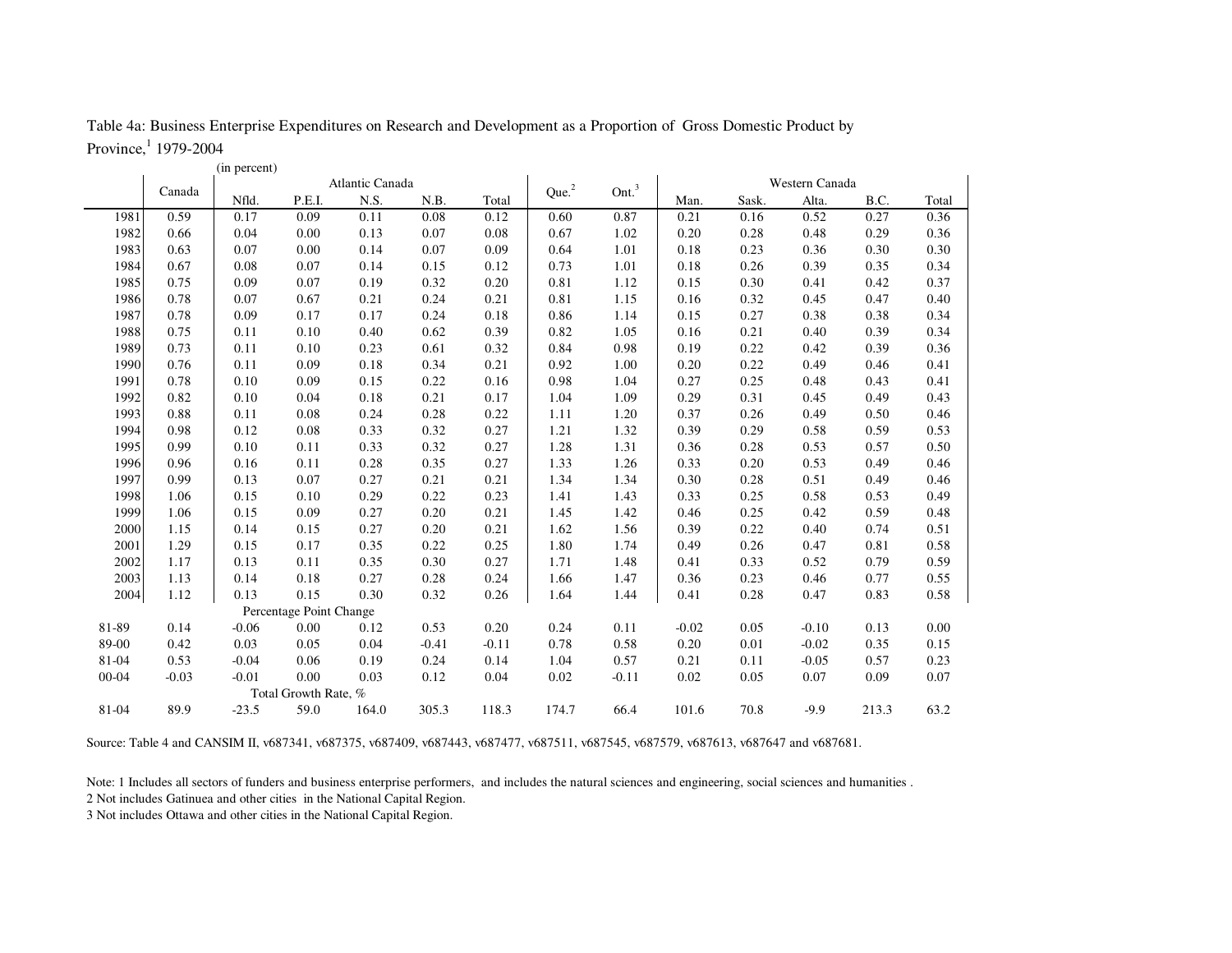|       |        | $($ m percent $)$<br>Atlantic Canada |                         |         |         |         |                   |                   | Western Canada |         |         |      |         |
|-------|--------|--------------------------------------|-------------------------|---------|---------|---------|-------------------|-------------------|----------------|---------|---------|------|---------|
|       | Canada | Nfld.                                | P.E.I.                  | N.S.    | N.B.    | Total   | Que. <sup>2</sup> | Ont. <sup>3</sup> | Man.           | Sask.   | Alta.   | B.C. | Total   |
| 1979  | 100.0  | 0.2                                  | 0.1                     | 0.4     | 2.6     | 3.2     | 24.8              | 53.0              | 1.0            | 1.2     | 11.2    | 4.5  | 17.9    |
| 1980  | 100.0  | 0.2                                  | 0.1                     | 0.3     | 0.2     | 0.8     | 23.6              | 54.5              | 2.2            | 1.1     | 12.4    | 4.5  | 20.1    |
| 1981  | 100.0  | 0.4                                  | 0.0                     | 0.4     | 0.2     | 1.1     | 22.6              | 53.4              | 1.3            | 1.1     | 13.2    | 5.6  | 21.2    |
| 1982  | 100.0  | 0.1                                  | 0.0                     | 0.5     | 0.2     | 0.8     | 23.1              | 56.6              | 1.1            | 1.7     | 10.8    | 5.2  | 18.9    |
| 1983  | 100.0  | 0.2                                  | 0.0                     | 0.5     | 0.2     | 0.9     | 22.6              | 60.1              | 1.0            | 1.4     | 8.0     | 5.4  | 15.9    |
| 1984  | 100.0  | 0.2                                  | 0.0                     | 0.5     | 0.4     | 1.2     | 24.1              | 57.7              | 1.0            | 1.5     | 8.1     | 5.8  | 16.4    |
| 1985  | 100.0  | 0.2                                  | 0.0                     | 0.6     | 0.8     | 1.7     | 23.9              | 58.3              | 0.7            | 1.5     | 7.5     | 6.2  | 15.9    |
| 1986  | 100.0  | 0.1                                  | 0.3                     | 0.7     | 0.6     | 1.7     | 23.5              | 59.5              | 0.7            | 1.4     | 6.4     | 6.6  | 15.2    |
| 1987  | 100.0  | 0.2                                  | 0.1                     | 0.6     | 0.6     | 1.5     | 25.5              | 60.5              | 0.7            | 1.1     | 5.2     | 5.4  | 12.5    |
| 1988  | 100.0  | 0.2                                  | 0.0                     | 1.3     | 1.7     | 3.2     | 25.1              | 58.4              | 0.8            | 0.9     | 5.5     | 5.8  | 13.0    |
| 1989  | 100.0  | 0.2                                  | 0.0                     | 0.8     | 1.7     | 2.7     | 26.1              | 57.1              | 0.9            | 0.9     | 6.0     | 6.2  | 14.0    |
| 1990  | 100.0  | 0.2                                  | 0.0                     | 0.6     | 0.9     | 1.7     | 27.4              | 55.0              | 0.9            | 0.9     | 6.9     | 7.1  | 15.9    |
| 1991  | 100.0  | 0.2                                  | 0.0                     | 0.5     | 0.6     | 1.3     | 28.4              | 55.1              | 1.2            | 1.0     | 6.5     | 6.5  | 15.2    |
| 1992  | 100.0  | 0.2                                  | 0.0                     | 0.6     | 0.5     | 1.3     | 28.6              | 54.4              | 1.3            | 1.1     | 5.9     | 7.4  | 15.7    |
| 1993  | 100.0  | 0.2                                  | 0.0                     | 0.7     | 0.6     | 1.5     | 28.1              | 54.6              | 1.4            | 0.9     | 6.2     | 7.3  | 15.8    |
| 1994  | 100.0  | 0.2                                  | 0.0                     | 0.8     | 0.6     | 1.6     | 27.2              | 54.3              | 1.3            | 0.9     | 6.7     | 7.8  | 16.8    |
| 1995  | 100.0  | 0.1                                  | 0.0                     | 0.8     | 0.7     | 1.6     | 28.5              | 54.1              | 1.2            | 0.9     | 6.1     | 7.5  | 15.8    |
| 1996  | 100.0  | 0.2                                  | 0.0                     | 0.7     | 0.7     | 1.7     | 29.9              | 53.2              | 1.2            | 0.7     | 6.6     | 6.7  | 15.2    |
| 1997  | 100.0  | 0.2                                  | 0.0                     | 0.6     | 0.4     | 1.2     | 28.8              | 55.3              | 1.0            | 0.9     | 6.2     | 6.5  | 14.7    |
| 1998  | 100.0  | 0.2                                  | 0.0                     | 0.6     | 0.4     | 1.2     | 28.5              | 55.7              | 1.1            | 0.8     | 6.4     | 6.3  | 14.5    |
| 1999  | 100.0  | 0.2                                  | 0.0                     | 0.6     | 0.4     | 1.2     | 29.3              | 55.8              | 1.4            | 0.8     | 4.7     | 6.9  | 13.8    |
| 2000  | 100.0  | 0.2                                  | 0.0                     | 0.5     | 0.3     | 1.1     | 29.4              | 55.3              | 1.1            | 0.6     | 4.7     | 7.8  | 14.2    |
| 2001  | 100.0  | 0.1                                  | 0.0                     | 0.6     | 0.3     | 1.1     | 29.1              | 55.4              | 1.2            | 0.6     | 5.0     | 7.6  | 14.4    |
| 2002  | 100.0  | 0.2                                  | 0.0                     | 0.7     | 0.5     | 1.4     | 30.6              | 52.3              | 1.1            | 0.8     | 5.8     | 8.1  | 15.8    |
| 2003  | 100.0  | 0.2                                  | 0.1                     | 0.6     | 0.5     | 1.3     | 30.3              | 52.8              | 1.0            | 0.6     | 5.8     | 8.2  | 15.6    |
| 2004  | 100.0  | 0.2                                  | 0.0                     | 0.6     | 0.5     | 1.4     | 29.8              | 51.6              | 1.1            | 0.8     | 6.2     | 9.1  | 17.2    |
|       |        |                                      | Percentage Point Change |         |         |         |                   |                   |                |         |         |      |         |
| 81-89 | n.a    | $-0.21$                              | $-0.01$                 | 0.37    | 1.44    | 1.59    | 3.45              | 3.67              | $-0.40$        | $-0.23$ | $-7.20$ | 0.57 | $-7.26$ |
| 89-00 | n.a    | $-0.05$                              | 0.00                    | $-0.25$ | $-1.35$ | $-1.66$ | 3.33              | $-1.79$           | 0.15           | $-0.29$ | $-1.28$ | 1.68 | 0.26    |
| 81-04 | n.a    | $-0.24$                              | $-0.01$                 | 0.19    | 0.28    | 0.23    | 7.23              | $-1.80$           | $-0.18$        | $-0.36$ | $-7.01$ | 3.46 | $-4.08$ |
| 00-04 | n.a    | 0.02                                 | 0.00                    | 0.08    | 0.20    | 0.29    | 0.45              | $-3.67$           | 0.07           | 0.16    | 1.47    | 1.21 | 2.91    |
| 79-04 | n.a    | 0.02                                 | $-0.04$                 | 0.22    | $-2.09$ | $-1.88$ | 5.03              | $-1.36$           | 0.12           | $-0.42$ | $-5.04$ | 4.56 | $-0.78$ |
|       |        |                                      | Total Growth Rate, %    |         |         |         |                   |                   |                |         |         |      |         |
| 79-04 | n.a    | $-57.5$                              | $-11.8$                 | 45.4    | 120.6   | 20.1    | 32.0              | $-3.4$            | $-13.3$        | $-32.0$ | $-53.1$ | 61.8 | $-19.2$ |
|       |        |                                      |                         |         |         |         |                   |                   |                |         |         |      |         |

(in percent) Table 4b: Distribution of Business Enterprise Expenditures on Research and Development by Province, <sup>1</sup> 1979-2004

Source: Table 4.

Note: 1 Includes all sectors of funders and business enterprise performers, and includes the natural sciences and engineering, social sciences and humanities .

2 Not includes Gatinuea and other cities in the National Capital Region.

3 Not includes Ottawa and other cities in the National Capital Region.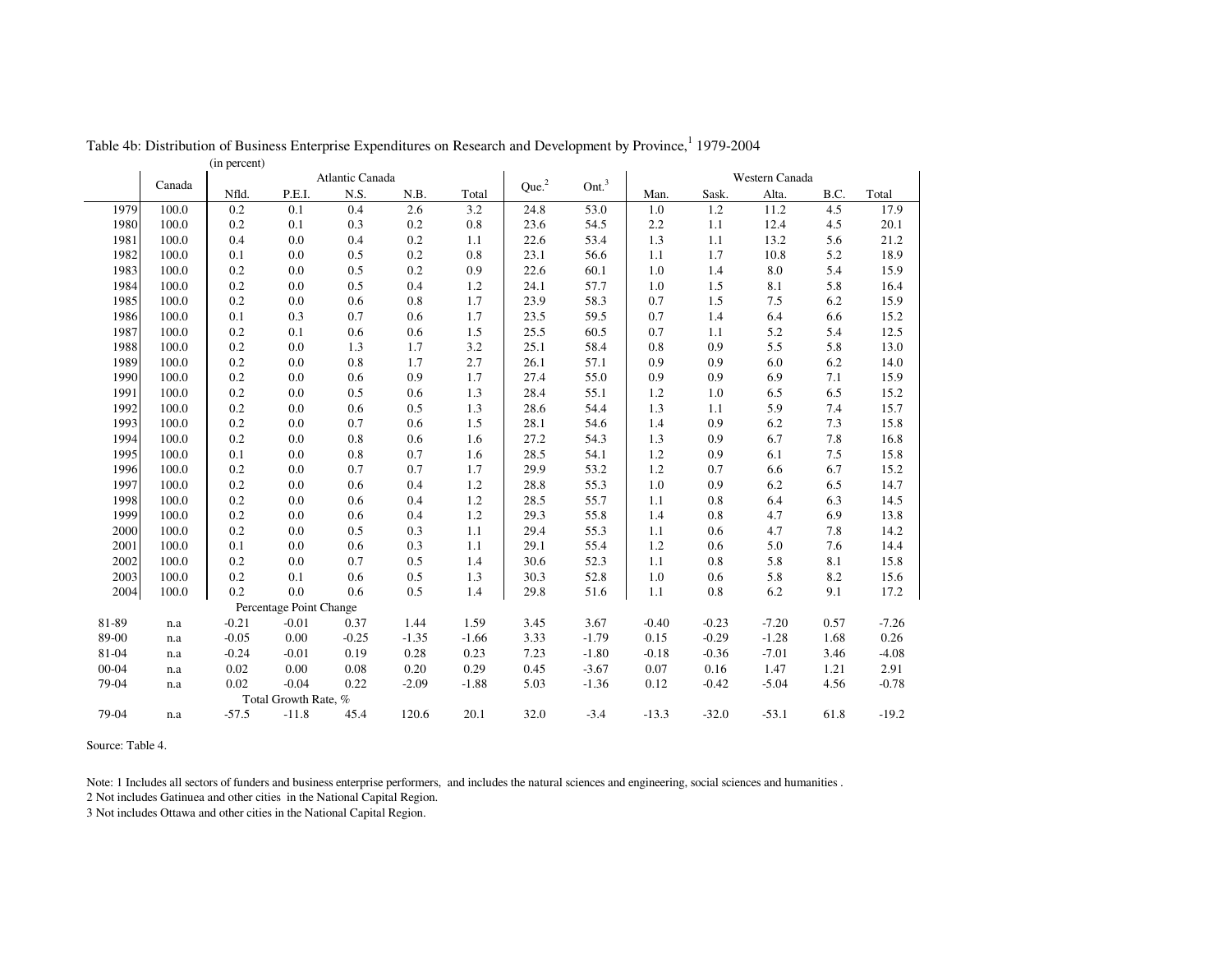|                         |         | Government Sector |         |                                                           |                   |                               |                     |                          |
|-------------------------|---------|-------------------|---------|-----------------------------------------------------------|-------------------|-------------------------------|---------------------|--------------------------|
|                         | Total   |                   |         | Provincial                                                |                   | <b>Business</b><br>Enterprise | Higher<br>Education | Private<br>Non-Profit    |
|                         |         | Total             | Federal | (except<br>PROS)                                          | PROS <sup>2</sup> | Sector                        | Sector              | Sector                   |
| Atlantic Canada         | 877     | 155               | 140     | 13                                                        | $\overline{2}$    | 196                           | 520                 | 6                        |
| Newfoundland            | 169     | 28                | 23      | 5                                                         | $\overline{0}$    | 26                            | 115                 | $\mathbf{0}$             |
| Prince Edward Island    | 40      | 10                | 10      | $\mathbf{0}$                                              | 0                 | 6                             | 24                  | $\mathbf{0}$             |
| Nova Scotia             | 446     | 87                | 81      | 6                                                         | 0                 | 89                            | 267                 | 3                        |
| New Brunswick           | 222     | 30                | 26      | $\overline{2}$                                            | $\overline{c}$    | 75                            | 114                 | 3                        |
| Quebec <sup>3</sup>     | 7,161   | 403               | 321     | 68                                                        | 14                | 4,308                         | 2,447               | $\overline{\mathcal{L}}$ |
| Ontario <sup>4</sup>    | 11,720  | 415               | 329     | 86                                                        | $\boldsymbol{0}$  | 7,457                         | 3,836               | 12                       |
| West                    | 5,276   | 472               | 328     | 134                                                       | 9                 | 2,477                         | 2,233               | 94                       |
| Manitoba                | 519     | 78                | 73      | $\overline{4}$                                            | 0                 | 165                           | 261                 | 16                       |
| Saskatchewan            | 422     | 67                | 54      | $\overline{4}$                                            | 9                 | 111                           | 244                 | $\mathbf{0}$             |
| Alberta                 | 2,053   | 223               | 110     | 113                                                       | $\mathbf{0}$      | 892                           | 898                 | 39                       |
| British Columbia        | 2,282   | 104               | 91      | 13                                                        | 0                 | 1,309                         | 830                 | 39                       |
| Canada                  | 26.003  | 2.409             | 2.083   | 301                                                       | 25                | 14,441                        | 9,037               | 116                      |
|                         |         |                   |         | (percentage distribution within a province)               |                   |                               |                     |                          |
| Atlantic Canada         | 100.0   | 17.7              | 16.0    | 1.5                                                       | 0.2               | 22.3                          | 59.3                | 0.7                      |
| Newfoundland            | 100.0   | 16.6              | 13.6    | 3.0                                                       | 0.0               | 15.4                          | 68.0                | 0.0                      |
| Prince Edward Island    | 100.0   | 25.0              | 25.0    | 0.0                                                       | 0.0               | 15.0                          | 60.0                | 0.0                      |
| Nova Scotia             | 100.0   | 19.5              | 18.2    | 1.3                                                       | 0.0               | 20.0                          | 59.9                | 0.7                      |
| New Brunswick           | 100.0   | 13.5              | 11.7    | 0.9                                                       | 0.9               | 33.8                          | 51.4                | 1.4                      |
| Quebec <sup>3</sup>     | 100.0   | 5.6               | 4.5     | 0.9                                                       | 0.2               | 60.2                          | 34.2                | 0.1                      |
| Ontario <sup>4</sup>    | 100.0   | 3.5               | 2.8     | 0.7                                                       | 0.0               | 63.6                          | 32.7                | 0.1                      |
| West                    | 100.0   | 8.9               | 6.2     | 2.5                                                       | 0.2               | 46.9                          | 42.3                | 1.8                      |
| Manitoba                | 100.0   | 15.0              | 14.1    | 0.8                                                       | 0.0               | 31.8                          | 50.3                | 3.1                      |
| Saskatchewan            | 100.0   | 15.9              | 12.8    | 0.9                                                       | 2.1               | 26.3                          | 57.8                | 0.0                      |
| Alberta                 | 100.0   | 10.9              | 5.4     | 5.5                                                       | 0.0               | 43.4                          | 43.7                | 1.9                      |
| British Columbia        | 100.0   | 4.6               | 4.0     | 0.6                                                       | 0.0               | 57.4                          | 36.4                | 1.7                      |
| Canada                  | 100.0   | 9.3               | 8.0     | 1.2                                                       | 0.1               | 55.5                          | 34.8                | 0.4                      |
|                         |         |                   |         | (provincial as a share of the national average, per cent) |                   |                               |                     |                          |
| Atlantic Canada         | 3.4     | 6.4               | 6.7     | 4.3                                                       | 8.0               | 1.4                           | 5.8                 | 5.2                      |
| Newfoundland            | 0.6     | 1.2               | 1.1     | 1.7                                                       | 0.0               | 0.2                           | 1.3                 | 0.0                      |
| Prince Edward Island    | 0.2     | 0.4               | 0.5     | 0.0                                                       | 0.0               | 0.0                           | 0.3                 | 0.0                      |
| Nova Scotia             | 1.7     | 3.6               | 3.9     | 2.0                                                       | 0.0               | 0.6                           | 3.0                 | 2.6                      |
| New Brunswick           | 0.9     | 1.2               | 1.2     | 0.7                                                       | 8.0               | 0.5                           | 1.3                 | 2.6                      |
| Quebec <sup>3</sup>     | 27.5    | 16.7              | 15.4    | 22.6                                                      | 56.0              | 29.8                          | 27.1                | 3.4                      |
| Ontario <sup>4</sup>    | 45.1    | 17.2              | 15.8    | 28.6                                                      | 0.0               | 51.6                          | 42.4                | 10.3                     |
| West                    | 20.3    | 19.6              | 15.7    | 44.5                                                      | 36.0              | 17.2                          | 24.7                | 81.0                     |
| Manitoba                | $2.0\,$ | 3.2               | 3.5     | 1.3                                                       | $0.0\,$           | 1.1                           | 2.9                 | 13.8                     |
| Saskatchewan            | 1.6     | 2.8               | 2.6     | 1.3                                                       | 36.0              | $0.8\,$                       | 2.7                 | 0.0                      |
| Alberta                 | 7.9     | 9.3               | 5.3     | 37.5                                                      | 0.0               | 6.2                           | 9.9                 | 33.6                     |
| <b>British Columbia</b> | $8.8\,$ | 4.3               | 4.4     | 4.3                                                       | 0.0               | 9.1                           | 9.2                 | 33.6                     |
| Canada                  | 100.0   | 100.0             | 100.0   | 100.0                                                     | 100.0             | 100.0                         | 100.0               | 100.0                    |

#### **(millions of current \$) Table 5: General Expenditures on Research and Development (GERD) by Province, by Performer, 1 2004**

Source: CANSIM II: Table 358-0001.

Note:1 Includes all funders and total (natural sciences and engineering, social sciences and humanities) expenditures.

2. PROS refers to provincial research organizations sector.

3. Not includes Gatinuea and other cities in the National Capital Region.

4. Not includes Ottawa and other cities in the National Capital Region.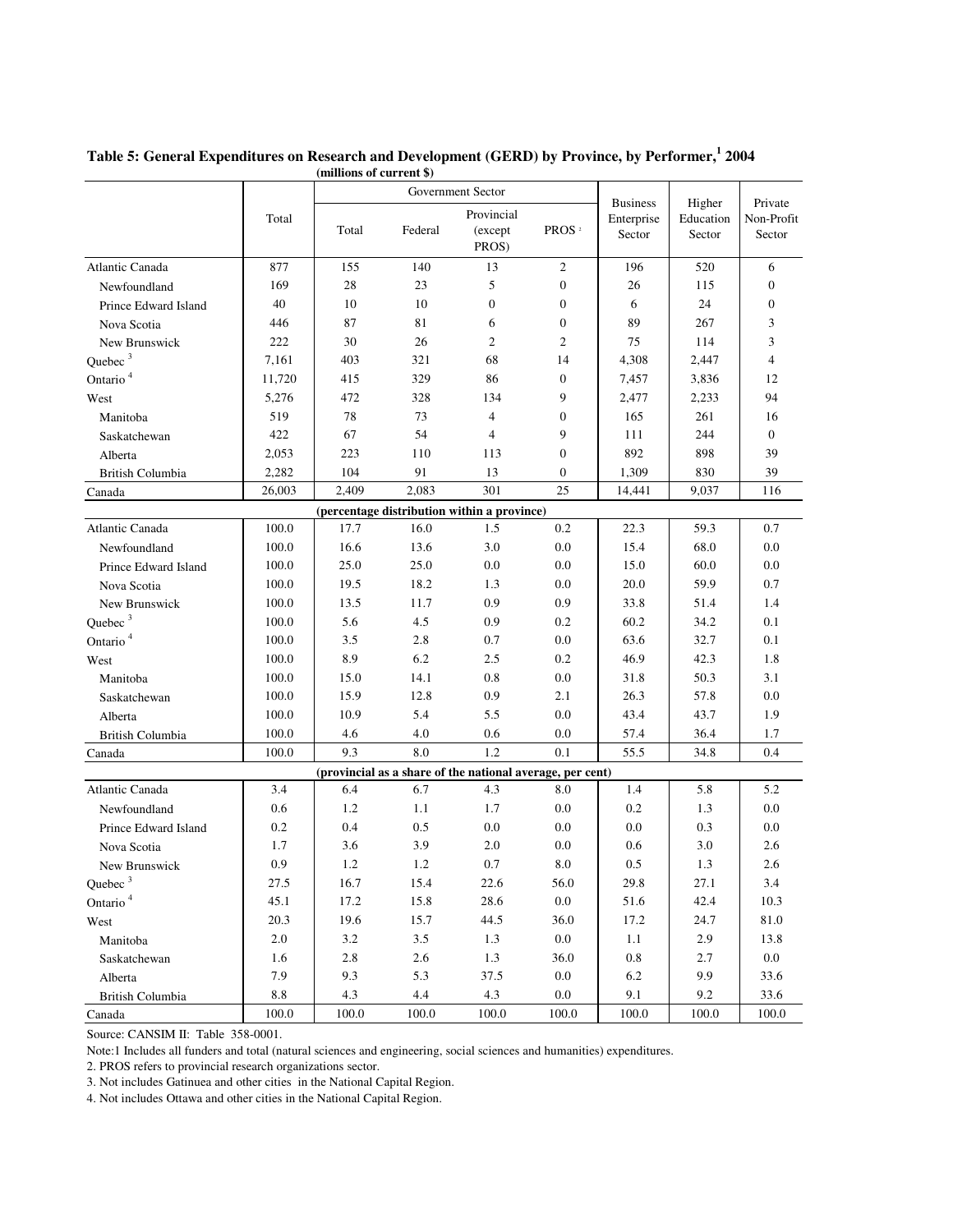|                         |        |                   |         | vi cui cin                                                |                   |                      |                     |                               |                   |
|-------------------------|--------|-------------------|---------|-----------------------------------------------------------|-------------------|----------------------|---------------------|-------------------------------|-------------------|
|                         |        | Government Sector |         | <b>Business</b>                                           | Higher            |                      |                     |                               |                   |
|                         | Total  | Total             | Federal | Provincial<br>(except<br>PROS)                            | PROS <sup>2</sup> | Enterprise<br>Sector | Education<br>Sector | Private Non-<br>Profit Sector | Foreign<br>Sector |
| Atlantic Canada         | 877    | 324               | 294     | 30                                                        | $\mathbf{0}$      | 196                  | 286                 | 33                            | 39                |
| Newfoundland            | 169    | 67                | 60      | $\overline{7}$                                            | $\boldsymbol{0}$  | 33                   | 60                  | 3                             | 6                 |
| Prince Edward Island    | 40     | 20                | 19      | $\mathbf{1}$                                              | $\boldsymbol{0}$  | 5                    | 15                  | $\mathbf{0}$                  | $\mathbf{0}$      |
| Nova Scotia             | 446    | 172               | 157     | 15                                                        | $\boldsymbol{0}$  | 79                   | 141                 | 25                            | 30                |
| New Brunswick           | 222    | 65                | 58      | $\overline{7}$                                            | $\mathbf{0}$      | 79                   | 70                  | 5                             | 3                 |
| Quebec <sup>3</sup>     | 7,161  | 1,493             | 1,057   | 436                                                       | $\boldsymbol{0}$  | 3,889                | 1,109               | 172                           | 499               |
| Ontario <sup>4</sup>    | 11,720 | 1,816             | 1,327   | 489                                                       | $\mathbf{0}$      | 6,515                | 1,792               | 286                           | 1,311             |
| West                    | 5,276  | 1,488             | 1,037   | 451                                                       | $\mathbf{0}$      | 2,126                | 939                 | 237                           | 484               |
| Manitoba                | 519    | 176               | 148     | 28                                                        | $\boldsymbol{0}$  | 167                  | 123                 | 37                            | 15                |
| Saskatchewan            | 422    | 159               | 123     | 36                                                        | $\overline{0}$    | 120                  | 122                 | 12                            | 8                 |
| Alberta                 | 2,053  | 664               | 339     | 325                                                       | $\boldsymbol{0}$  | 903                  | 347                 | 63                            | 76                |
| <b>British Columbia</b> | 2,282  | 489               | 427     | 62                                                        | $\mathbf{0}$      | 936                  | 347                 | 125                           | 385               |
| Canada                  | 26.003 | 6,073             | 4,666   | 1,407                                                     | $\mathbf{0}$      | 12,743               | 4,126               | 729                           | 2,332             |
|                         |        |                   |         | (percentage distribution within a province)               |                   |                      |                     |                               |                   |
| Atlantic Canada         | 100.0  | 36.9              | 33.5    | 3.4                                                       | 0.0               | 22.3                 | 32.6                | 3.8                           | 4.4               |
| Newfoundland            | 100.0  | 39.6              | 35.5    | 4.1                                                       | 0.0               | 19.5                 | 35.5                | 1.8                           | 3.6               |
| Prince Edward Island    | 100.0  | 50.0              | 47.5    | 2.5                                                       | 0.0               | 12.5                 | 37.5                | 0.0                           | 0.0               |
| Nova Scotia             | 100.0  | 38.6              | 35.2    | 3.4                                                       | 0.0               | 17.7                 | 31.6                | 5.6                           | 6.7               |
| New Brunswick           | 100.0  | 29.3              | 26.1    | 3.2                                                       | 0.0               | 35.6                 | 31.5                | 2.3                           | 1.4               |
| Ouebec $3$              | 100.0  | 20.8              | 14.8    | 6.1                                                       | 0.0               | 54.3                 | 15.5                | 2.4                           | 7.0               |
| Ontario <sup>4</sup>    | 100.0  | 15.5              | 11.3    | 4.2                                                       | 0.0               | 55.6                 | 15.3                | 2.4                           | 11.2              |
| West                    | 100.0  | 28.2              | 19.7    | 8.5                                                       | 0.0               | 40.3                 | 17.8                | 4.5                           | 9.2               |
| Manitoba                | 100.0  | 33.9              | 28.5    | 5.4                                                       | 0.0               | 32.2                 | 23.7                | 7.1                           | 2.9               |
| Saskatchewan            | 100.0  | 37.7              | 29.1    | 8.5                                                       | 0.0               | 28.4                 | 28.9                | 2.8                           | 1.9               |
| Alberta                 | 100.0  | 32.3              | 16.5    | 15.8                                                      | 0.0               | 44.0                 | 16.9                | 3.1                           | 3.7               |
| <b>British Columbia</b> | 100.0  | 21.4              | 18.7    | 2.7                                                       | 0.0               | 41.0                 | 15.2                | 5.5                           | 16.9              |
| Canada                  | 100.0  | 23.4              | 17.9    | 5.4                                                       | 0.0               | 49.0                 | 15.9                | 2.8                           | 9.0               |
|                         |        |                   |         | (provincial as a share of the national average, per cent) |                   |                      |                     |                               |                   |
| Atlantic Canada         | 3.4    | 5.3               | 6.3     | 2.1                                                       | n.a               | 1.5                  | 6.9                 | 4.5                           | 1.7               |
| Newfoundland            | 0.6    | 1.1               | 1.3     | 0.5                                                       | n.a               | 0.3                  | 1.5                 | 0.4                           | 0.3               |
| Prince Edward Island    | 0.2    | 0.3               | 0.4     | 0.1                                                       | n.a               | 0.0                  | 0.4                 | 0.0                           | 0.0               |
| Nova Scotia             | 1.7    | 2.8               | 3.4     | 1.1                                                       | n.a               | 0.6                  | 3.4                 | 3.4                           | 1.3               |
| New Brunswick           | 0.9    | 1.1               | 1.2     | 0.5                                                       | n.a               | 0.6                  | 1.7                 | 0.7                           | 0.1               |
| Ouebec $3$              | 27.5   | 24.6              | 22.7    | 31.0                                                      | n.a               | 30.5                 | 26.9                | 23.6                          | 21.4              |
| Ontario <sup>4</sup>    | 45.1   | 29.9              | 28.4    | 34.8                                                      | n.a               | 51.1                 | 43.4                | 39.2                          | 56.2              |
| West                    | 20.3   | 24.5              | 22.2    | 32.1                                                      | n.a               | 16.7                 | 22.8                | 32.5                          | 20.8              |
| Manitoba                | 2.0    | 2.9               | 3.2     | 2.0                                                       | n.a               | 1.3                  | 3.0                 | 5.1                           | 0.6               |
| Saskatchewan            | 1.6    | 2.6               | 2.6     | 2.6                                                       | n.a               | 0.9                  | 3.0                 | 1.6                           | 0.3               |
| Alberta                 | 7.9    | 10.9              | 7.3     | 23.1                                                      | n.a               | 7.1                  | 8.4                 | 8.6                           | 3.3               |
| <b>British Columbia</b> | 8.8    | 8.1               | 9.2     | 4.4                                                       | n.a               | 7.3                  | 8.4                 | 17.1                          | 16.5              |
| Canada                  | 100.0  | 100.0             | 100.0   | 100.0                                                     | n.a               | 100.0                | 100.0               | 100.0                         | 100.0             |

**(millions of current \$) Table 6: General Expenditures on Research and Development (GERD) by Province, by Funder, 1 2004**

Source: CANSIM II: Table 358-0001.

Note:1 Includes all performers and total (natural sciences and engineering, social sciences and humanities) expenditures.

2. PROS refers to provincial research organizations sector.

3. Not includes Gatinuea and other cities in the National Capital Region.

4. Not includes Ottawa and other cities in the National Capital Region.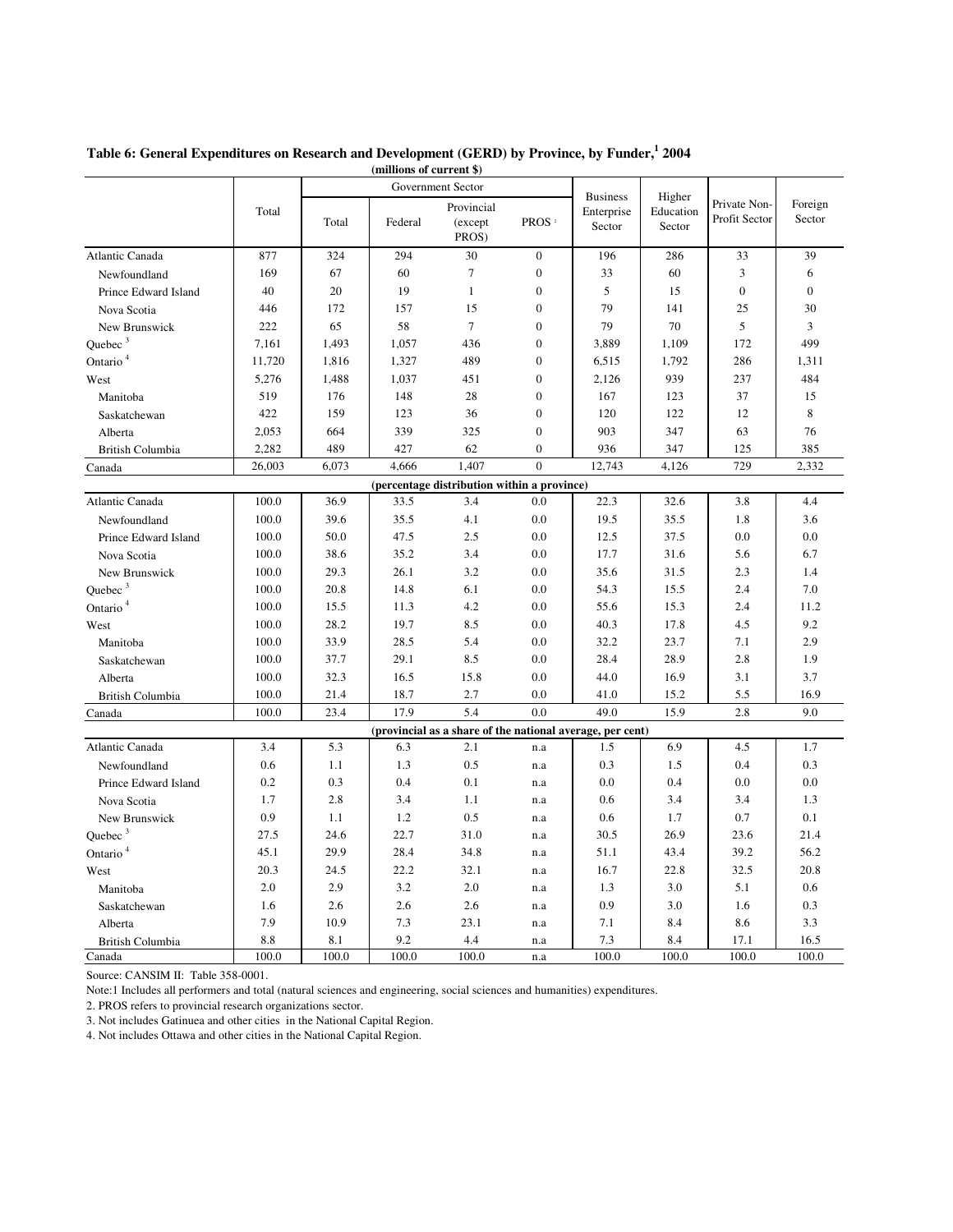|                |                                | Government Sector |              |                             | <b>Business</b>  | <b>Higher Education</b>  | Private Non-Profit |                   |
|----------------|--------------------------------|-------------------|--------------|-----------------------------|------------------|--------------------------|--------------------|-------------------|
|                | Total                          | Total             | Federal      | Provincial<br>(except PROS) | PROS $^{\rm 2}$  | <b>Enterprise Sector</b> | Sector             | Sector            |
| 1979           | 1,092                          | 171               | 134          | 29                          | $8\,$            | 671                      | 231                | 19                |
| 1980           | 1,312                          | 174               | 131          | 33                          | $10\,$           | 856                      | 261                | 21                |
| 1981           | 1,667                          | 209               | 158          | 37                          | 14               | 1,135                    | 300                | 23                |
| 1982           | 2,040                          | 257               | 197          | 48                          | 12               | 1,409                    | 349                | 25                |
| 1983           | 2,237                          | 260               | 206          | 43                          | 11               | 1,564                    | 382                | 31                |
| 1984           | 2,483                          | 259               | 196          | 48                          | 15               | 1,745                    | 444                | 35                |
| 1985           | 3,109                          | 283               | 217          | 49                          | 17               | 2,121                    | 661                | 44                |
| 1986           | 3,465                          | 317               | 248          | 58                          | 11               | 2,395                    | 708                | 45                |
| 1987           | 3,687                          | 268               | 200          | 56                          | 12               | 2,628                    | 745                | 46                |
| 1988           | 4,059                          | 252               | 181          | 58                          | 13               | 2,702                    | 1,045              | 60                |
| 1989           | 4,224                          | 320               | 230          | 77                          | 14               | 2,729                    | 1,109              | 65                |
| 1990           | 4,444                          | 350               | 249          | 86                          | 15               | 2,842                    | 1,176              | 76                |
| 1991           | 4,616                          | 376               | 251          | 111                         | 14               | 2,952                    | 1,211              | $77\,$            |
| 1992           | 4,818                          | 372               | 274          | 84                          | 14               | 3,123                    | 1,281              | 42                |
| 1993           | 5,331                          | 359               | 276          | 69                          | 14               | 3,507                    | 1,423              | 42                |
| 1994           | 5,940                          | 339               | 253          | 76                          | $11\,$           | 4,112                    | 1,441              | 47                |
| 1995           | 6,148                          | 343               | 259          | 76                          | 9                | 4,320                    | 1,433              | 51                |
| 1996           | 6,176                          | 414               | 348          | 57                          | $10\,$           | 4,257                    | 1,456              | 48                |
| 1997           | 6,787                          | 359               | 302          | 47                          | $\overline{9}$   | 4,833                    | 1,554              | 42                |
| 1998           | 7,465                          | 327               | 276          | 51                          | $\boldsymbol{0}$ | 5,394                    | 1,700              | 44                |
| 1999           | 8,115                          | 385               | 322          | 63                          | $\boldsymbol{0}$ | 5,799                    | 1,908              | 23                |
| 2000           | 9,564                          | 385               | 314          | $71\,$                      | $\boldsymbol{0}$ | 6,856                    | 2,317              | 6                 |
| 2001           | 10,887                         | 404               | 328          | 76                          | $\boldsymbol{0}$ | 7,900                    | 2,575              | $\,$ 8 $\,$       |
| 2002           | 10,468                         | 400               | 324          | 76                          | $\boldsymbol{0}$ | 7,064                    | 2,995              | 9                 |
| 2003           | 10,878                         | 437               | 351          | 87                          | $\boldsymbol{0}$ | 7,241                    | 3,187              | 12                |
| 2004           | 11,720                         | 415               | 329          | 86                          | $\boldsymbol{0}$ | 7,457                    | 3,836              | 12                |
|                | Average Annual Growth Rates, % |                   |              |                             |                  |                          |                    |                   |
| 81-89<br>89-00 | 12.32<br>7.71                  | 5.47<br>1.70      | 4.81<br>2.87 | 9.59<br>$-0.73$             | 0.00<br>n.a      | 11.59<br>8.74            | 17.75<br>6.93      | 13.87<br>$-19.48$ |
| 81-04          | 8.85                           | 3.03              | 3.24         | 3.74                        | n.a              | 8.53                     | 11.72              | $-2.79$           |
| $00 - 04$      | 5.21                           | 1.89              | 1.17         | 4.91                        | n.a              | 2.12                     | 13.43              | 18.92             |
| 79-04          | 9.96                           | 3.61              | 3.66         | 4.44                        | n.a              | 10.11                    | 11.89              | $-1.82$           |

(millions of current \$) **Table 7: General Expenditures on Research and Development by Performer in Ontario, 1 1979-2004**

Source: CANSIM II: v13682309,v13682317,v13682311,v13682313,v13682315, v13682319,v13682321,v13682323.

2. PROS refers to provincial research organizations sector. Note:1 Includes all funders and total (natural sciences and engineering, social sciences and humanities) expenditures.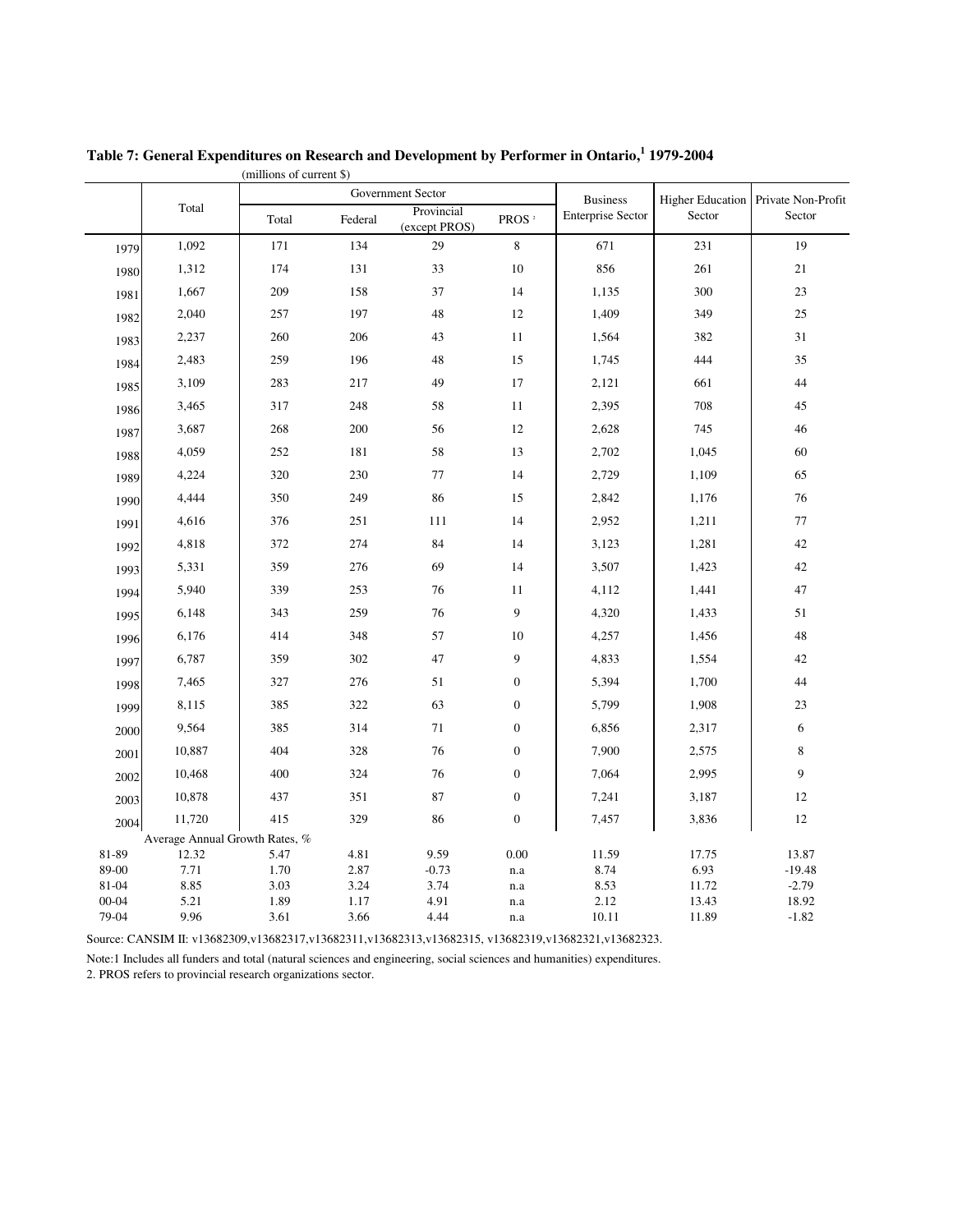|                    |              | (in per cent)                  |                    |                             |                   |                      |                     |                  |
|--------------------|--------------|--------------------------------|--------------------|-----------------------------|-------------------|----------------------|---------------------|------------------|
|                    |              |                                |                    | Government Sector           |                   | <b>Business</b>      | Higher              | Private Non-     |
|                    | Total        | Total                          | Federal            | Provincial<br>(except PROS) | PROS <sup>2</sup> | Enterprise<br>Sector | Education<br>Sector | Profit Sector    |
| 1981               | 1.27         | 0.16                           | 0.12               | 0.03                        | 0.01              | 0.87                 | 0.23                | 0.02             |
| 1982               | 1.47         | 0.19                           | 0.14               | 0.03                        | 0.01              | 1.02                 | 0.25                | 0.02             |
| 1983               | 1.45         | 0.17                           | 0.13               | 0.03                        | 0.01              | 1.01                 | 0.25                | 0.02             |
| 1984               | 1.44         | 0.15                           | 0.11               | 0.03                        | 0.01              | 1.01                 | 0.26                | 0.02             |
| 1985               | 1.64         | 0.15                           | 0.11               | 0.03                        | 0.01              | 1.12                 | 0.35                | 0.02             |
| 1986               | 1.66         | 0.15                           | 0.12               | 0.03                        | 0.01              | 1.15                 | 0.34                | 0.02             |
| 1987               | 1.60         | 0.12                           | 0.09               | 0.02                        | 0.01              | 1.14                 | 0.32                | 0.02             |
| 1988               | 1.58         | 0.10                           | 0.07               | 0.02                        | 0.01              | 1.05                 | 0.41                | 0.02             |
| 1989               | 1.52         | 0.11                           | 0.08               | 0.03                        | 0.01              | 0.98                 | 0.40                | 0.02             |
| 1990               | 1.57         | 0.12                           | 0.09               | 0.03                        | 0.01              | 1.00                 | 0.42                | 0.03             |
| 1991               | 1.63         | 0.13                           | 0.09               | 0.04                        | 0.00              | 1.04                 | 0.43                | 0.03             |
| 1992               | 1.68         | 0.13                           | 0.10               | 0.03                        | 0.00              | 1.09                 | 0.45                | 0.01             |
| 1993               | 1.82         | 0.12                           | 0.09               | 0.02                        | 0.00              | 1.20                 | 0.48                | 0.01             |
| 1994               | 1.91         | 0.11                           | 0.08               | 0.02                        | 0.00              | 1.32                 | 0.46                | 0.02             |
| 1995               | 1.87         | 0.10                           | 0.08               | 0.02                        | 0.00              | 1.31                 | 0.44                | 0.02             |
| 1996               | 1.83         | 0.12                           | 0.10               | 0.02                        | 0.00              | 1.26                 | 0.43                | 0.01             |
| 1997               | 1.89         | 0.10                           | 0.08               | $0.01\,$                    | 0.00              | 1.34                 | 0.43                | 0.01             |
| 1998               | 1.98         | 0.09                           | 0.07               | 0.01                        | 0.00              | 1.43                 | 0.45                | 0.01             |
| 1999               | 1.98         | 0.09                           | 0.08               | 0.02                        | 0.00              | 1.42                 | 0.47                | 0.01             |
| 2000               | 2.17         | 0.09                           | 0.07               | 0.02                        | 0.00              | 1.56                 | 0.53                | 0.00             |
| 2001               | 2.40         | 0.09                           | 0.07               | 0.02                        | 0.00              | 1.74                 | 0.57                | 0.00             |
| 2002               | 2.19         | 0.08                           | 0.07               | 0.02                        | 0.00              | 1.48                 | 0.63                | 0.00             |
| 2003               | 2.21         | 0.09                           | 0.07               | 0.02                        | 0.00              | 1.47                 | 0.65                | 0.00             |
| 2004               | 2.26         | 0.08                           | 0.06               | 0.02                        | 0.00              | 1.44                 | 0.74                | 0.00             |
|                    |              | Average Annual Growth Rates, % |                    |                             |                   |                      |                     |                  |
| 81-89              | 2.21         | $-4.03$                        | $-4.63$            | $-0.27$                     | $-9.00$           | 1.54                 | 7.15                | 3.62             |
| 89-00              | 3.32         | $-2.45$                        | $-1.32$            | $-4.78$                     | n.a               | 4.30                 | 2.57                | $-22.76$         |
| 81-04<br>$00 - 04$ | 2.54<br>1.07 | $-2.95$<br>$-2.12$             | $-2.74$<br>$-2.81$ | $-2.28$<br>0.78             | n.a<br>n.a        | 2.24<br>$-1.90$      | 5.24<br>8.97        | $-8.42$<br>14.24 |
|                    |              |                                |                    |                             |                   |                      |                     |                  |

**Table 7a: General Expenditures on Research and Development as a Proportion of Gross Domestic Product by Performer in Ontario, 1 1981-2004**

Source: Table 7 and GDP data from CANSIM II: v687545.

2. PROS refers to provincial research organizations sector. Note:1 Includes all funders and total (natural sciences and engineering, social sciences and humanities) expenditures.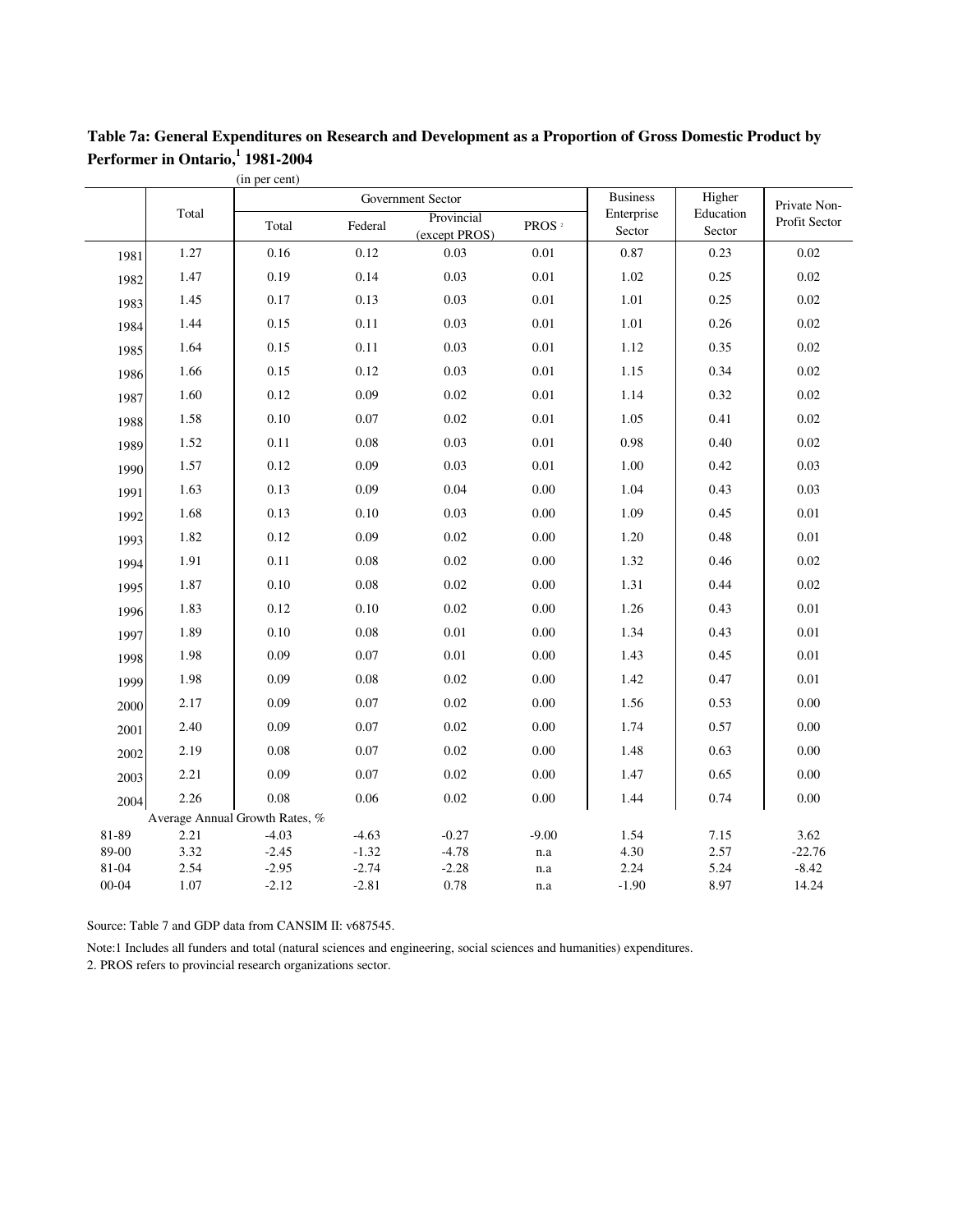| <b>Business</b><br>Higher<br>Government Sector<br>Private Non-<br>Total<br>Enterprise<br>Education<br>Provincial<br>Total<br>Federal<br>PROS <sup>2</sup><br>Sector<br>Sector<br>(except PROS)<br>100.0<br>15.7<br>12.3<br>2.7<br>0.7<br>61.4<br>21.2<br>1.7<br>1979<br>100.0<br>13.3<br>10.0<br>2.5<br>$0.8\,$<br>65.2<br>19.9<br>1.6<br>1980<br>100.0<br>12.5<br>9.5<br>2.2<br>$0.8\,$<br>68.1<br>18.0<br>1.4<br>1981<br>69.1<br>100.0<br>12.6<br>9.7<br>2.4<br>0.6<br>17.1<br>$1.2\,$<br>1982<br>100.0<br>11.6<br>9.2<br>1.9<br>0.5<br>69.9<br>17.1<br>1.4<br>1983<br>100.0<br>10.4<br>7.9<br>1.9<br>0.6<br>70.3<br>17.9<br>1.4<br>1984<br>100.0<br>9.1<br>7.0<br>0.5<br>68.2<br>1.6<br>21.3<br>1.4<br>1985<br>100.0<br>9.1<br>$7.2\,$<br>0.3<br>69.1<br>20.4<br>1.7<br>1.3<br>1986<br>100.0<br>7.3<br>0.3<br>$1.2\,$<br>5.4<br>1.5<br>71.3<br>20.2<br>1987<br>100.0<br>6.2<br>4.5<br>1.4<br>0.3<br>66.6<br>25.7<br>1.5<br>1988<br>100.0<br>0.3<br>64.6<br>7.6<br>5.4<br>1.8<br>26.3<br>1.5<br>1989<br>7.9<br>0.3<br>100.0<br>5.6<br>1.9<br>64.0<br>26.5<br>1.7<br>1990<br>100.0<br>8.1<br>5.4<br>0.3<br>64.0<br>26.2<br>1.7<br>2.4<br>1991<br>100.0<br>7.7<br>5.7<br>1.7<br>0.3<br>64.8<br>26.6<br>0.9<br>1992<br>0.3<br>100.0<br>6.7<br>5.2<br>1.3<br>65.8<br>26.7<br>0.8<br>1993<br>69.2<br>100.0<br>5.7<br>4.3<br>1.3<br>0.2<br>24.3<br>0.8<br>1994<br>100.0<br>5.6<br>4.2<br>1.2<br>0.1<br>70.3<br>23.3<br>0.8<br>1995<br>100.0<br>6.7<br>5.6<br>0.9<br>0.2<br>68.9<br>23.6<br>$0.8\,$<br>1996<br>100.0<br>5.3<br>0.7<br>0.1<br>71.2<br>22.9<br>4.4<br>0.6<br>1997<br>100.0<br>4.4<br>0.7<br>$0.0\,$<br>72.3<br>22.8<br>0.6<br>3.7<br>1998<br>100.0<br>$0.0\,$<br>0.3<br>4.7<br>4.0<br>$0.8\,$<br>71.5<br>23.5<br>1999<br>100.0<br>4.0<br>$0.0\,$<br>3.3<br>0.7<br>71.7<br>24.2<br>0.1<br>2000<br>100.0<br>0.0<br>0.1<br>3.7<br>3.0<br>0.7<br>72.6<br>23.7<br>2001<br>100.0<br>3.8<br>0.0<br>67.5<br>0.1<br>3.1<br>0.7<br>28.6<br>2002<br>0.1<br>100.0<br>4.0<br>3.2<br>0.8<br>$0.0\,$<br>66.6<br>29.3<br>2003<br>3.5<br>100.0<br>2.8<br>0.7<br>0.0<br>63.6<br>0.1<br>32.7<br>2004<br>Percentage Percent Changes<br>81-89<br>0.00<br>$-10.97$<br>$-6.10$<br>$-6.69$<br>$-2.43$<br>$-0.65$<br>4.83<br>1.37<br>89-00<br>0.00<br>$-5.59$<br>$-4.50$<br>$-7.84$<br>0.95<br>$-0.73$<br>$-25.24$<br>n.a<br>81-04<br>0.00<br>$-5.35$<br>$-5.15$<br>$-0.29$<br>2.63<br>$-10.69$<br>$-4.70$<br>n.a<br>$00 - 04$<br>0.00<br>$-3.16$<br>$-3.84$<br>$-0.29$<br>$-2.94$<br>7.81<br>13.03<br>n.a |  | (per cent) |  |  |               |
|--------------------------------------------------------------------------------------------------------------------------------------------------------------------------------------------------------------------------------------------------------------------------------------------------------------------------------------------------------------------------------------------------------------------------------------------------------------------------------------------------------------------------------------------------------------------------------------------------------------------------------------------------------------------------------------------------------------------------------------------------------------------------------------------------------------------------------------------------------------------------------------------------------------------------------------------------------------------------------------------------------------------------------------------------------------------------------------------------------------------------------------------------------------------------------------------------------------------------------------------------------------------------------------------------------------------------------------------------------------------------------------------------------------------------------------------------------------------------------------------------------------------------------------------------------------------------------------------------------------------------------------------------------------------------------------------------------------------------------------------------------------------------------------------------------------------------------------------------------------------------------------------------------------------------------------------------------------------------------------------------------------------------------------------------------------------------------------------------------------------------------------------------------------------------------------------------------------------------------------------------------------------------------------------------------------------------------------------------------------------------------------------------------------------------------------------------------------------------------------------|--|------------|--|--|---------------|
|                                                                                                                                                                                                                                                                                                                                                                                                                                                                                                                                                                                                                                                                                                                                                                                                                                                                                                                                                                                                                                                                                                                                                                                                                                                                                                                                                                                                                                                                                                                                                                                                                                                                                                                                                                                                                                                                                                                                                                                                                                                                                                                                                                                                                                                                                                                                                                                                                                                                                            |  |            |  |  |               |
|                                                                                                                                                                                                                                                                                                                                                                                                                                                                                                                                                                                                                                                                                                                                                                                                                                                                                                                                                                                                                                                                                                                                                                                                                                                                                                                                                                                                                                                                                                                                                                                                                                                                                                                                                                                                                                                                                                                                                                                                                                                                                                                                                                                                                                                                                                                                                                                                                                                                                            |  |            |  |  | Profit Sector |
|                                                                                                                                                                                                                                                                                                                                                                                                                                                                                                                                                                                                                                                                                                                                                                                                                                                                                                                                                                                                                                                                                                                                                                                                                                                                                                                                                                                                                                                                                                                                                                                                                                                                                                                                                                                                                                                                                                                                                                                                                                                                                                                                                                                                                                                                                                                                                                                                                                                                                            |  |            |  |  |               |
|                                                                                                                                                                                                                                                                                                                                                                                                                                                                                                                                                                                                                                                                                                                                                                                                                                                                                                                                                                                                                                                                                                                                                                                                                                                                                                                                                                                                                                                                                                                                                                                                                                                                                                                                                                                                                                                                                                                                                                                                                                                                                                                                                                                                                                                                                                                                                                                                                                                                                            |  |            |  |  |               |
|                                                                                                                                                                                                                                                                                                                                                                                                                                                                                                                                                                                                                                                                                                                                                                                                                                                                                                                                                                                                                                                                                                                                                                                                                                                                                                                                                                                                                                                                                                                                                                                                                                                                                                                                                                                                                                                                                                                                                                                                                                                                                                                                                                                                                                                                                                                                                                                                                                                                                            |  |            |  |  |               |
|                                                                                                                                                                                                                                                                                                                                                                                                                                                                                                                                                                                                                                                                                                                                                                                                                                                                                                                                                                                                                                                                                                                                                                                                                                                                                                                                                                                                                                                                                                                                                                                                                                                                                                                                                                                                                                                                                                                                                                                                                                                                                                                                                                                                                                                                                                                                                                                                                                                                                            |  |            |  |  |               |
|                                                                                                                                                                                                                                                                                                                                                                                                                                                                                                                                                                                                                                                                                                                                                                                                                                                                                                                                                                                                                                                                                                                                                                                                                                                                                                                                                                                                                                                                                                                                                                                                                                                                                                                                                                                                                                                                                                                                                                                                                                                                                                                                                                                                                                                                                                                                                                                                                                                                                            |  |            |  |  |               |
|                                                                                                                                                                                                                                                                                                                                                                                                                                                                                                                                                                                                                                                                                                                                                                                                                                                                                                                                                                                                                                                                                                                                                                                                                                                                                                                                                                                                                                                                                                                                                                                                                                                                                                                                                                                                                                                                                                                                                                                                                                                                                                                                                                                                                                                                                                                                                                                                                                                                                            |  |            |  |  |               |
|                                                                                                                                                                                                                                                                                                                                                                                                                                                                                                                                                                                                                                                                                                                                                                                                                                                                                                                                                                                                                                                                                                                                                                                                                                                                                                                                                                                                                                                                                                                                                                                                                                                                                                                                                                                                                                                                                                                                                                                                                                                                                                                                                                                                                                                                                                                                                                                                                                                                                            |  |            |  |  |               |
|                                                                                                                                                                                                                                                                                                                                                                                                                                                                                                                                                                                                                                                                                                                                                                                                                                                                                                                                                                                                                                                                                                                                                                                                                                                                                                                                                                                                                                                                                                                                                                                                                                                                                                                                                                                                                                                                                                                                                                                                                                                                                                                                                                                                                                                                                                                                                                                                                                                                                            |  |            |  |  |               |
|                                                                                                                                                                                                                                                                                                                                                                                                                                                                                                                                                                                                                                                                                                                                                                                                                                                                                                                                                                                                                                                                                                                                                                                                                                                                                                                                                                                                                                                                                                                                                                                                                                                                                                                                                                                                                                                                                                                                                                                                                                                                                                                                                                                                                                                                                                                                                                                                                                                                                            |  |            |  |  |               |
|                                                                                                                                                                                                                                                                                                                                                                                                                                                                                                                                                                                                                                                                                                                                                                                                                                                                                                                                                                                                                                                                                                                                                                                                                                                                                                                                                                                                                                                                                                                                                                                                                                                                                                                                                                                                                                                                                                                                                                                                                                                                                                                                                                                                                                                                                                                                                                                                                                                                                            |  |            |  |  |               |
|                                                                                                                                                                                                                                                                                                                                                                                                                                                                                                                                                                                                                                                                                                                                                                                                                                                                                                                                                                                                                                                                                                                                                                                                                                                                                                                                                                                                                                                                                                                                                                                                                                                                                                                                                                                                                                                                                                                                                                                                                                                                                                                                                                                                                                                                                                                                                                                                                                                                                            |  |            |  |  |               |
|                                                                                                                                                                                                                                                                                                                                                                                                                                                                                                                                                                                                                                                                                                                                                                                                                                                                                                                                                                                                                                                                                                                                                                                                                                                                                                                                                                                                                                                                                                                                                                                                                                                                                                                                                                                                                                                                                                                                                                                                                                                                                                                                                                                                                                                                                                                                                                                                                                                                                            |  |            |  |  |               |
|                                                                                                                                                                                                                                                                                                                                                                                                                                                                                                                                                                                                                                                                                                                                                                                                                                                                                                                                                                                                                                                                                                                                                                                                                                                                                                                                                                                                                                                                                                                                                                                                                                                                                                                                                                                                                                                                                                                                                                                                                                                                                                                                                                                                                                                                                                                                                                                                                                                                                            |  |            |  |  |               |
|                                                                                                                                                                                                                                                                                                                                                                                                                                                                                                                                                                                                                                                                                                                                                                                                                                                                                                                                                                                                                                                                                                                                                                                                                                                                                                                                                                                                                                                                                                                                                                                                                                                                                                                                                                                                                                                                                                                                                                                                                                                                                                                                                                                                                                                                                                                                                                                                                                                                                            |  |            |  |  |               |
|                                                                                                                                                                                                                                                                                                                                                                                                                                                                                                                                                                                                                                                                                                                                                                                                                                                                                                                                                                                                                                                                                                                                                                                                                                                                                                                                                                                                                                                                                                                                                                                                                                                                                                                                                                                                                                                                                                                                                                                                                                                                                                                                                                                                                                                                                                                                                                                                                                                                                            |  |            |  |  |               |
|                                                                                                                                                                                                                                                                                                                                                                                                                                                                                                                                                                                                                                                                                                                                                                                                                                                                                                                                                                                                                                                                                                                                                                                                                                                                                                                                                                                                                                                                                                                                                                                                                                                                                                                                                                                                                                                                                                                                                                                                                                                                                                                                                                                                                                                                                                                                                                                                                                                                                            |  |            |  |  |               |
|                                                                                                                                                                                                                                                                                                                                                                                                                                                                                                                                                                                                                                                                                                                                                                                                                                                                                                                                                                                                                                                                                                                                                                                                                                                                                                                                                                                                                                                                                                                                                                                                                                                                                                                                                                                                                                                                                                                                                                                                                                                                                                                                                                                                                                                                                                                                                                                                                                                                                            |  |            |  |  |               |
|                                                                                                                                                                                                                                                                                                                                                                                                                                                                                                                                                                                                                                                                                                                                                                                                                                                                                                                                                                                                                                                                                                                                                                                                                                                                                                                                                                                                                                                                                                                                                                                                                                                                                                                                                                                                                                                                                                                                                                                                                                                                                                                                                                                                                                                                                                                                                                                                                                                                                            |  |            |  |  |               |
|                                                                                                                                                                                                                                                                                                                                                                                                                                                                                                                                                                                                                                                                                                                                                                                                                                                                                                                                                                                                                                                                                                                                                                                                                                                                                                                                                                                                                                                                                                                                                                                                                                                                                                                                                                                                                                                                                                                                                                                                                                                                                                                                                                                                                                                                                                                                                                                                                                                                                            |  |            |  |  |               |
|                                                                                                                                                                                                                                                                                                                                                                                                                                                                                                                                                                                                                                                                                                                                                                                                                                                                                                                                                                                                                                                                                                                                                                                                                                                                                                                                                                                                                                                                                                                                                                                                                                                                                                                                                                                                                                                                                                                                                                                                                                                                                                                                                                                                                                                                                                                                                                                                                                                                                            |  |            |  |  |               |
|                                                                                                                                                                                                                                                                                                                                                                                                                                                                                                                                                                                                                                                                                                                                                                                                                                                                                                                                                                                                                                                                                                                                                                                                                                                                                                                                                                                                                                                                                                                                                                                                                                                                                                                                                                                                                                                                                                                                                                                                                                                                                                                                                                                                                                                                                                                                                                                                                                                                                            |  |            |  |  |               |
|                                                                                                                                                                                                                                                                                                                                                                                                                                                                                                                                                                                                                                                                                                                                                                                                                                                                                                                                                                                                                                                                                                                                                                                                                                                                                                                                                                                                                                                                                                                                                                                                                                                                                                                                                                                                                                                                                                                                                                                                                                                                                                                                                                                                                                                                                                                                                                                                                                                                                            |  |            |  |  |               |
|                                                                                                                                                                                                                                                                                                                                                                                                                                                                                                                                                                                                                                                                                                                                                                                                                                                                                                                                                                                                                                                                                                                                                                                                                                                                                                                                                                                                                                                                                                                                                                                                                                                                                                                                                                                                                                                                                                                                                                                                                                                                                                                                                                                                                                                                                                                                                                                                                                                                                            |  |            |  |  |               |
|                                                                                                                                                                                                                                                                                                                                                                                                                                                                                                                                                                                                                                                                                                                                                                                                                                                                                                                                                                                                                                                                                                                                                                                                                                                                                                                                                                                                                                                                                                                                                                                                                                                                                                                                                                                                                                                                                                                                                                                                                                                                                                                                                                                                                                                                                                                                                                                                                                                                                            |  |            |  |  |               |
|                                                                                                                                                                                                                                                                                                                                                                                                                                                                                                                                                                                                                                                                                                                                                                                                                                                                                                                                                                                                                                                                                                                                                                                                                                                                                                                                                                                                                                                                                                                                                                                                                                                                                                                                                                                                                                                                                                                                                                                                                                                                                                                                                                                                                                                                                                                                                                                                                                                                                            |  |            |  |  |               |
|                                                                                                                                                                                                                                                                                                                                                                                                                                                                                                                                                                                                                                                                                                                                                                                                                                                                                                                                                                                                                                                                                                                                                                                                                                                                                                                                                                                                                                                                                                                                                                                                                                                                                                                                                                                                                                                                                                                                                                                                                                                                                                                                                                                                                                                                                                                                                                                                                                                                                            |  |            |  |  |               |
|                                                                                                                                                                                                                                                                                                                                                                                                                                                                                                                                                                                                                                                                                                                                                                                                                                                                                                                                                                                                                                                                                                                                                                                                                                                                                                                                                                                                                                                                                                                                                                                                                                                                                                                                                                                                                                                                                                                                                                                                                                                                                                                                                                                                                                                                                                                                                                                                                                                                                            |  |            |  |  |               |
|                                                                                                                                                                                                                                                                                                                                                                                                                                                                                                                                                                                                                                                                                                                                                                                                                                                                                                                                                                                                                                                                                                                                                                                                                                                                                                                                                                                                                                                                                                                                                                                                                                                                                                                                                                                                                                                                                                                                                                                                                                                                                                                                                                                                                                                                                                                                                                                                                                                                                            |  |            |  |  |               |
|                                                                                                                                                                                                                                                                                                                                                                                                                                                                                                                                                                                                                                                                                                                                                                                                                                                                                                                                                                                                                                                                                                                                                                                                                                                                                                                                                                                                                                                                                                                                                                                                                                                                                                                                                                                                                                                                                                                                                                                                                                                                                                                                                                                                                                                                                                                                                                                                                                                                                            |  |            |  |  |               |
|                                                                                                                                                                                                                                                                                                                                                                                                                                                                                                                                                                                                                                                                                                                                                                                                                                                                                                                                                                                                                                                                                                                                                                                                                                                                                                                                                                                                                                                                                                                                                                                                                                                                                                                                                                                                                                                                                                                                                                                                                                                                                                                                                                                                                                                                                                                                                                                                                                                                                            |  |            |  |  |               |
| 79-04<br>0.00<br>$-5.77$<br>$-5.73$<br>$-5.01$<br>0.14<br>1.76<br>$-10.71$<br>n.a                                                                                                                                                                                                                                                                                                                                                                                                                                                                                                                                                                                                                                                                                                                                                                                                                                                                                                                                                                                                                                                                                                                                                                                                                                                                                                                                                                                                                                                                                                                                                                                                                                                                                                                                                                                                                                                                                                                                                                                                                                                                                                                                                                                                                                                                                                                                                                                                          |  |            |  |  |               |

**Table 7b: Distribution of General Expenditures on Research and Development by Performer in Ontario, 1 1979-2004**

Source: Table 7.

Note:1 Includes all funders and total (natural sciences and engineering, social sciences and humanities) expenditures.

2. PROS refers to provincial research organizations sector.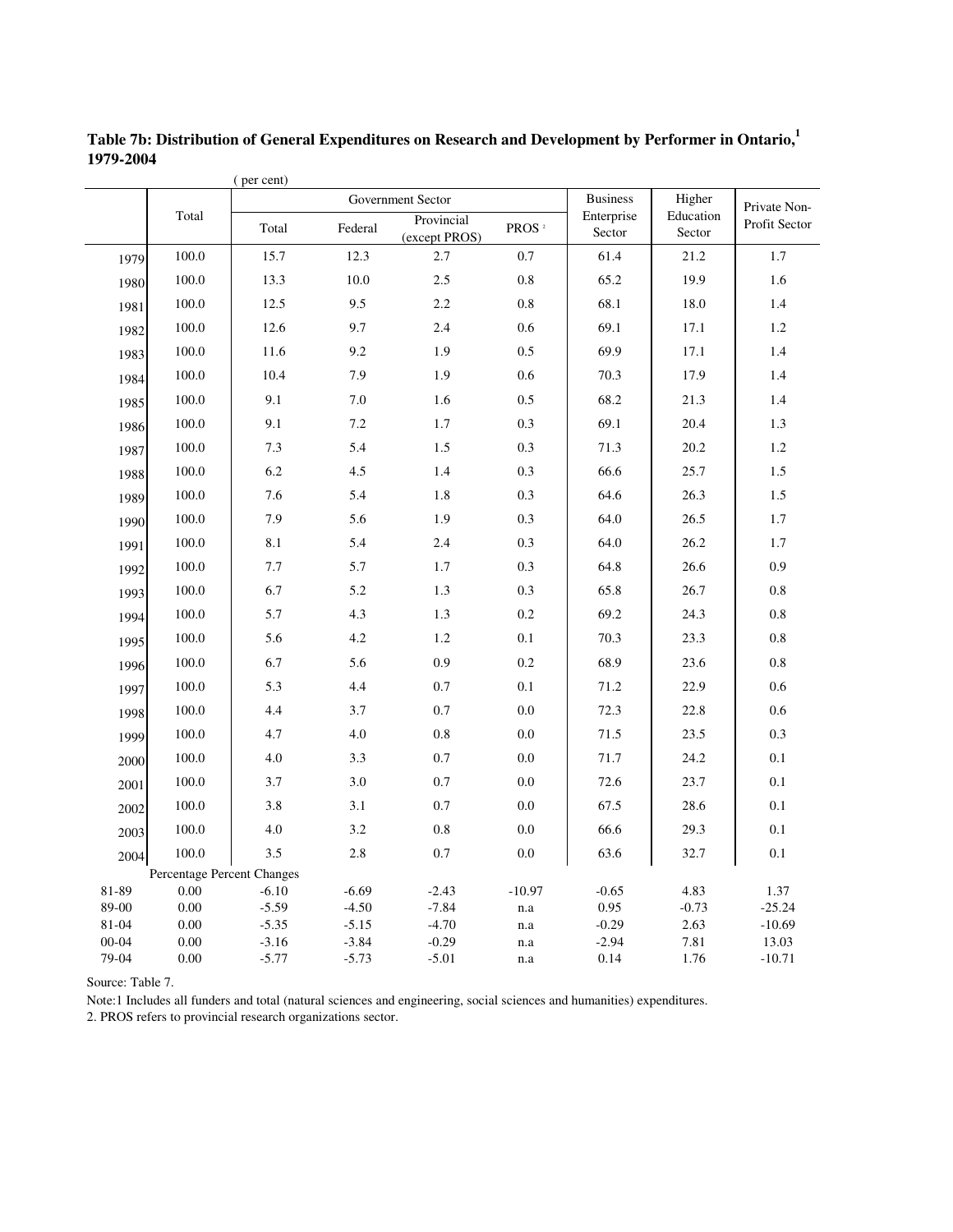|                |                                | Government Sector |              |                             | <b>Business</b>             | Higher               | Private Non-        |               |                |
|----------------|--------------------------------|-------------------|--------------|-----------------------------|-----------------------------|----------------------|---------------------|---------------|----------------|
|                | Total                          | Total             | Federal      | Provincial<br>(except PROS) | PROS $^{\rm 2}$             | Enterprise<br>Sector | Education<br>Sector | Profit Sector | Foreign Sector |
| 1979           | 1,092                          | 330               | 272          | 57                          | $\mathbf{1}$                | 595                  | 87                  | 33            | 47             |
| 1980           | 1,312                          | 374               | 308          | 64                          | $\sqrt{2}$                  | 762                  | 87                  | 37            | 52             |
| 1981           | 1,667                          | 475               | 391          | 80                          | $\overline{4}$              | 949                  | 85                  | 41            | 117            |
| 1982           | 2,040                          | 572               | 465          | 106                         | $\mathbf{1}$                | 1,102                | 124                 | $38\,$        | 204            |
| 1983           | 2,237                          | 609               | 514          | 95                          | $\boldsymbol{0}$            | 1,106                | 118                 | $50\,$        | 354            |
| 1984           | 2,483                          | 645               | 545          | 98                          | $\sqrt{2}$                  | 1,207                | 153                 | 52            | 426            |
| 1985           | 3,109                          | 732               | 620          | 109                         | $\ensuremath{\mathfrak{Z}}$ | 1,558                | 316                 | 71            | 432            |
| 1986           | 3,465                          | 804               | 659          | 145                         | $\boldsymbol{0}$            | 1,779                | 344                 | $78\,$        | 460            |
| 1987           | 3,687                          | 773               | 635          | 138                         | $\boldsymbol{0}$            | 1,881                | 358                 | $87\,$        | 588            |
| 1988           | 4,059                          | 801               | 635          | 165                         | $\boldsymbol{0}$            | 1,881                | 584                 | 111           | 683            |
| 1989           | 4,224                          | 919               | 709          | 212                         | $\boldsymbol{0}$            | 1,919                | 633                 | 92            | 659            |
| 1990           | 4,444                          | 966               | 730          | 236                         | $\boldsymbol{0}$            | 1,996                | 629                 | $111\,$       | 742            |
| 1991           | 4,616                          | 1,007             | 746          | 261                         | $\boldsymbol{0}$            | 2,065                | 646                 | 122           | 776            |
| 1992           | 4,818                          | 1,100             | 848          | 240                         | $\boldsymbol{0}$            | 2,181                | 684                 | 95            | 770            |
| 1993           | 5,331                          | 1,111             | 849          | 251                         | $\boldsymbol{0}$            | 2,487                | 731                 | 132           | 881            |
| 1994           | 5,940                          | 1,052             | 799          | 253                         | $\boldsymbol{0}$            | 2,880                | 730                 | 146           | 1,132          |
| 1995           | 6,148                          | 985               | 756          | 229                         | $\boldsymbol{0}$            | 3,086                | 739                 | 142           | 1,196          |
| 1996           | 6,176                          | 938               | 719          | 220                         | $\boldsymbol{0}$            | 3,108                | 711                 | $181\,$       | 1,237          |
| 1997           | 6,787                          | 976               | 741          | 235                         | $\boldsymbol{0}$            | 3,574                | 762                 | 194           | 1,281          |
| 1998           | 7,465                          | 947               | 737          | 210                         | $\boldsymbol{0}$            | 3,591                | 864                 | 195           | 1,868          |
| 1999           | 8,115                          | 1,135             | 868          | 267                         | $\boldsymbol{0}$            | 3,852                | 957                 | 177           | 1,994          |
| 2000           | 9,564                          | 1,218             | 899          | 319                         | $\boldsymbol{0}$            | 4,260                | 1,100               | 206           | 2,780          |
| 2001           | 10,887                         | 1,503             | 1,126        | 377                         | $\boldsymbol{0}$            | 5,907                | 1,151               | 216           | 2,110          |
| 2002           | 10,468                         | 1,517             | 1,118        | 398                         | $\boldsymbol{0}$            | 6,154                | 1,416               | 242           | 1,139          |
| 2003           | 10,878                         | 1,747             | 1,290        | 457                         | $\boldsymbol{0}$            | 6,182                | 1,423               | 247           | 1,280          |
| 2004           | 11,720                         | 1,816             | 1,327        | 489                         | $\boldsymbol{0}$            | 6,515                | 1,792               | 286           | 1,311          |
|                | Average Annual Growth Rates, % |                   |              |                             |                             |                      |                     |               |                |
| 81-89          | 12.32                          | 8.60              | 7.72         | 12.96                       | n.a                         | 9.20                 | 28.53               | 10.63         | 24.12          |
| 89-00<br>81-04 | 7.71<br>8.85                   | 2.59<br>6.00      | 2.18<br>5.46 | 3.78<br>8.19                | n.a<br>n.a                  | 7.52<br>8.74         | 5.15<br>14.17       | 7.60<br>8.81  | 13.98<br>11.08 |
| $00 - 04$      | 5.21                           | 10.50             | 10.22        | 11.27                       | n.a                         | 11.21                | 12.98               | 8.55          | $-17.13$       |
| 79-04          | 9.96                           | 7.06              | 6.54         | 8.98                        | n.a                         | 10.05                | 12.86               | 9.02          | 14.24          |

(millions of current \$) **Table 8: General Expenditures on Research and Development by Funder in Ontario, 1 1979-2004**

Source: CANSIM II: V13682309, V13682331,V13682325, V13682327, V13682329, V13682333, V13682335, V13682337, V13682339.

2. PROS refers to provincial research organizations sector. Note:1 Includes all performers and total (natural sciences and engineering, social sciences and humanities) expenditures.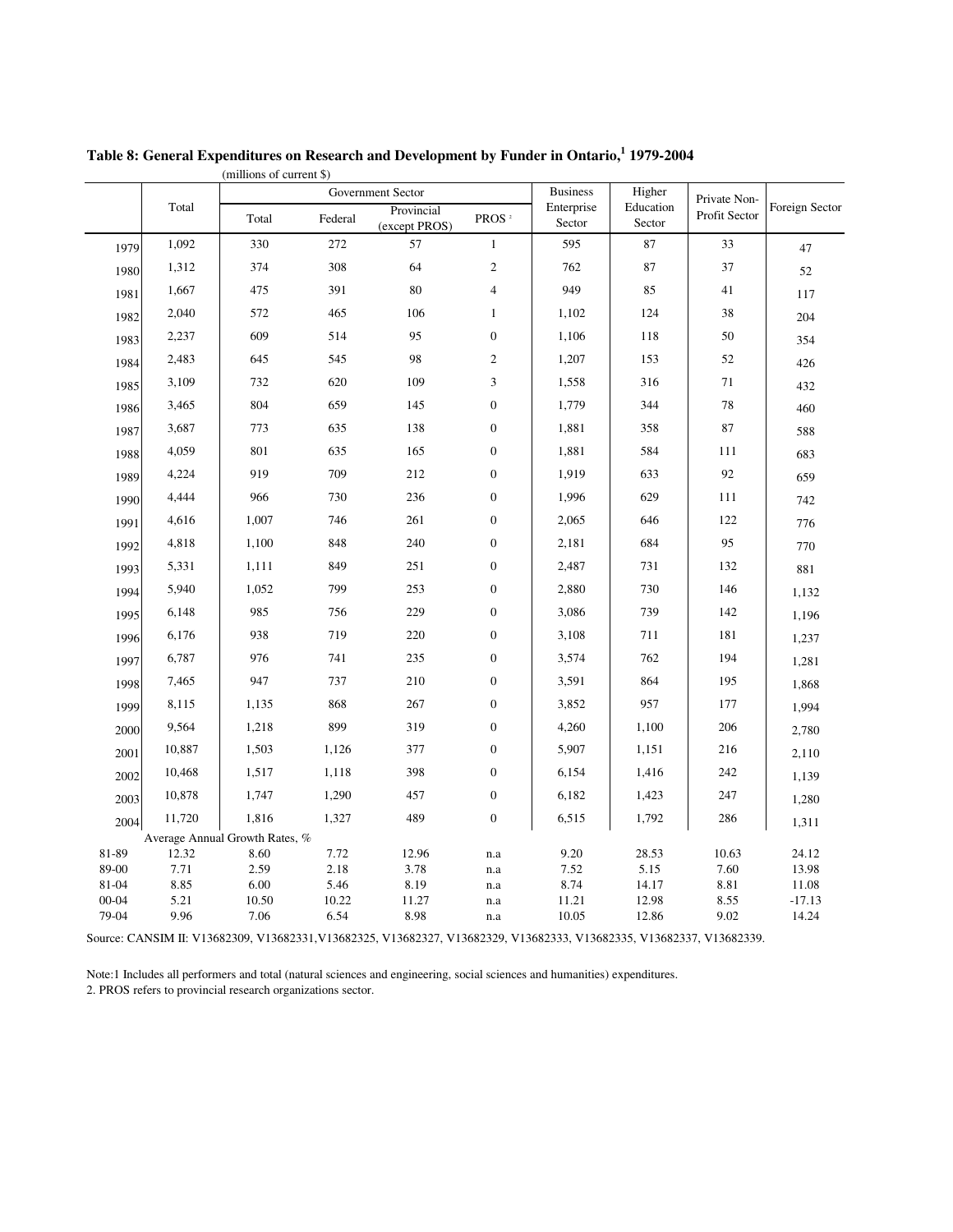### **Table 8a: General Expenditures on Research and Development as a Proportion of Gross Domestic Product by Funder in Ontario, 1 1981-2004**

|                    |              | (in per cent)                  |                 |                       |                   |                      |                     |               |                  |
|--------------------|--------------|--------------------------------|-----------------|-----------------------|-------------------|----------------------|---------------------|---------------|------------------|
|                    |              |                                |                 | Government Sector     |                   | <b>Business</b>      | Higher              | Private Non-  | Foreign          |
|                    | Total        | Total                          | Federal         | Provincial<br>(except | PROS <sup>2</sup> | Enterprise<br>Sector | Education<br>Sector | Profit Sector | Sector           |
| 1981               | 1.27         | 0.36                           | 0.30            | 0.06                  | 0.00              | 0.72                 | 0.06                | 0.03          | 0.09             |
| 1982               | 1.47         | 0.41                           | 0.34            | 0.08                  | 0.00              | 0.79                 | 0.09                | 0.03          | 0.15             |
| 1983               | 1.45         | 0.39                           | 0.33            | 0.06                  | 0.00              | 0.72                 | 0.08                | 0.03          | 0.23             |
| 1984               | 1.44         | 0.37                           | 0.32            | 0.06                  | 0.00              | 0.70                 | 0.09                | 0.03          | 0.25             |
| 1985               | 1.64         | 0.39                           | 0.33            | 0.06                  | 0.00              | 0.82                 | 0.17                | 0.04          | 0.23             |
| 1986               | 1.66         | 0.39                           | 0.32            | 0.07                  | 0.00              | 0.85                 | 0.17                | 0.04          | 0.22             |
| 1987               | 1.60         | 0.33                           | 0.28            | 0.06                  | 0.00              | 0.82                 | 0.16                | 0.04          | 0.25             |
| 1988               | 1.58         | 0.31                           | 0.25            | 0.06                  | 0.00              | 0.73                 | 0.23                | 0.04          | 0.27             |
| 1989               | 1.52         | 0.33                           | 0.25            | 0.08                  | 0.00              | 0.69                 | 0.23                | 0.03          | 0.24             |
| 1990               | 1.57         | 0.34                           | 0.26            | 0.08                  | 0.00              | 0.71                 | 0.22                | 0.04          | 0.26             |
| 1991               | 1.63         | 0.36                           | 0.26            | 0.09                  | 0.00              | 0.73                 | 0.23                | 0.04          | 0.27             |
| 1992               | 1.68         | 0.38                           | 0.30            | 0.08                  | 0.00              | 0.76                 | 0.24                | 0.03          | 0.27             |
| 1993               | 1.82         | 0.38                           | 0.29            | 0.09                  | 0.00              | 0.85                 | 0.25                | 0.04          | 0.30             |
| 1994               | 1.91         | 0.34                           | 0.26            | 0.08                  | 0.00              | 0.93                 | 0.23                | 0.05          | 0.36             |
| 1995               | 1.87         | 0.30                           | 0.23            | 0.07                  | 0.00              | 0.94                 | 0.22                | 0.04          | 0.36             |
| 1996               | 1.83         | 0.28                           | 0.21            | 0.07                  | 0.00              | 0.92                 | 0.21                | 0.05          | 0.37             |
| 1997               | 1.89         | 0.27                           | 0.21            | 0.07                  | 0.00              | 0.99                 | 0.21                | 0.05          | 0.36             |
| 1998               | 1.98         | 0.25                           | 0.20            | 0.06                  | 0.00              | 0.95                 | 0.23                | 0.05          | 0.49             |
| 1999               | 1.98         | 0.28                           | 0.21            | 0.07                  | 0.00              | 0.94                 | 0.23                | 0.04          | 0.49             |
| 2000               | 2.17         | 0.28                           | 0.20            | 0.07                  | 0.00              | 0.97                 | 0.25                | 0.05          | 0.63             |
| 2001               | 2.40         | 0.33                           | 0.25            | 0.08                  | 0.00              | 1.30                 | 0.25                | 0.05          | 0.47             |
| 2002               | 2.19         | 0.32                           | 0.23            | 0.08                  | 0.00              | 1.29                 | 0.30                | 0.05          | 0.24             |
| 2003               | 2.21         | 0.35                           | 0.26            | 0.09                  | 0.00              | 1.25                 | 0.29                | 0.05          | 0.26             |
| 2004               | 2.26         | 0.35                           | 0.26            | 0.09                  | 0.00              | 1.26                 | 0.35                | 0.06          | 0.25             |
|                    |              | Average Annual Growth Rates, % |                 |                       |                   |                      |                     |               |                  |
| 81-89              | 2.21         | $-1.18$                        | $-1.98$         | 2.79                  | n.a               | $-0.63$              | 16.96               | 0.67          | 12.94            |
| 89-00              | 3.32         | $-1.59$                        | $-1.99$         | $-0.45$               | n.a               | 3.13                 | 0.86                | 3.21          | 9.33             |
| 81-04<br>$00 - 04$ | 2.54<br>1.07 | $-0.14$<br>6.15                | $-0.66$<br>5.88 | 1.92<br>6.89          | n.a<br>n.a        | 2.43<br>6.83         | 7.55<br>8.53        | 2.50<br>4.27  | 4.64<br>$-20.40$ |

Source: Table 8 and Table 7a.

2. PROS refers to provincial research organizations sector. Note:1 Includes all performers and total (natural sciences and engineering, social sciences and humanities) expenditures.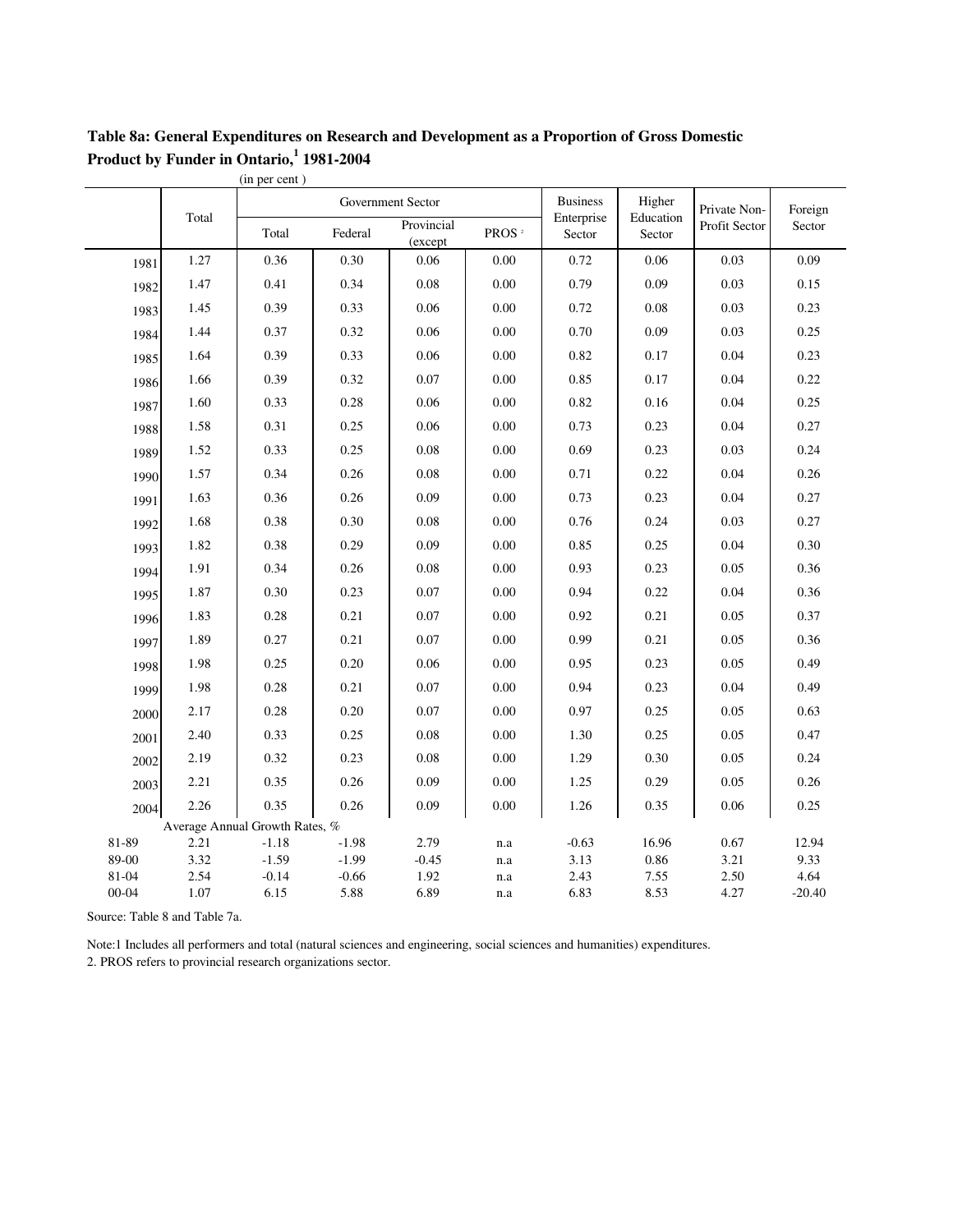| <b>Business</b><br>Government Sector<br>Higher<br>Private Non-<br>Total<br>Enterprise<br>Education<br>Foreign Sector<br>Provincial<br>Profit Sector<br>Total<br>Federal<br>PROS <sup>2</sup><br>Sector<br>Sector<br>(except<br>100<br>30.2<br>24.9<br>0.1<br>54.5<br>8.0<br>3.0<br>5.2<br>1979<br>4.3<br>100<br>28.5<br>23.5<br>4.9<br>0.2<br>58.1<br>6.6<br>2.8<br>1980<br>4.0<br>100<br>28.5<br>23.5<br>4.8<br>0.2<br>56.9<br>5.1<br>2.5<br>1981<br>7.0<br>100<br>28.0<br>22.8<br>5.2<br>0.0<br>54.0<br>6.1<br>1.9<br>1982<br>10.0<br>27.2<br>0.0<br>2.2<br>100<br>23.0<br>4.2<br>49.4<br>5.3<br>1983<br>15.8<br>100<br>26.0<br>48.6<br>21.9<br>3.9<br>0.1<br>6.2<br>2.1<br>1984<br>17.2<br>100<br>23.5<br>19.9<br>0.1<br>50.1<br>10.2<br>2.3<br>3.5<br>1985<br>13.9<br>9.9<br>100<br>23.2<br>4.2<br>0.0<br>51.3<br>19.0<br>2.3<br>1986<br>13.3<br>100<br>3.7<br>0.0<br>21.0<br>17.2<br>51.0<br>9.7<br>2.4<br>1987<br>15.9<br>100<br>19.7<br>4.1<br>0.0<br>14.4<br>2.7<br>15.6<br>46.3<br>1988<br>16.8<br>100<br>21.8<br>16.8<br>5.0<br>0.0<br>45.4<br>15.0<br>2.2<br>1989<br>15.6<br>100<br>21.7<br>16.4<br>5.3<br>0.0<br>44.9<br>14.2<br>2.5<br>1990<br>16.7<br>100<br>21.8<br>16.2<br>5.7<br>0.0<br>44.7<br>14.0<br>2.6<br>1991<br>16.8<br>100<br>22.8<br>17.6<br>5.0<br>0.0<br>45.3<br>14.2<br>2.0<br>1992<br>16.0<br>100<br>46.7<br>20.8<br>15.9<br>4.7<br>0.0<br>13.7<br>2.5<br>1993<br>16.5<br>100<br>0.0<br>2.5<br>17.7<br>13.5<br>4.3<br>48.5<br>12.3<br>1994<br>19.1<br>100<br>16.0<br>0.0<br>50.2<br>12.0<br>12.3<br>3.7<br>2.3<br>1995<br>19.5<br>100<br>15.2<br>3.6<br>0.0<br>50.3<br>2.9<br>11.6<br>11.5<br>1996<br>20.0<br>100<br>14.4<br>10.9<br>3.5<br>0.0<br>52.7<br>11.2<br>2.9<br>1997<br>18.9<br>100<br>9.9<br>2.8<br>0.0<br>48.1<br>12.7<br>11.6<br>2.6<br>1998<br>25.0<br>100<br>14.0<br>0.0<br>10.7<br>3.3<br>47.5<br>11.8<br>2.2<br>1999<br>24.6<br>100<br>12.7<br>9.4<br>0.0<br>3.3<br>44.5<br>11.5<br>2.2<br>2000<br>29.1<br>100<br>13.8<br>0.0<br>10.6<br>2.0<br>10.3<br>3.5<br>54.3<br>2001<br>19.4<br>100<br>14.5<br>10.7<br>3.8<br>0.0<br>58.8<br>2.3<br>13.5<br>2002<br>10.9<br>100<br>16.1<br>4.2<br>0.0<br>56.8<br>13.1<br>2.3<br>11.9<br>2003<br>11.8<br>100<br>15.5<br>11.3<br>4.2<br>2.4<br>0.0<br>55.6<br>15.3<br>2004<br>11.2<br>Percentage Percent Changes<br>81-89<br>0.00<br>$-3.32$<br>$-4.10$<br>0.56<br>$-2.78$<br>14.43<br>$-1.51$<br>10.50<br>n.a<br>89-00<br>0.00<br>$-4.75$<br>$-5.13$<br>$-3.65$<br>$-0.18$<br>$-2.38$<br>$-0.10$<br>5.82<br>n.a<br>0.00<br>$-2.61$<br>$-3.12$<br>$-0.61$<br>$-0.10$<br>4.89<br>$-0.03$<br>2.05<br>81-04<br>n.a<br>$00 - 04$<br>5.03<br>4.76<br>5.76<br>3.17<br>0.00<br>5.69<br>7.38<br>$-21.24$<br>n.a |       |      | (in per cent) |         |         |     |      |      |         |      |
|---------------------------------------------------------------------------------------------------------------------------------------------------------------------------------------------------------------------------------------------------------------------------------------------------------------------------------------------------------------------------------------------------------------------------------------------------------------------------------------------------------------------------------------------------------------------------------------------------------------------------------------------------------------------------------------------------------------------------------------------------------------------------------------------------------------------------------------------------------------------------------------------------------------------------------------------------------------------------------------------------------------------------------------------------------------------------------------------------------------------------------------------------------------------------------------------------------------------------------------------------------------------------------------------------------------------------------------------------------------------------------------------------------------------------------------------------------------------------------------------------------------------------------------------------------------------------------------------------------------------------------------------------------------------------------------------------------------------------------------------------------------------------------------------------------------------------------------------------------------------------------------------------------------------------------------------------------------------------------------------------------------------------------------------------------------------------------------------------------------------------------------------------------------------------------------------------------------------------------------------------------------------------------------------------------------------------------------------------------------------------------------------------------------------------------------------------------------------------------------------------------------------------------------------------------------------------------------------------------------------------------------------------------------------------------------------|-------|------|---------------|---------|---------|-----|------|------|---------|------|
|                                                                                                                                                                                                                                                                                                                                                                                                                                                                                                                                                                                                                                                                                                                                                                                                                                                                                                                                                                                                                                                                                                                                                                                                                                                                                                                                                                                                                                                                                                                                                                                                                                                                                                                                                                                                                                                                                                                                                                                                                                                                                                                                                                                                                                                                                                                                                                                                                                                                                                                                                                                                                                                                                             |       |      |               |         |         |     |      |      |         |      |
|                                                                                                                                                                                                                                                                                                                                                                                                                                                                                                                                                                                                                                                                                                                                                                                                                                                                                                                                                                                                                                                                                                                                                                                                                                                                                                                                                                                                                                                                                                                                                                                                                                                                                                                                                                                                                                                                                                                                                                                                                                                                                                                                                                                                                                                                                                                                                                                                                                                                                                                                                                                                                                                                                             |       |      |               |         |         |     |      |      |         |      |
|                                                                                                                                                                                                                                                                                                                                                                                                                                                                                                                                                                                                                                                                                                                                                                                                                                                                                                                                                                                                                                                                                                                                                                                                                                                                                                                                                                                                                                                                                                                                                                                                                                                                                                                                                                                                                                                                                                                                                                                                                                                                                                                                                                                                                                                                                                                                                                                                                                                                                                                                                                                                                                                                                             |       |      |               |         |         |     |      |      |         |      |
|                                                                                                                                                                                                                                                                                                                                                                                                                                                                                                                                                                                                                                                                                                                                                                                                                                                                                                                                                                                                                                                                                                                                                                                                                                                                                                                                                                                                                                                                                                                                                                                                                                                                                                                                                                                                                                                                                                                                                                                                                                                                                                                                                                                                                                                                                                                                                                                                                                                                                                                                                                                                                                                                                             |       |      |               |         |         |     |      |      |         |      |
|                                                                                                                                                                                                                                                                                                                                                                                                                                                                                                                                                                                                                                                                                                                                                                                                                                                                                                                                                                                                                                                                                                                                                                                                                                                                                                                                                                                                                                                                                                                                                                                                                                                                                                                                                                                                                                                                                                                                                                                                                                                                                                                                                                                                                                                                                                                                                                                                                                                                                                                                                                                                                                                                                             |       |      |               |         |         |     |      |      |         |      |
|                                                                                                                                                                                                                                                                                                                                                                                                                                                                                                                                                                                                                                                                                                                                                                                                                                                                                                                                                                                                                                                                                                                                                                                                                                                                                                                                                                                                                                                                                                                                                                                                                                                                                                                                                                                                                                                                                                                                                                                                                                                                                                                                                                                                                                                                                                                                                                                                                                                                                                                                                                                                                                                                                             |       |      |               |         |         |     |      |      |         |      |
|                                                                                                                                                                                                                                                                                                                                                                                                                                                                                                                                                                                                                                                                                                                                                                                                                                                                                                                                                                                                                                                                                                                                                                                                                                                                                                                                                                                                                                                                                                                                                                                                                                                                                                                                                                                                                                                                                                                                                                                                                                                                                                                                                                                                                                                                                                                                                                                                                                                                                                                                                                                                                                                                                             |       |      |               |         |         |     |      |      |         |      |
|                                                                                                                                                                                                                                                                                                                                                                                                                                                                                                                                                                                                                                                                                                                                                                                                                                                                                                                                                                                                                                                                                                                                                                                                                                                                                                                                                                                                                                                                                                                                                                                                                                                                                                                                                                                                                                                                                                                                                                                                                                                                                                                                                                                                                                                                                                                                                                                                                                                                                                                                                                                                                                                                                             |       |      |               |         |         |     |      |      |         |      |
|                                                                                                                                                                                                                                                                                                                                                                                                                                                                                                                                                                                                                                                                                                                                                                                                                                                                                                                                                                                                                                                                                                                                                                                                                                                                                                                                                                                                                                                                                                                                                                                                                                                                                                                                                                                                                                                                                                                                                                                                                                                                                                                                                                                                                                                                                                                                                                                                                                                                                                                                                                                                                                                                                             |       |      |               |         |         |     |      |      |         |      |
|                                                                                                                                                                                                                                                                                                                                                                                                                                                                                                                                                                                                                                                                                                                                                                                                                                                                                                                                                                                                                                                                                                                                                                                                                                                                                                                                                                                                                                                                                                                                                                                                                                                                                                                                                                                                                                                                                                                                                                                                                                                                                                                                                                                                                                                                                                                                                                                                                                                                                                                                                                                                                                                                                             |       |      |               |         |         |     |      |      |         |      |
|                                                                                                                                                                                                                                                                                                                                                                                                                                                                                                                                                                                                                                                                                                                                                                                                                                                                                                                                                                                                                                                                                                                                                                                                                                                                                                                                                                                                                                                                                                                                                                                                                                                                                                                                                                                                                                                                                                                                                                                                                                                                                                                                                                                                                                                                                                                                                                                                                                                                                                                                                                                                                                                                                             |       |      |               |         |         |     |      |      |         |      |
|                                                                                                                                                                                                                                                                                                                                                                                                                                                                                                                                                                                                                                                                                                                                                                                                                                                                                                                                                                                                                                                                                                                                                                                                                                                                                                                                                                                                                                                                                                                                                                                                                                                                                                                                                                                                                                                                                                                                                                                                                                                                                                                                                                                                                                                                                                                                                                                                                                                                                                                                                                                                                                                                                             |       |      |               |         |         |     |      |      |         |      |
|                                                                                                                                                                                                                                                                                                                                                                                                                                                                                                                                                                                                                                                                                                                                                                                                                                                                                                                                                                                                                                                                                                                                                                                                                                                                                                                                                                                                                                                                                                                                                                                                                                                                                                                                                                                                                                                                                                                                                                                                                                                                                                                                                                                                                                                                                                                                                                                                                                                                                                                                                                                                                                                                                             |       |      |               |         |         |     |      |      |         |      |
|                                                                                                                                                                                                                                                                                                                                                                                                                                                                                                                                                                                                                                                                                                                                                                                                                                                                                                                                                                                                                                                                                                                                                                                                                                                                                                                                                                                                                                                                                                                                                                                                                                                                                                                                                                                                                                                                                                                                                                                                                                                                                                                                                                                                                                                                                                                                                                                                                                                                                                                                                                                                                                                                                             |       |      |               |         |         |     |      |      |         |      |
|                                                                                                                                                                                                                                                                                                                                                                                                                                                                                                                                                                                                                                                                                                                                                                                                                                                                                                                                                                                                                                                                                                                                                                                                                                                                                                                                                                                                                                                                                                                                                                                                                                                                                                                                                                                                                                                                                                                                                                                                                                                                                                                                                                                                                                                                                                                                                                                                                                                                                                                                                                                                                                                                                             |       |      |               |         |         |     |      |      |         |      |
|                                                                                                                                                                                                                                                                                                                                                                                                                                                                                                                                                                                                                                                                                                                                                                                                                                                                                                                                                                                                                                                                                                                                                                                                                                                                                                                                                                                                                                                                                                                                                                                                                                                                                                                                                                                                                                                                                                                                                                                                                                                                                                                                                                                                                                                                                                                                                                                                                                                                                                                                                                                                                                                                                             |       |      |               |         |         |     |      |      |         |      |
|                                                                                                                                                                                                                                                                                                                                                                                                                                                                                                                                                                                                                                                                                                                                                                                                                                                                                                                                                                                                                                                                                                                                                                                                                                                                                                                                                                                                                                                                                                                                                                                                                                                                                                                                                                                                                                                                                                                                                                                                                                                                                                                                                                                                                                                                                                                                                                                                                                                                                                                                                                                                                                                                                             |       |      |               |         |         |     |      |      |         |      |
|                                                                                                                                                                                                                                                                                                                                                                                                                                                                                                                                                                                                                                                                                                                                                                                                                                                                                                                                                                                                                                                                                                                                                                                                                                                                                                                                                                                                                                                                                                                                                                                                                                                                                                                                                                                                                                                                                                                                                                                                                                                                                                                                                                                                                                                                                                                                                                                                                                                                                                                                                                                                                                                                                             |       |      |               |         |         |     |      |      |         |      |
|                                                                                                                                                                                                                                                                                                                                                                                                                                                                                                                                                                                                                                                                                                                                                                                                                                                                                                                                                                                                                                                                                                                                                                                                                                                                                                                                                                                                                                                                                                                                                                                                                                                                                                                                                                                                                                                                                                                                                                                                                                                                                                                                                                                                                                                                                                                                                                                                                                                                                                                                                                                                                                                                                             |       |      |               |         |         |     |      |      |         |      |
|                                                                                                                                                                                                                                                                                                                                                                                                                                                                                                                                                                                                                                                                                                                                                                                                                                                                                                                                                                                                                                                                                                                                                                                                                                                                                                                                                                                                                                                                                                                                                                                                                                                                                                                                                                                                                                                                                                                                                                                                                                                                                                                                                                                                                                                                                                                                                                                                                                                                                                                                                                                                                                                                                             |       |      |               |         |         |     |      |      |         |      |
|                                                                                                                                                                                                                                                                                                                                                                                                                                                                                                                                                                                                                                                                                                                                                                                                                                                                                                                                                                                                                                                                                                                                                                                                                                                                                                                                                                                                                                                                                                                                                                                                                                                                                                                                                                                                                                                                                                                                                                                                                                                                                                                                                                                                                                                                                                                                                                                                                                                                                                                                                                                                                                                                                             |       |      |               |         |         |     |      |      |         |      |
|                                                                                                                                                                                                                                                                                                                                                                                                                                                                                                                                                                                                                                                                                                                                                                                                                                                                                                                                                                                                                                                                                                                                                                                                                                                                                                                                                                                                                                                                                                                                                                                                                                                                                                                                                                                                                                                                                                                                                                                                                                                                                                                                                                                                                                                                                                                                                                                                                                                                                                                                                                                                                                                                                             |       |      |               |         |         |     |      |      |         |      |
|                                                                                                                                                                                                                                                                                                                                                                                                                                                                                                                                                                                                                                                                                                                                                                                                                                                                                                                                                                                                                                                                                                                                                                                                                                                                                                                                                                                                                                                                                                                                                                                                                                                                                                                                                                                                                                                                                                                                                                                                                                                                                                                                                                                                                                                                                                                                                                                                                                                                                                                                                                                                                                                                                             |       |      |               |         |         |     |      |      |         |      |
|                                                                                                                                                                                                                                                                                                                                                                                                                                                                                                                                                                                                                                                                                                                                                                                                                                                                                                                                                                                                                                                                                                                                                                                                                                                                                                                                                                                                                                                                                                                                                                                                                                                                                                                                                                                                                                                                                                                                                                                                                                                                                                                                                                                                                                                                                                                                                                                                                                                                                                                                                                                                                                                                                             |       |      |               |         |         |     |      |      |         |      |
|                                                                                                                                                                                                                                                                                                                                                                                                                                                                                                                                                                                                                                                                                                                                                                                                                                                                                                                                                                                                                                                                                                                                                                                                                                                                                                                                                                                                                                                                                                                                                                                                                                                                                                                                                                                                                                                                                                                                                                                                                                                                                                                                                                                                                                                                                                                                                                                                                                                                                                                                                                                                                                                                                             |       |      |               |         |         |     |      |      |         |      |
|                                                                                                                                                                                                                                                                                                                                                                                                                                                                                                                                                                                                                                                                                                                                                                                                                                                                                                                                                                                                                                                                                                                                                                                                                                                                                                                                                                                                                                                                                                                                                                                                                                                                                                                                                                                                                                                                                                                                                                                                                                                                                                                                                                                                                                                                                                                                                                                                                                                                                                                                                                                                                                                                                             |       |      |               |         |         |     |      |      |         |      |
|                                                                                                                                                                                                                                                                                                                                                                                                                                                                                                                                                                                                                                                                                                                                                                                                                                                                                                                                                                                                                                                                                                                                                                                                                                                                                                                                                                                                                                                                                                                                                                                                                                                                                                                                                                                                                                                                                                                                                                                                                                                                                                                                                                                                                                                                                                                                                                                                                                                                                                                                                                                                                                                                                             |       |      |               |         |         |     |      |      |         |      |
|                                                                                                                                                                                                                                                                                                                                                                                                                                                                                                                                                                                                                                                                                                                                                                                                                                                                                                                                                                                                                                                                                                                                                                                                                                                                                                                                                                                                                                                                                                                                                                                                                                                                                                                                                                                                                                                                                                                                                                                                                                                                                                                                                                                                                                                                                                                                                                                                                                                                                                                                                                                                                                                                                             |       |      |               |         |         |     |      |      |         |      |
|                                                                                                                                                                                                                                                                                                                                                                                                                                                                                                                                                                                                                                                                                                                                                                                                                                                                                                                                                                                                                                                                                                                                                                                                                                                                                                                                                                                                                                                                                                                                                                                                                                                                                                                                                                                                                                                                                                                                                                                                                                                                                                                                                                                                                                                                                                                                                                                                                                                                                                                                                                                                                                                                                             |       |      |               |         |         |     |      |      |         |      |
|                                                                                                                                                                                                                                                                                                                                                                                                                                                                                                                                                                                                                                                                                                                                                                                                                                                                                                                                                                                                                                                                                                                                                                                                                                                                                                                                                                                                                                                                                                                                                                                                                                                                                                                                                                                                                                                                                                                                                                                                                                                                                                                                                                                                                                                                                                                                                                                                                                                                                                                                                                                                                                                                                             |       |      |               |         |         |     |      |      |         |      |
|                                                                                                                                                                                                                                                                                                                                                                                                                                                                                                                                                                                                                                                                                                                                                                                                                                                                                                                                                                                                                                                                                                                                                                                                                                                                                                                                                                                                                                                                                                                                                                                                                                                                                                                                                                                                                                                                                                                                                                                                                                                                                                                                                                                                                                                                                                                                                                                                                                                                                                                                                                                                                                                                                             |       |      |               |         |         |     |      |      |         |      |
|                                                                                                                                                                                                                                                                                                                                                                                                                                                                                                                                                                                                                                                                                                                                                                                                                                                                                                                                                                                                                                                                                                                                                                                                                                                                                                                                                                                                                                                                                                                                                                                                                                                                                                                                                                                                                                                                                                                                                                                                                                                                                                                                                                                                                                                                                                                                                                                                                                                                                                                                                                                                                                                                                             |       |      |               |         |         |     |      |      |         |      |
|                                                                                                                                                                                                                                                                                                                                                                                                                                                                                                                                                                                                                                                                                                                                                                                                                                                                                                                                                                                                                                                                                                                                                                                                                                                                                                                                                                                                                                                                                                                                                                                                                                                                                                                                                                                                                                                                                                                                                                                                                                                                                                                                                                                                                                                                                                                                                                                                                                                                                                                                                                                                                                                                                             | 79-04 | 0.00 | $-2.64$       | $-3.10$ | $-0.89$ | n.a | 0.08 | 2.64 | $-0.85$ | 3.89 |

**Table 8b: Distribution of General Expenditures on Research and Development by Funder in Ontario, 1 1979-2004**

Source: Table 8.

2. PROS refers to provincial research organizations sector. Note:1 Includes all performers and total (natural sciences and engineering, social sciences and humanities) expenditures.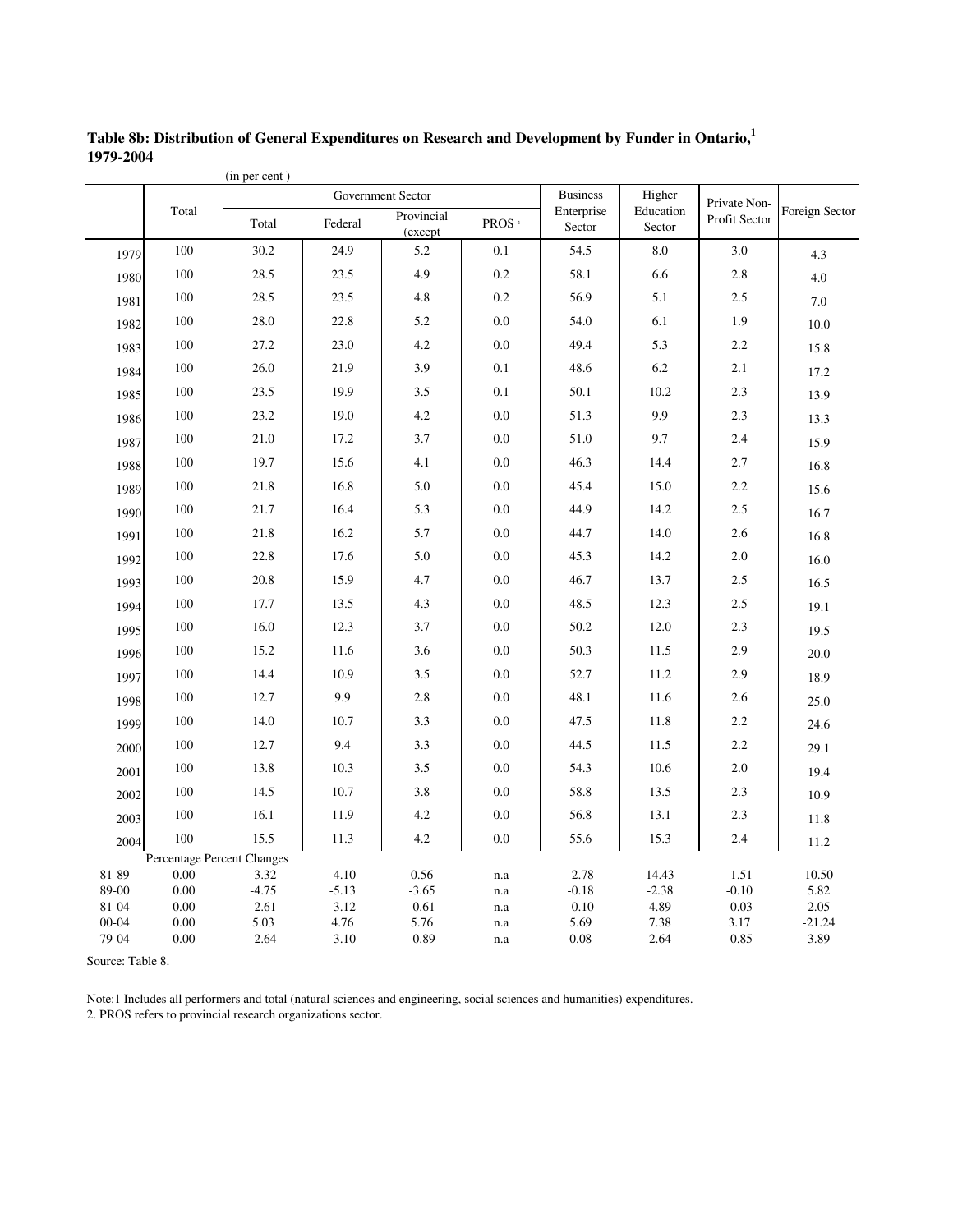

#### **Chart 1: Business Sector Output per Hour Growth in Canada and the United States (average annual rates and annual rates of change, per cent)**

%

Sources: GDP in chained dollars and total hours worked from the Productivity and Costs Program of the Bureau of Labor Statistics for the United States, and annual averages of quarterly estimates from the Productivity Program Database of Statistics Canada for Canada. Note: Canada's 2006 estimate is for the first three quarters only.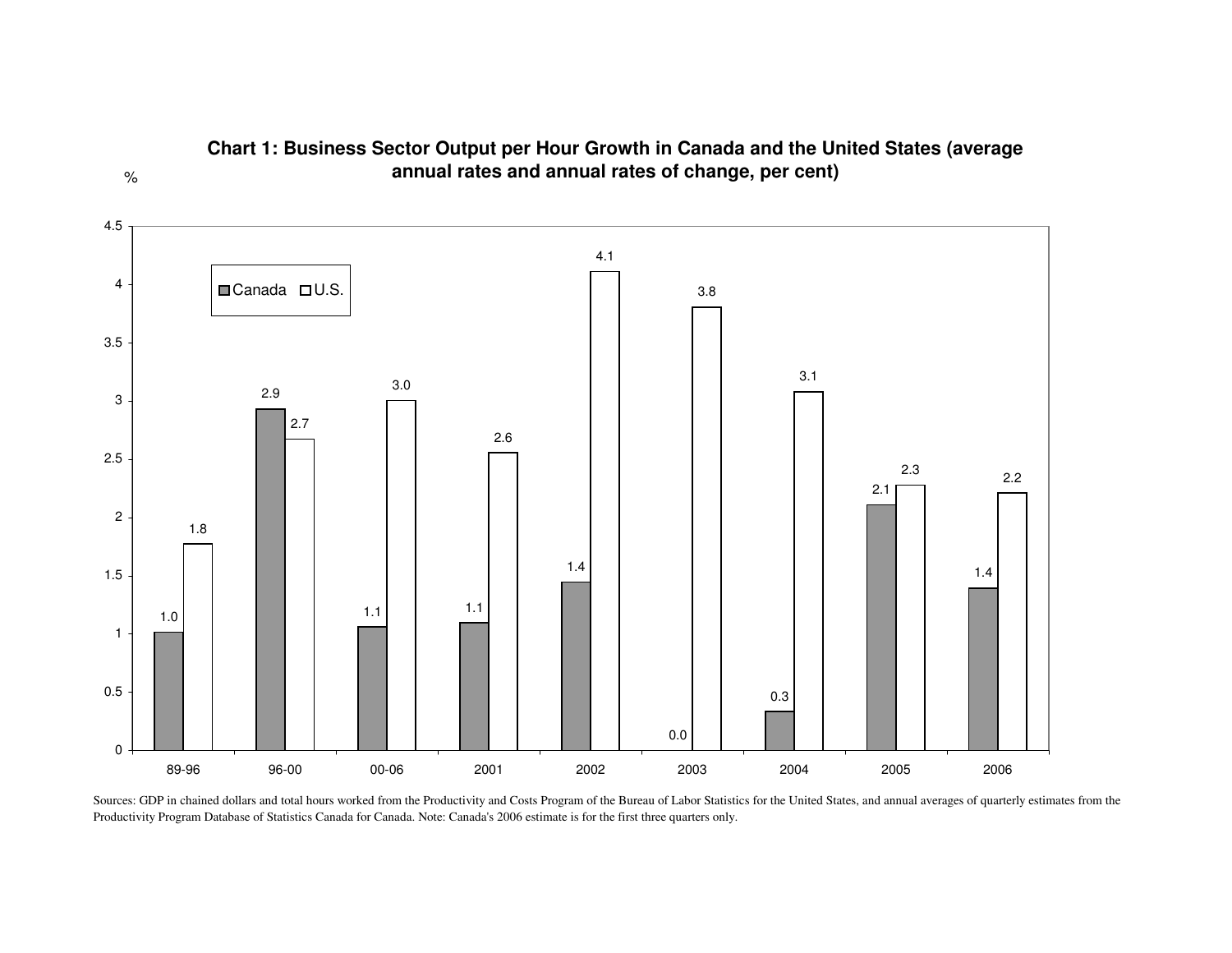#### **Chart 2: Output per Hour in the Business Sector in Canada as <sup>a</sup> percentage of the U.S. level, 1947-2006**



Sources: CSLS Aggregate Income and Productivity Database (http://www.csls.ca/data/ipt1.asp)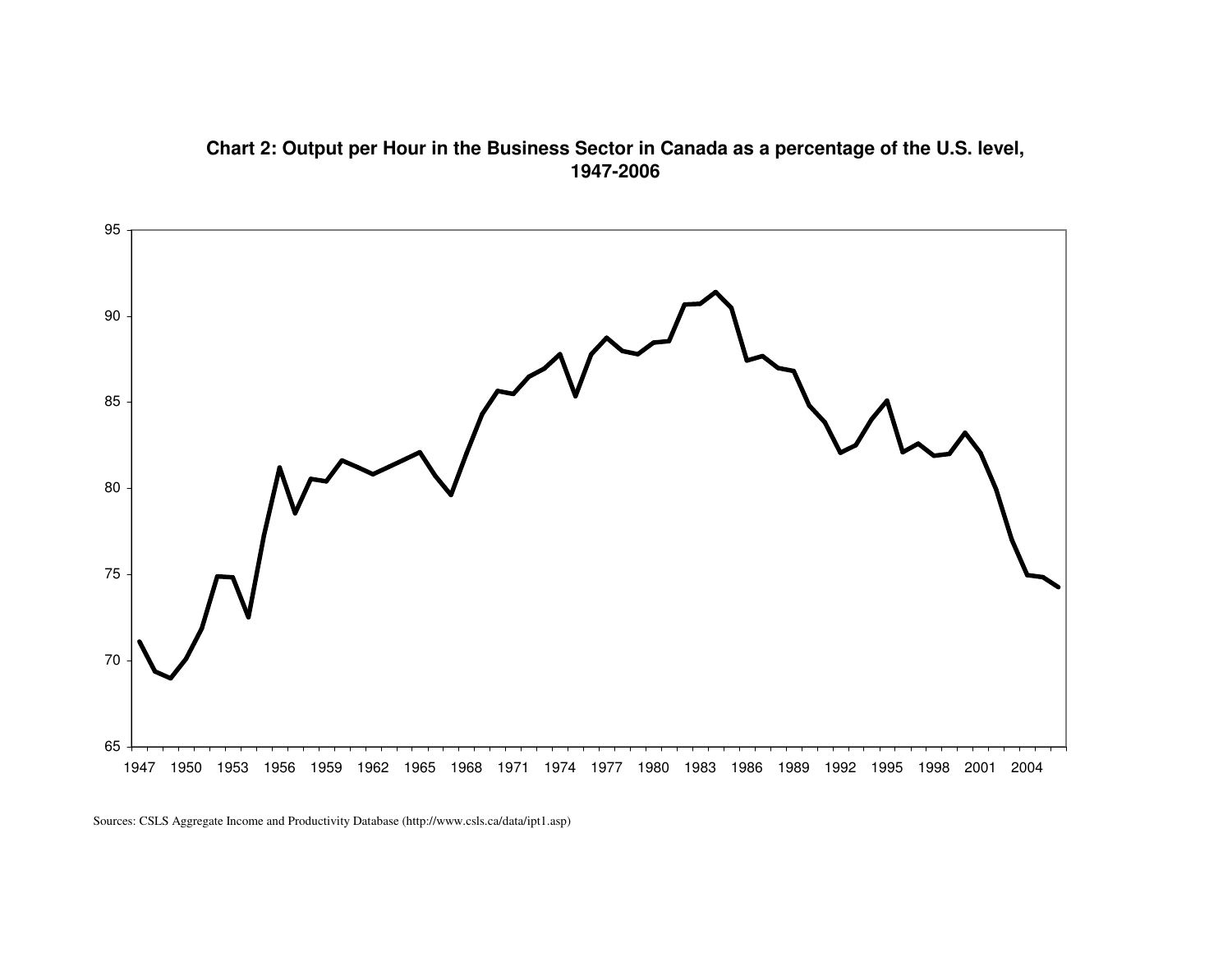

#### **Chart 3: Canada's Output per Hour Average Annual Growth Rate**

Source: Groningen Growth and Development Centre and the Conference Board, Total Economy Database, February 2007, http://www.ggdc.net.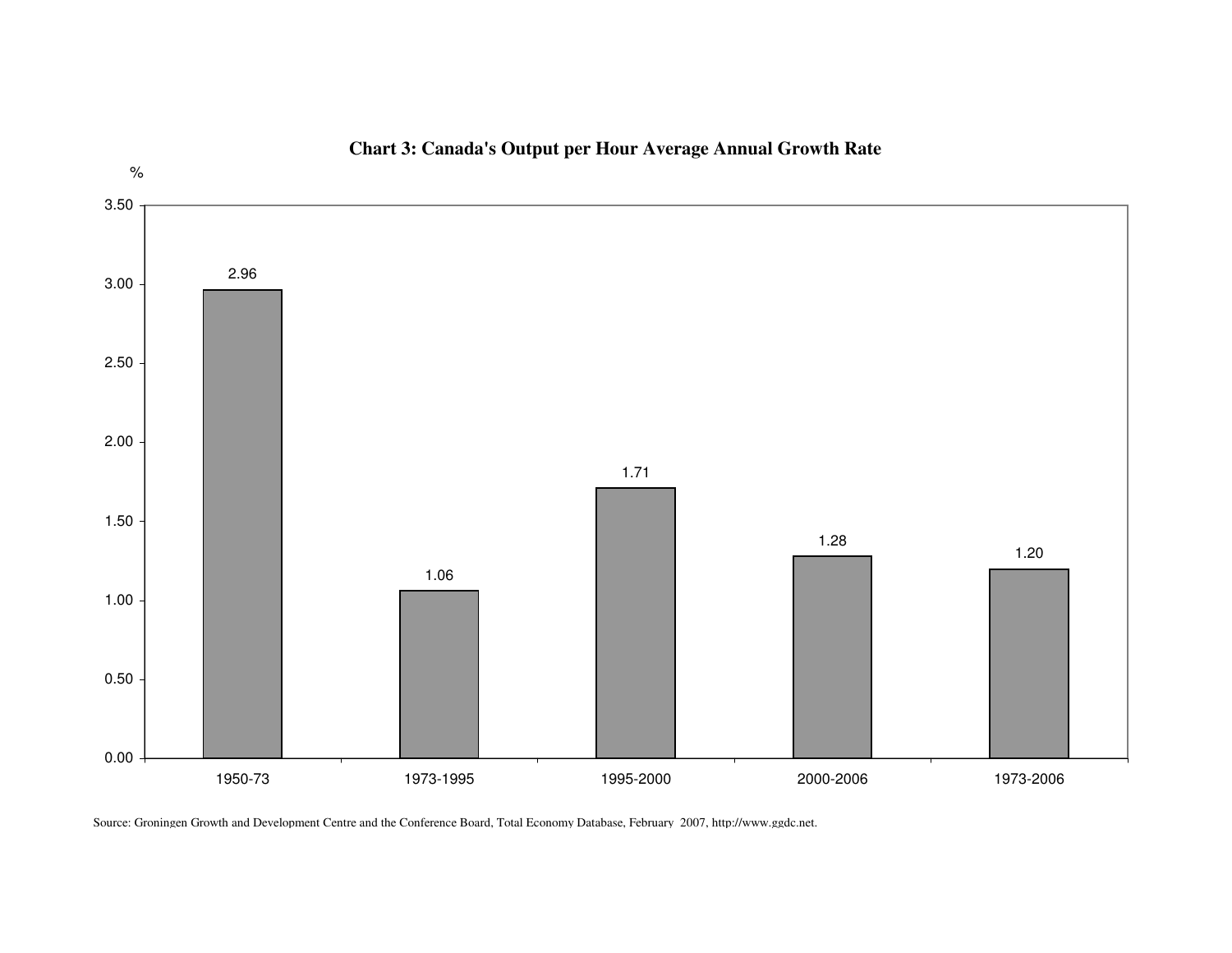

#### **Chart 4: Output per Hour Growth Rates in Selected OECD Countries, 1973-2006**

Source: Groningen Growth and Development Centre and the Conference Board, Total Economy Database, February, 2007, http://www.ggdc.net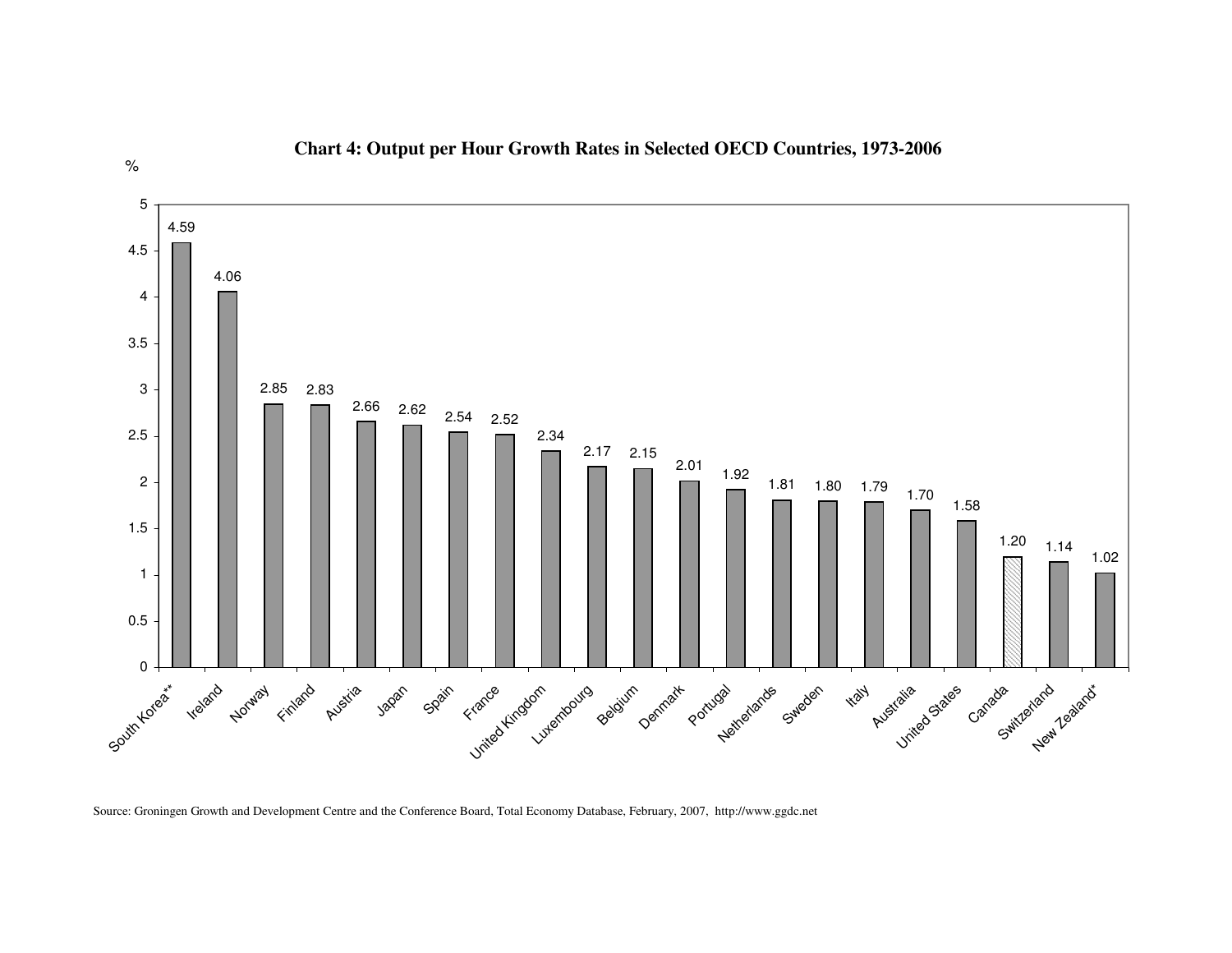



Source: Groningen Growth and Development Centre and the Conference Board, Total Economy Database, February 2007, http://www.ggdc.net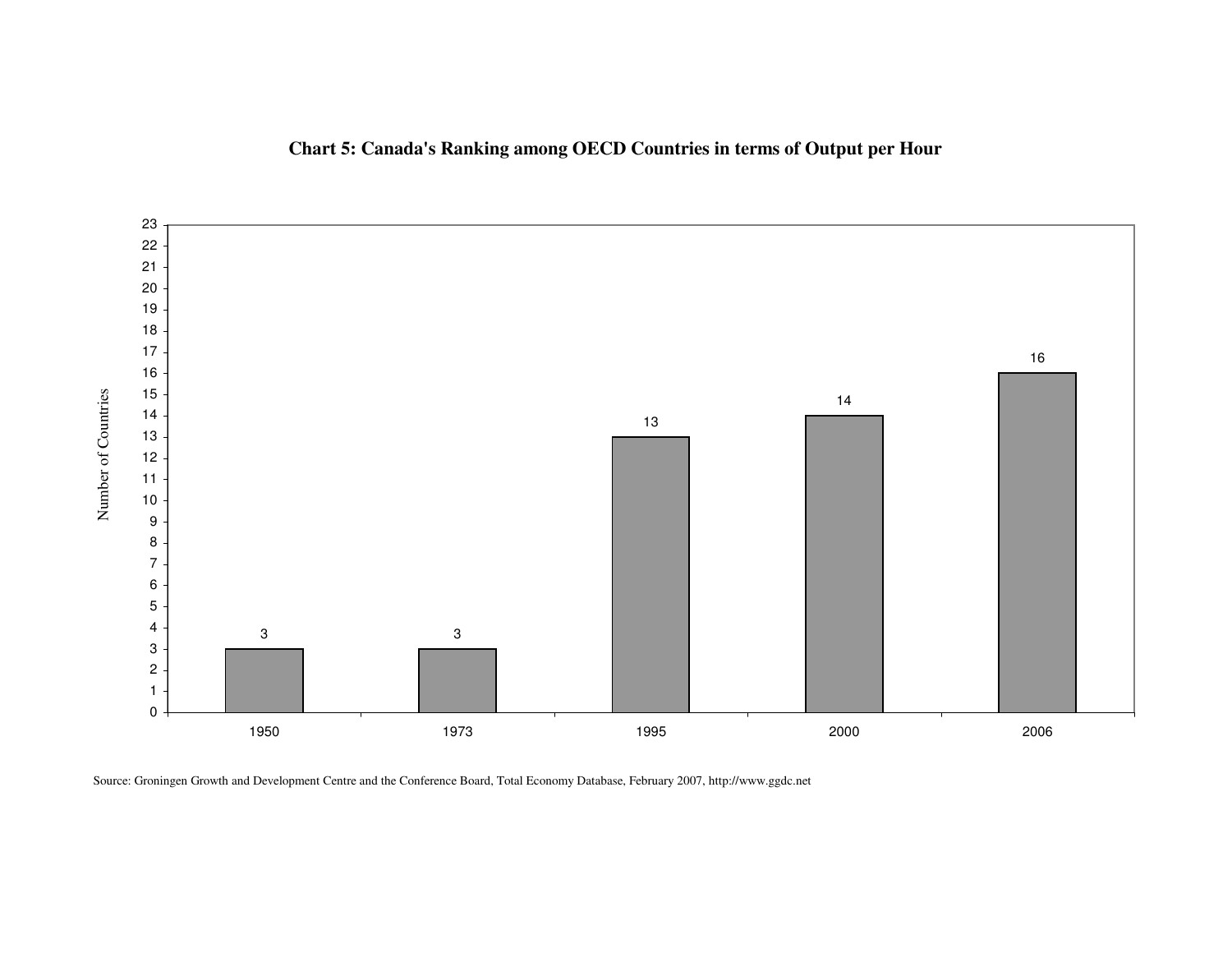![](_page_35_Figure_0.jpeg)

**Chart 6: Labour Productivity Level (Output per Hour), Ontario as <sup>a</sup> Share**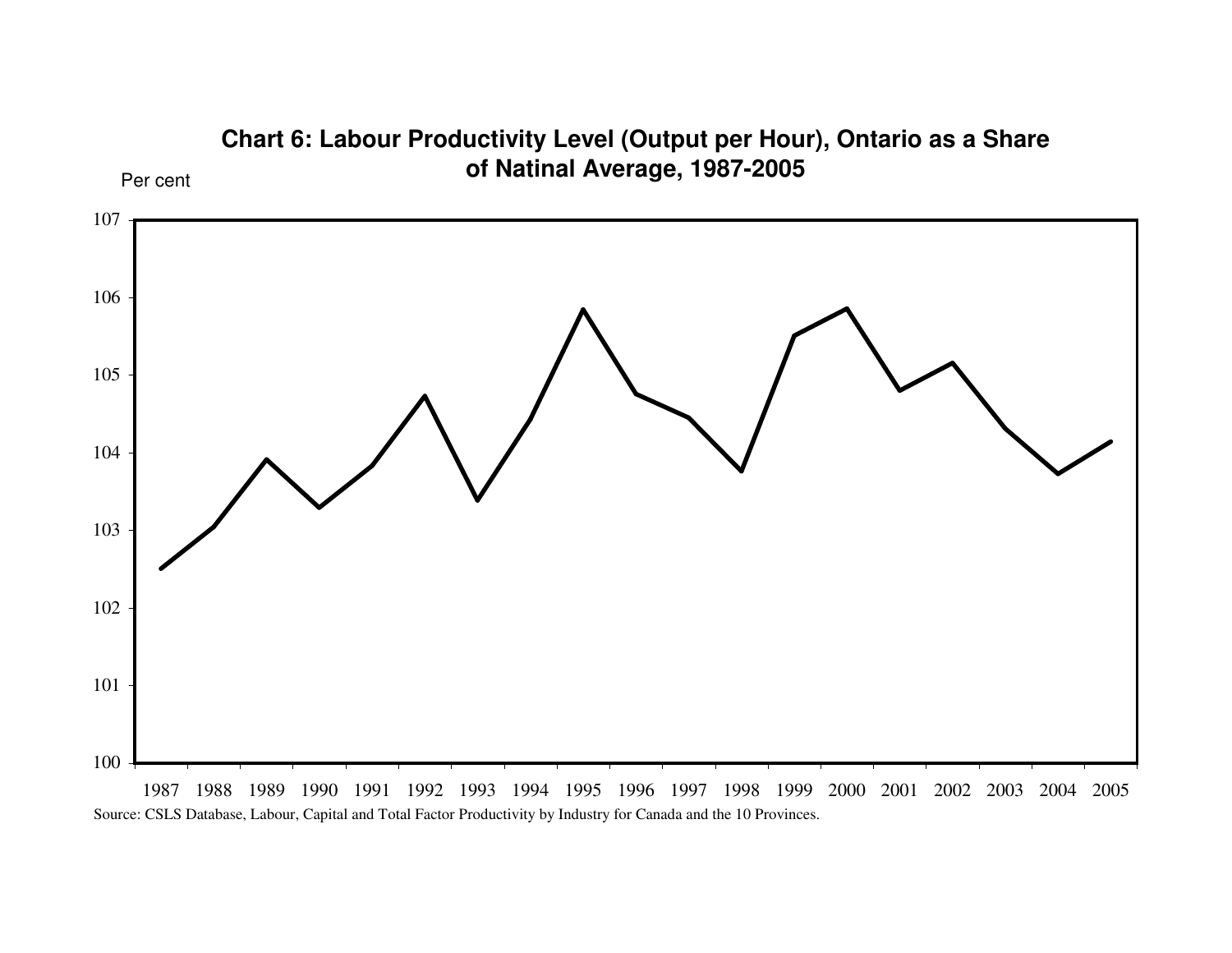## **Chart 7: R&D Intensity in Canada by Performer, 1971-2006, Share of GDP**

![](_page_36_Figure_1.jpeg)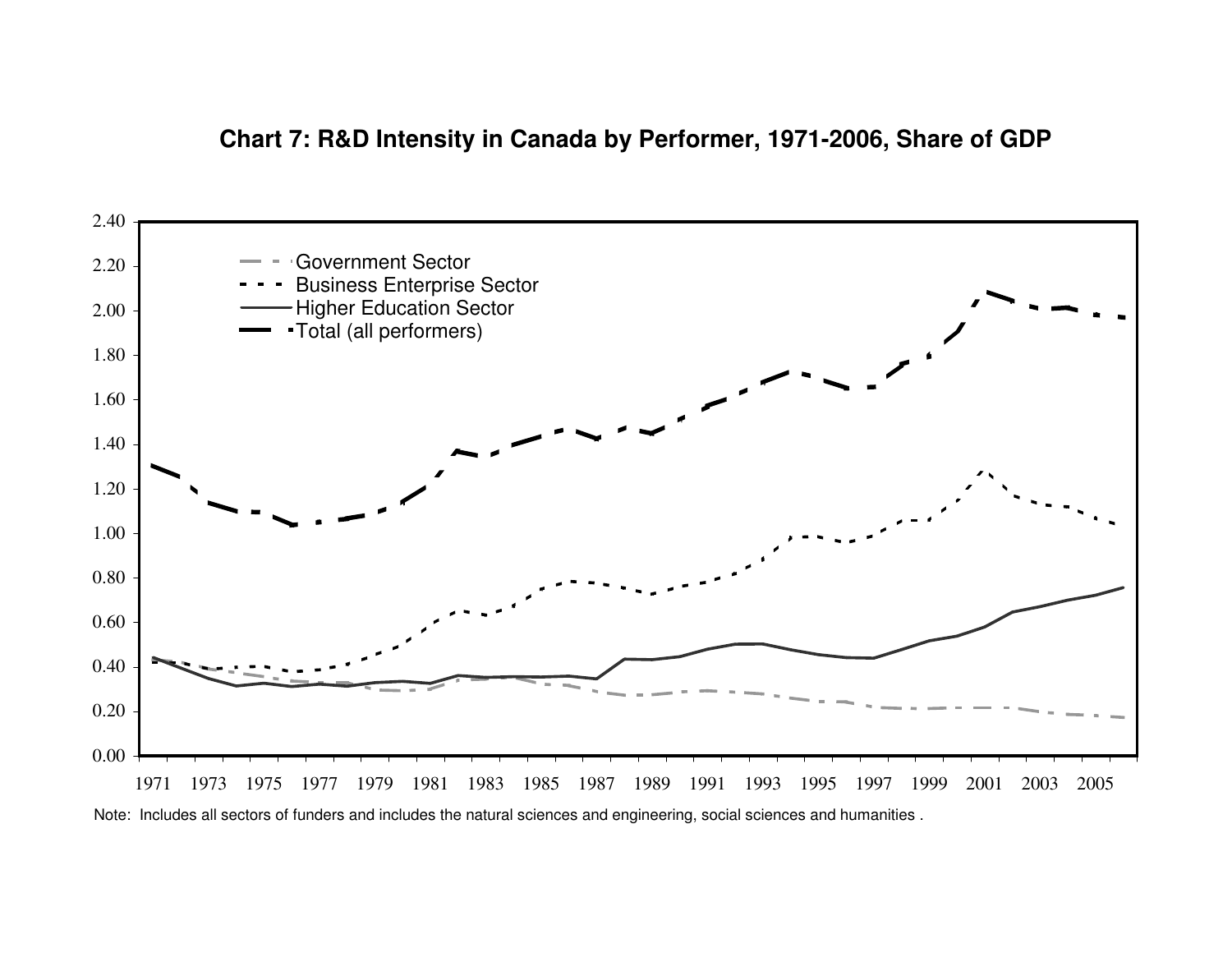## **Chart 8: R&D Intensity in Canada by Funder, 1971-2006, Share of GDP**

![](_page_37_Figure_1.jpeg)

Note: Includes all sectors of performers and includes the natural sciences and engineering, social sciences and humanities .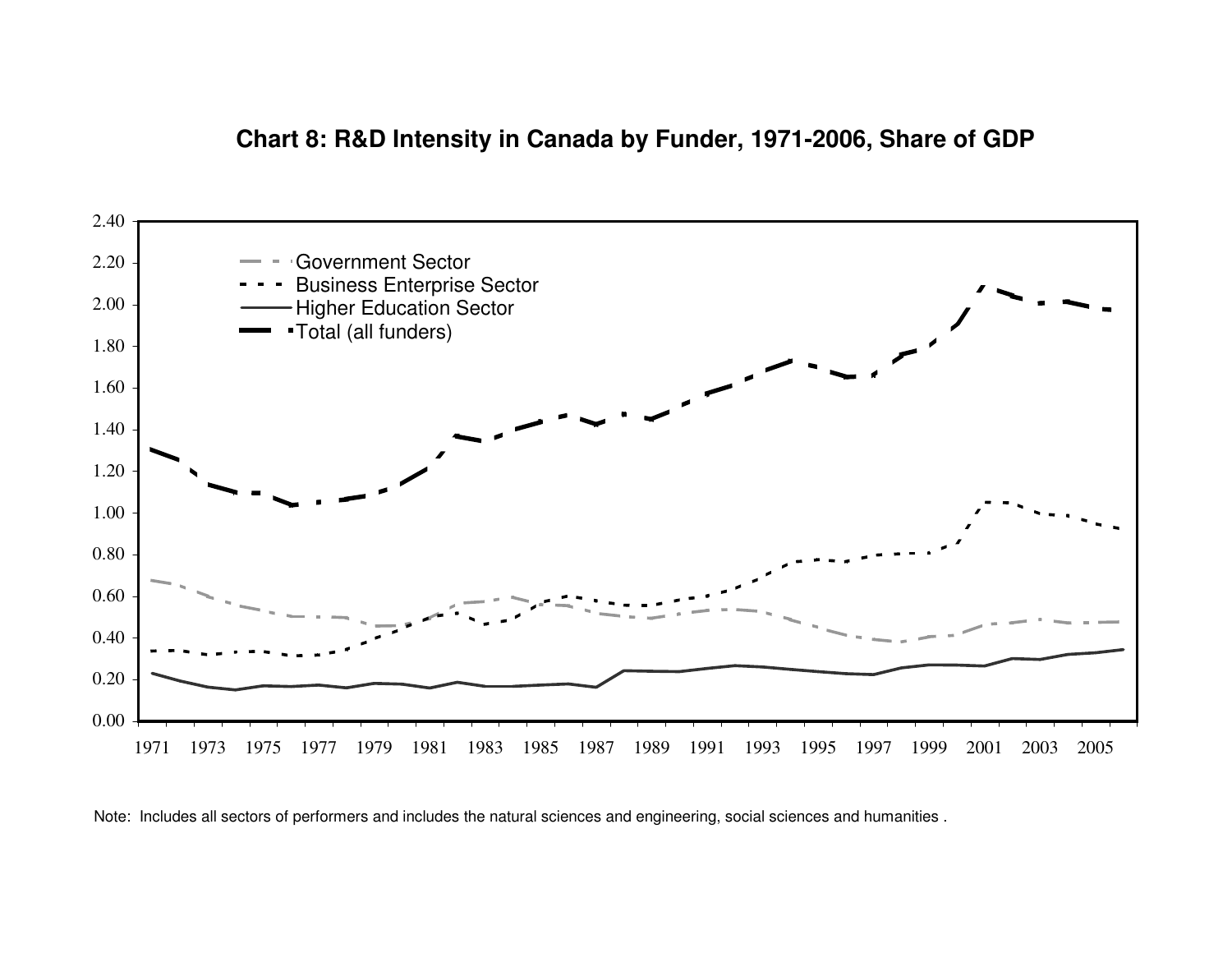![](_page_38_Figure_1.jpeg)

Note 1: Data for Quebec and Ontario exclude the National Capital Region.

Note 2: Includes all sectors of funders and all sectors of performers and includes the natural sciences and engineering, social sciences and humanities .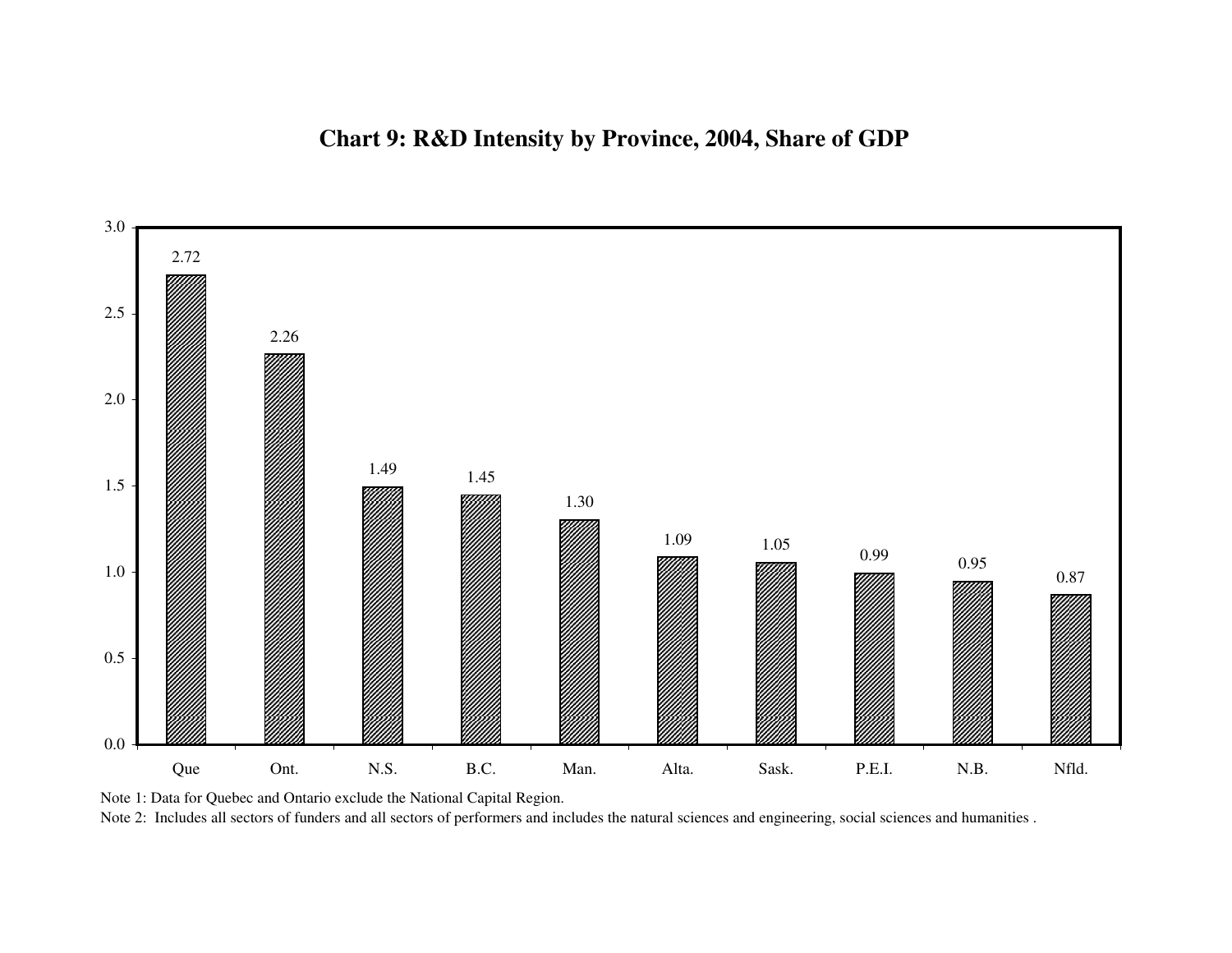![](_page_39_Figure_0.jpeg)

# **Chart 10: R&D Intensity for Business Enterprises by Province, 2004, Share of GDP**

![](_page_39_Figure_2.jpeg)

Note 2: Includes all sectors of funders and all sectors of performers and includes the natural sciences and engineering, social sciences and humanities .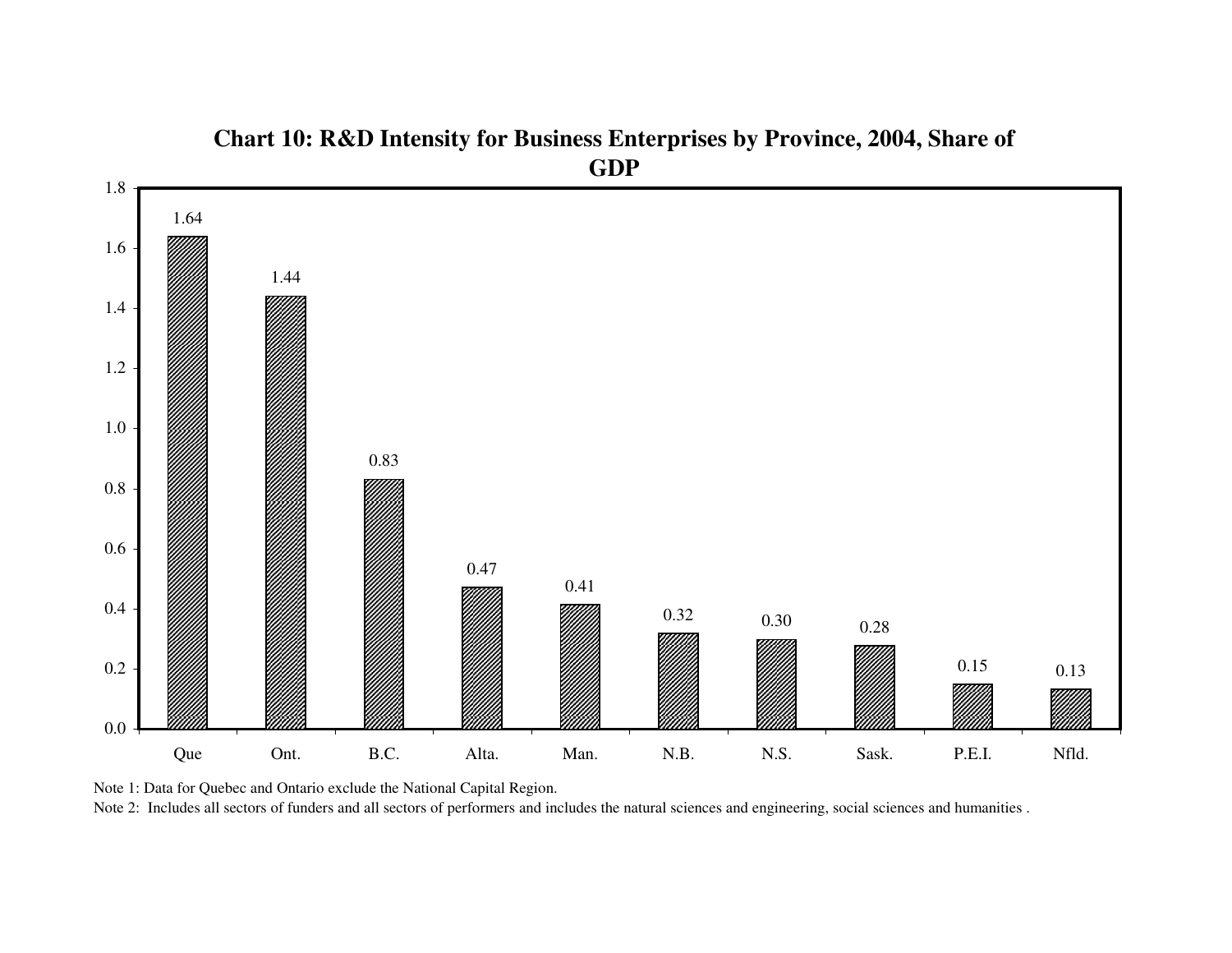# **Chart 11: R&D Intensity in Ontario by Performer, 1981-2004, Share of GDP**

![](_page_40_Figure_1.jpeg)

Note: Ottawa and other cities in the National Capital Region are excluded.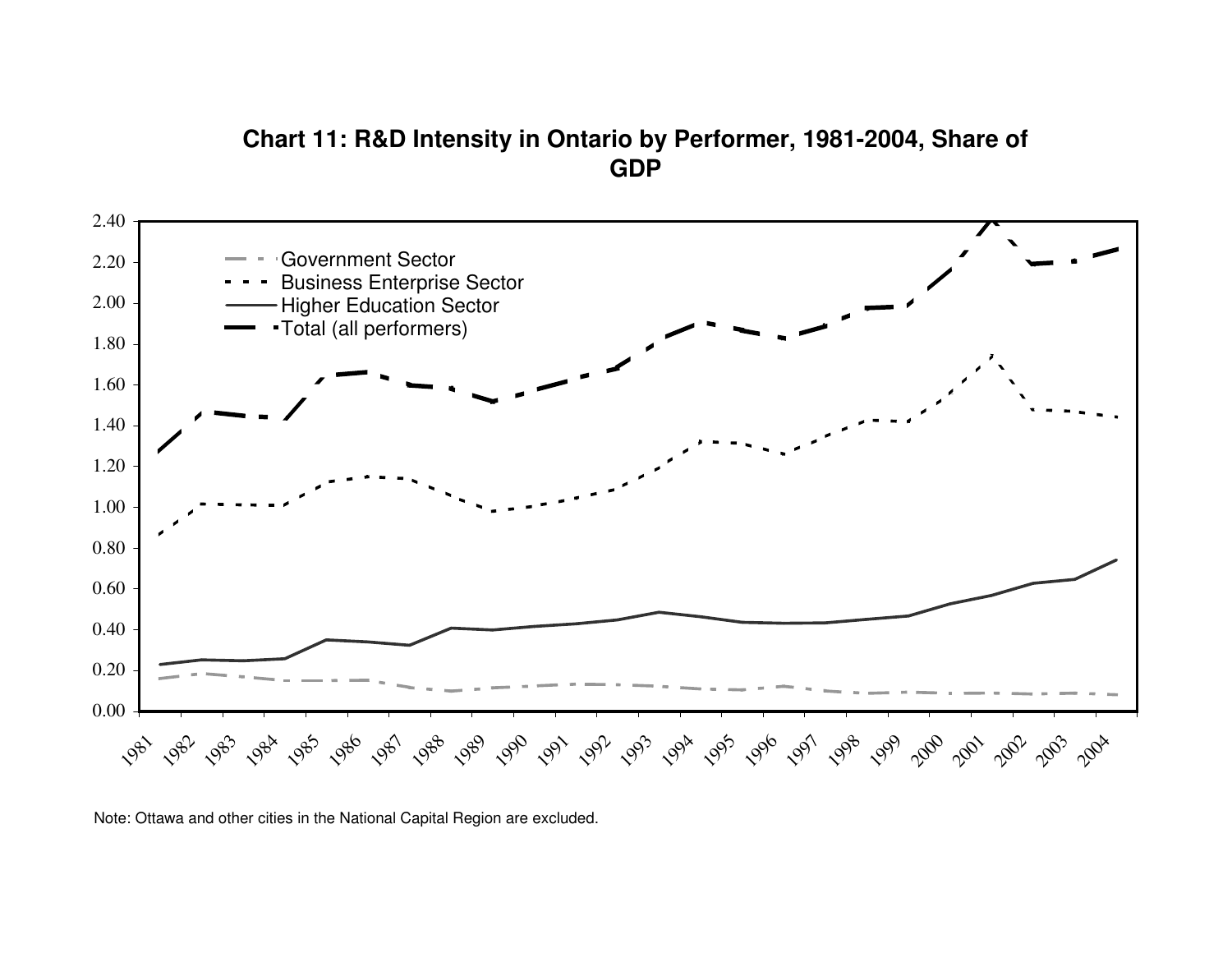## **Chart 12: R&D Intensity in Ontario by Funder, 1981-2004, Share of GDP**

![](_page_41_Figure_1.jpeg)

Note: Ottawa and other cities in the National Capital Region are excluded.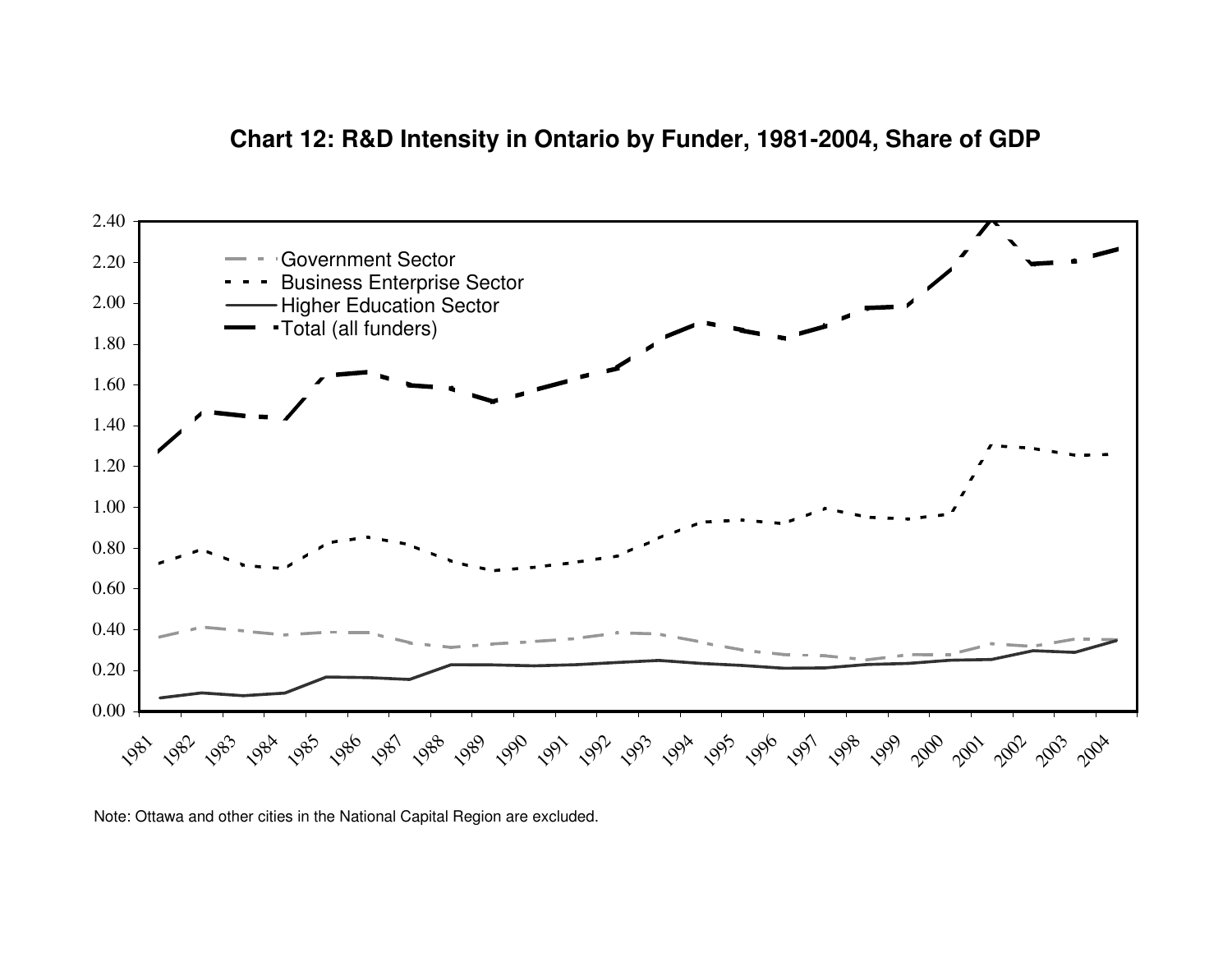#### **Chart 13: Research and Development Expenditrues in Ontario as <sup>a</sup> share of Total expenditures in Canada, selected Industries, 2002, percent**

![](_page_42_Figure_1.jpeg)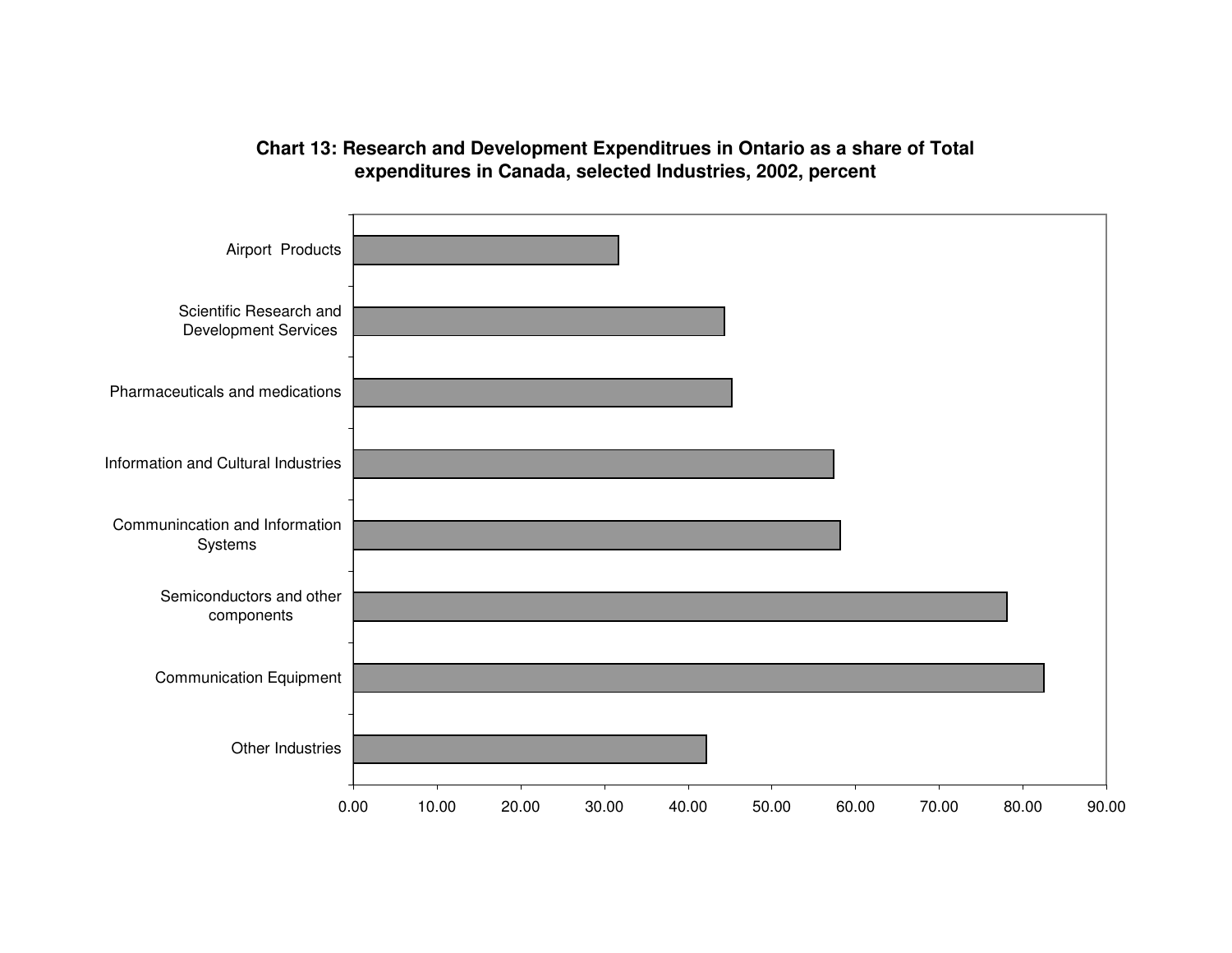### **Chart 14: Expenditures for selected Industries as <sup>a</sup> share of Total Research and Development Expenditures in Ontario, 2002, percent**

![](_page_43_Figure_1.jpeg)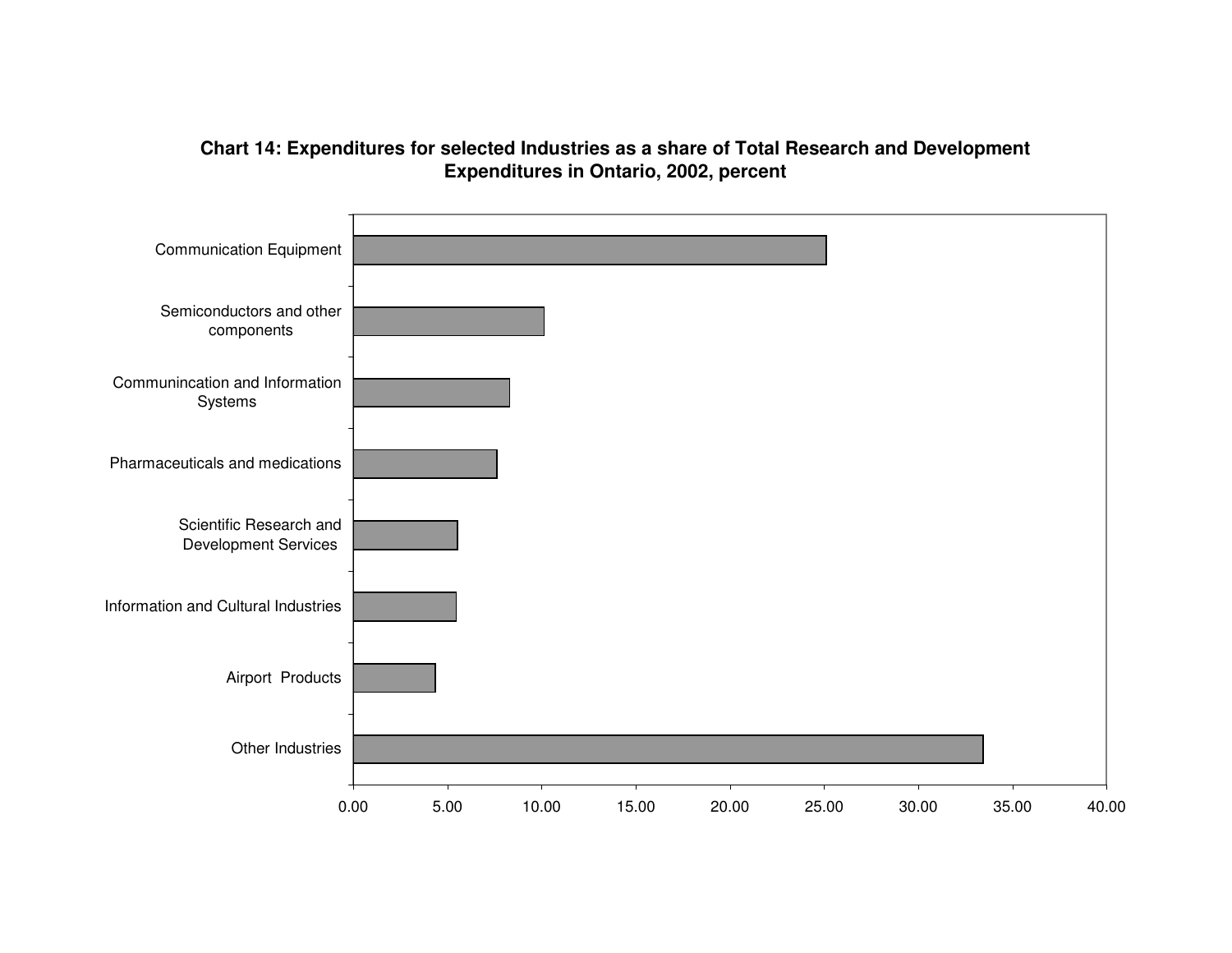# **Chart 15: Gross domestic expenditure on R&D, As <sup>a</sup> percentage of GDP, 2004 or latest available year**

![](_page_44_Figure_1.jpeg)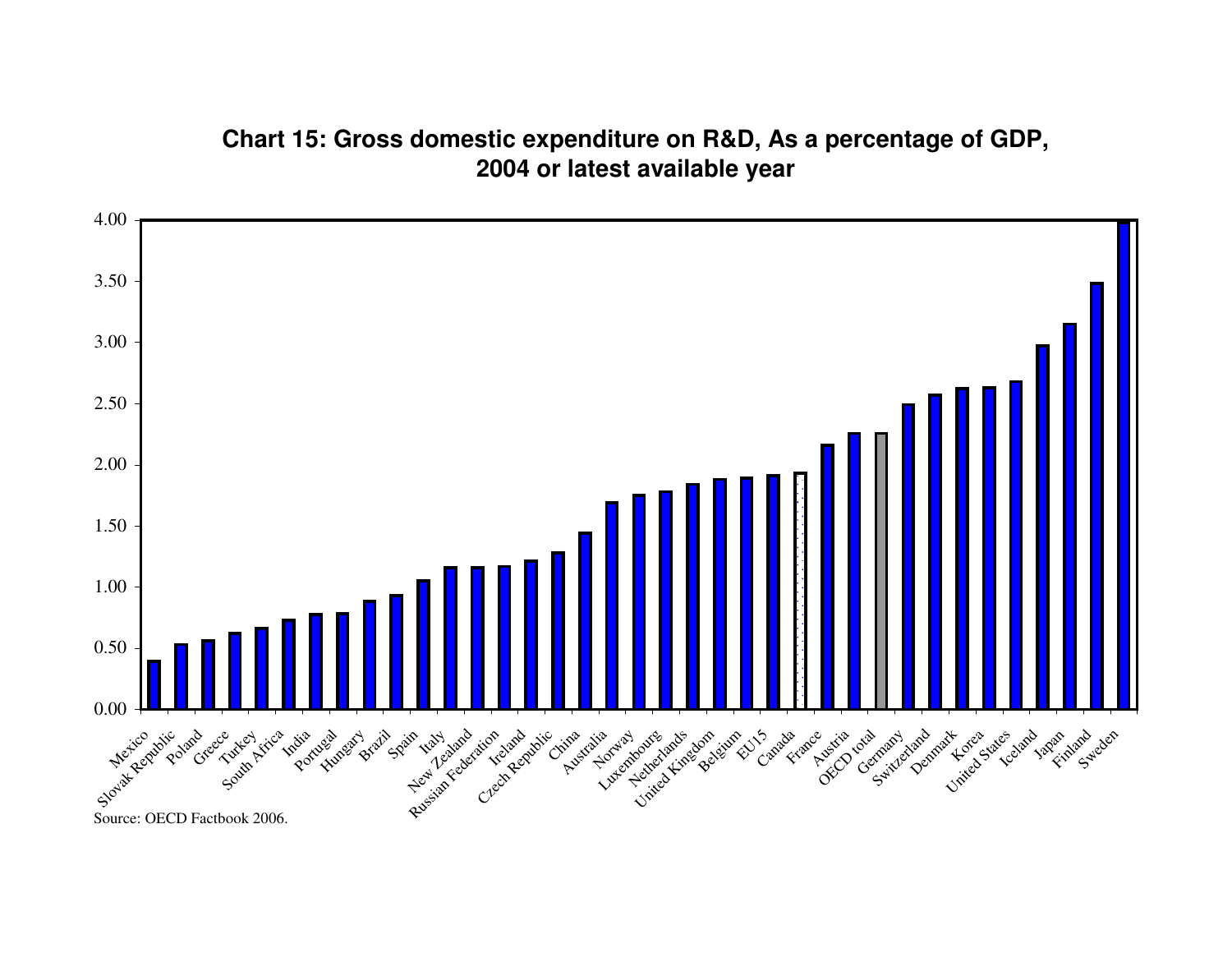# **Chart 16: Investment in knowledge, As <sup>a</sup> percentage of GDP, 2002 or latest available year**

![](_page_45_Figure_1.jpeg)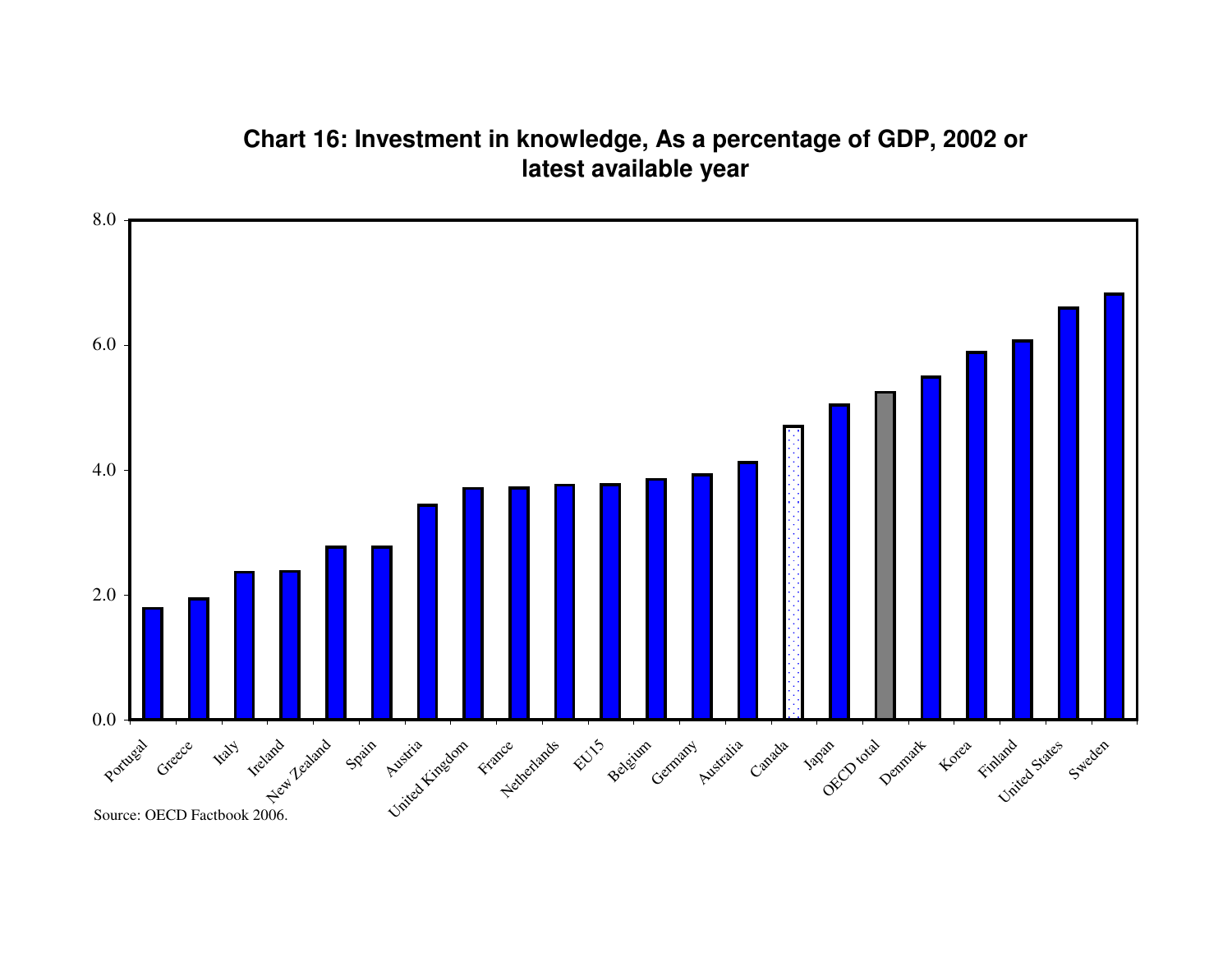# **Chart 17: Researchers, per thousand employed, full-time equivalent, 2004 or latest available year**

![](_page_46_Figure_1.jpeg)